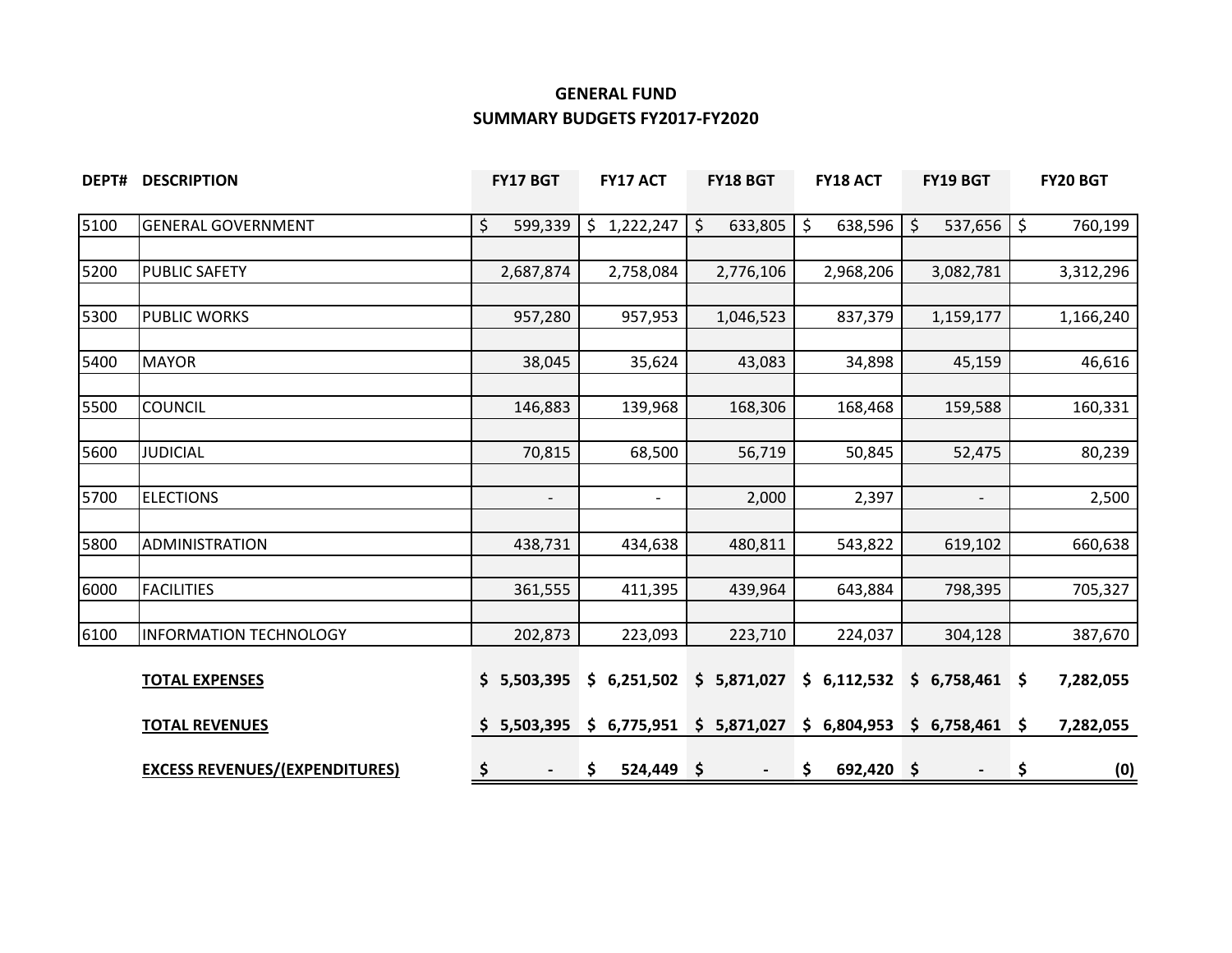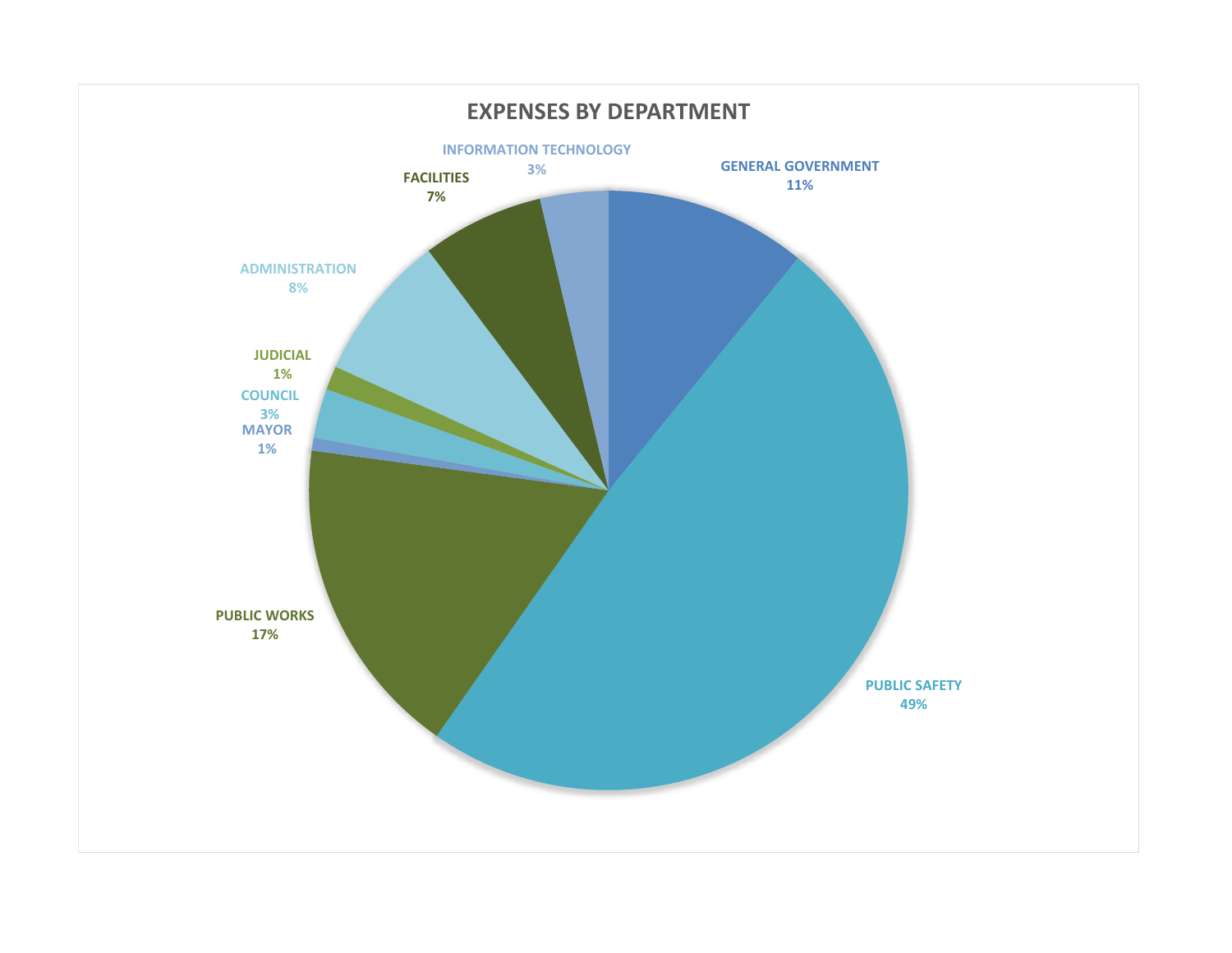|                 | <b>GENERAL FUND REVENUES</b>          | 2017 BGT                 | <b>2017 ACT</b>          | 2018 BGT                 | <b>2018 ACT</b> | 2019 BGT                 | 2020 BGT                 |                          | 2018 MAR ACT 2019 MAR ACT |
|-----------------|---------------------------------------|--------------------------|--------------------------|--------------------------|-----------------|--------------------------|--------------------------|--------------------------|---------------------------|
| 3500-0000       | <b>ACCOMMODATIONS TAX TRANSFER</b>    | 255.000<br>\$            | \$<br>255,000            | 255.000<br>\$            | \$<br>255,000   | \$<br>534,775            | \$<br>501,865            | \$<br>255,000            | \$<br>$\sim$              |
| 3500-0000       | HOSPITALITY TAX TRANSFER              | 335,000                  | 335,000                  | 687,313                  | 722,373         | 788,087                  | 778,477                  | 687,313                  | $\sim$                    |
| <b>MULTIPLE</b> | <b>RESERVES USED</b>                  | (8,000)                  | 71,400                   | (5,000)                  |                 | 30,000                   |                          | 198,286                  | 30,000                    |
| 4000-1000       | PROPERTY TAX                          | 2,046,151                | 2,049,919                | 2,125,588                | 2,066,388       | 2,225,122                | 2,321,035                | 2,024,346                | 2,214,994                 |
| 4000-2000       | <b>DELINQUENT TAX</b>                 | 41,758                   | 69,288                   | 43,379                   | 38,467          | 42,621                   | 47,368                   | 8,538                    | 8,386                     |
| 4000-3000       | <b>VEHICLE TAX</b>                    | 46.183                   | 67,126                   | 49.390                   | 53,073          | 49,390                   | 50.371                   | 32.564                   | 35.171                    |
| 4050-0000       | PILOT - WATER                         | 120,000                  | 120,000                  | 120,000                  | 120,000         | 60,000                   | 60,000                   | 120,000                  | 60,000                    |
| 4100-1000       | STATE AID TO SUBDIVISIONS             | 50,000                   | 76,340                   | 65,407                   | 75,977          | 59,115                   | 70,000                   | 29,554                   | 29,550                    |
| 4100-1100       | <b>ALCOHOL TAX</b>                    | 40,000                   | 43,250                   | 40,000                   | 37,350          | 43,000                   | 40,000                   | $\overline{\phantom{a}}$ | 3,450                     |
| 4100-2000       | <b>LOAN PROCEEDS</b>                  |                          | 452,000                  |                          | $\sim$          |                          | $\overline{\phantom{a}}$ | $\overline{\phantom{a}}$ | $\sim$                    |
| 4100-3000       | <b>MERCHANTS INVENTORY TAX</b>        | 2.700                    | 2,768                    | 2,700                    | 2.768           | 2.700                    | 2.768                    | 2.076                    | 2.076                     |
| 4100-4100       | TELECOMMUNICATIONS TAX                | 9,000                    | 6,255                    | 9,000                    | 5,653           | 7,000                    | 2,000                    | 5,603                    | 1,795                     |
| 4100-5000       | 5% STATE ACCOMMODATIONS TAX           | 57,000                   | 65,506                   | 57,000                   | 68,458          | 69,000                   | 75,000                   | 6,747                    | 30,933                    |
| 4100-7000       | <b>INSURANCE BROKERS TAX</b>          | 165,000                  | 174,838                  | 165,000                  | 185,807         | 175,000                  | 180,000                  | $\overline{2}$           | 270                       |
| 4100-8000       | 1% LOCAL OPTIONS SALES TAX            | 202,253                  | 223,145                  | 205,000                  | 231,257         | 229,298                  | 242,573                  | 149,642                  | 142,005                   |
| 4100-8100       | MUNI LOCAL OPTIONS SALES TAX          | 210,000                  | 213,317                  | 215,000                  | 220,821         | 218,104                  | 233,049                  | 145,409                  | 144,098                   |
| 4100-8200       | FEMA REIMBURSEMENTS                   |                          | 112,794                  | ÷.                       | 361,933         | 50,000                   |                          | 233,873                  | 204,912                   |
| 4150-9200       | CITY STORMWATER FUND AT COUNTY        | $\sim$                   |                          | $\mathbf{r}$             |                 |                          | $\sim$                   |                          | 1,108                     |
| 4200-1000       | <b>BUSINESS LICENSE</b>               | 450.000                  | 569.715                  | 500.000                  | 626.119         | 575,000                  | 650.000                  | 566,758                  | 634.849                   |
| 4200.3000       | <b>BUILDING PERMITS</b>               | 240,000                  | 313,603                  | 260.000                  | 361.933         | 310,000                  | 365,000                  | 262,700                  | 286,407                   |
| 4200-3300       | <b>RENTAL REGISTRATION</b>            | 30,000                   | 35,537                   | 70,000                   | 83,236          | 85,000                   | 95,000                   | 78,390                   | 93,204                    |
| 4200-4000       | <b>FRANCHISE PERMIT</b>               | 425,000                  | 446,034                  | 445,000                  | 432,635         | 450,000                  | 450,000                  | 67,449                   | 68,711                    |
| 4100-8610       | GRANT - 65% A.TAX                     | 265,000                  | 285,000                  | $\mathbf{r}$             | 55,750          | 125,000                  | 450,000                  | 55,750                   | 125,000                   |
| 4200-9000       | <b>GRANT - FEDERAL</b>                | $\sim$                   | $\sim$                   | 30,000                   | $\sim$          | $\sim$                   | $\sim$                   | $\overline{\phantom{a}}$ | $\sim$                    |
| 4250-9050       | <b>GRANT - STATE</b>                  | 16,500                   | 44,719                   | 6,000                    | 22,333          | 10,000                   | 10,000                   | 20,986                   | $\sim$                    |
| 4250-9100       | <b>GRANT - COUNTY</b>                 |                          |                          |                          | 2,275           |                          |                          | 2,275                    |                           |
| 4300-1000       | <b>PARKING TICKETS</b>                | 160,000                  | 285,191                  | 180,000                  | 192,549         | 200,000                  | 180,000                  | 134,846                  | 109,550                   |
| 4300-2000       | <b>COURT FINES</b>                    | 65,000                   | 70,300                   | 55,000                   | 35,287          | 55,000                   | 70.000                   | 27,304                   | 53,724                    |
| 4300-2200       | <b>COURT BOND COUNTY</b>              | 25,000                   | 18,591                   | 20.000                   | 26,516          | 20,000                   | 20.000                   | 19.439                   | 250                       |
| 4300-2500       | <b>VICTIM FINES</b>                   | 18,000                   | 14,556                   | 15,000                   | 13,850          | 15,000                   | 14,000                   | 11,632                   | 8,423                     |
| 4400-1000       | <b>PARK RENT</b>                      | 5,000                    | 4,010                    | 4,000                    | 4,500           | 2,000                    | 2,000                    | 1,900                    | 975                       |
| 4400-2000       | <b>COMMUNITY CENTER FEES</b>          | 2,000                    | 2,198                    | 3,000                    | 4,425           | 5,000                    | 2,000                    | 3,905                    | 880                       |
| 4400-5000       | LOCAL ASSESSMENT FEE (RIDE SHARE TAX) | 5,000                    | 4,128                    | 5,000                    | 9,422           | 7,000                    | 7,000                    | 5,176                    | 4,358                     |
| 4400-6000       | <b>PAID PARKING</b>                   | 130,000                  | 179,434                  | 150,000                  | 277,286         | 210,000                  | 260,000                  | 117,920                  | 162,231                   |
| 4400-7000       | <b>TOWER RENTAL</b>                   | 76,250                   | 76,250                   | 76,250                   | 76,250          | 76,250                   | 76,250                   | 76,250                   | 57,188                    |
| 4600-1000       | <b>INSURANCE PROCEEDS</b>             | $\overline{\phantom{a}}$ | 26,623                   | $\overline{\phantom{a}}$ | 82.862          | 15,000                   | 5,000                    | 50,320                   | 36,146                    |
| 4600-3500       | <b>ELECTION INCOME</b>                | $\sim$                   | ÷.                       | $\mathbf{r}$             | 225             |                          | 300                      | 225                      | ÷.                        |
| 4600-4000       | MISCELLANEOUS INCOME                  | 5,000                    | 24,306                   | 10,000                   | 26,376          | 10,000                   | 10,000                   | 12,815                   | 6,169                     |
| 4600-5000       | <b>SALE OF ASSETS</b>                 | 3,600                    | 7,881                    | $\sim$                   | 7,111           | 5,000                    | 10,000                   | 5,206                    | 12,127                    |
| 4600-8520       | RESERVE - TREE PRESERVATION PERMITS   | $\overline{a}$           | 10                       | ÷.                       | 4,602           | $\sim$                   | 1,000                    | 4,552                    | 550                       |
| 4700-0000       | <b>GENERAL DONATIONS</b>              | 2,000                    | 4,909                    | 2,000                    | 6,279           | $\overline{\phantom{a}}$ | $\overline{\phantom{a}}$ | 2,400                    | 650                       |
| 4700-1000       | RESERVE-CENTER STREET                 | 8,000                    | 25,010                   | 5,000                    | 7,809           | $\overline{\phantom{a}}$ | $\sim$                   | 7,809                    | ÷.                        |
| 4700-2000       | CITIZENS RELIEF                       | $\overline{\phantom{a}}$ | $\overline{\phantom{a}}$ | $\sim$                   | ٠               |                          |                          | $\sim$                   |                           |
| 4700-3000       | <b>RESERVE - NATIONAL NIGHT OUT</b>   | $\overline{\phantom{a}}$ | $\overline{\phantom{a}}$ | $\sim$                   | $\sim$          |                          |                          | $\overline{\phantom{a}}$ | 10,390                    |
| 4900-1000       | <b>INTEREST</b>                       |                          |                          |                          |                 |                          |                          |                          |                           |
|                 | <b>TOTAL REVENUES</b>                 | \$5,503,395              | Ŝ.<br>6,775,951          | \$5,871,027              | \$6,804,953     | \$6.758.461              | 7.282.055<br>Ŝ           | 5,434,960<br>Ŝ.          | 4,580,528<br>Ś            |

 $\Box$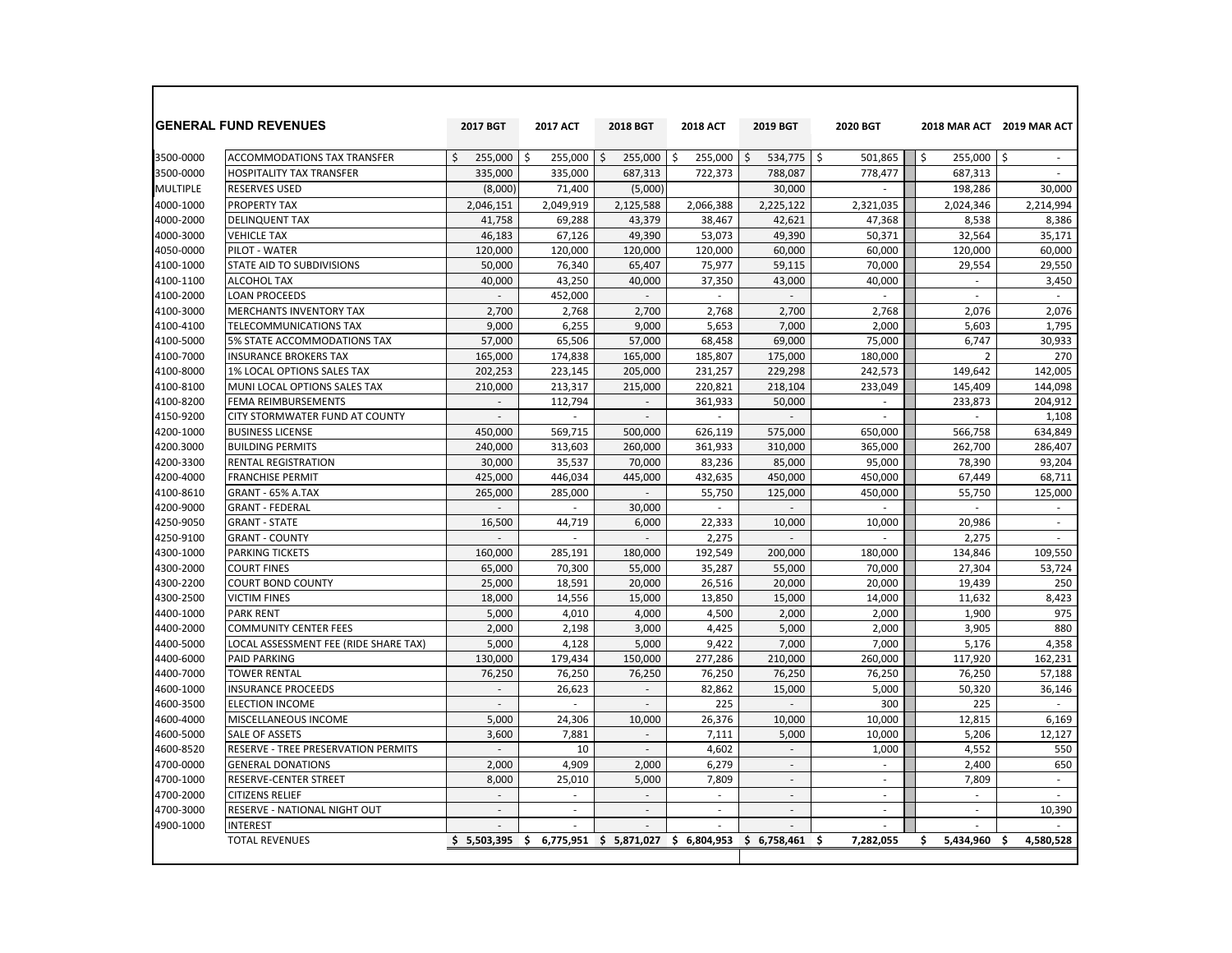#### **GENERAL FUND OPERATING REVENUES (OVER \$100,000)**

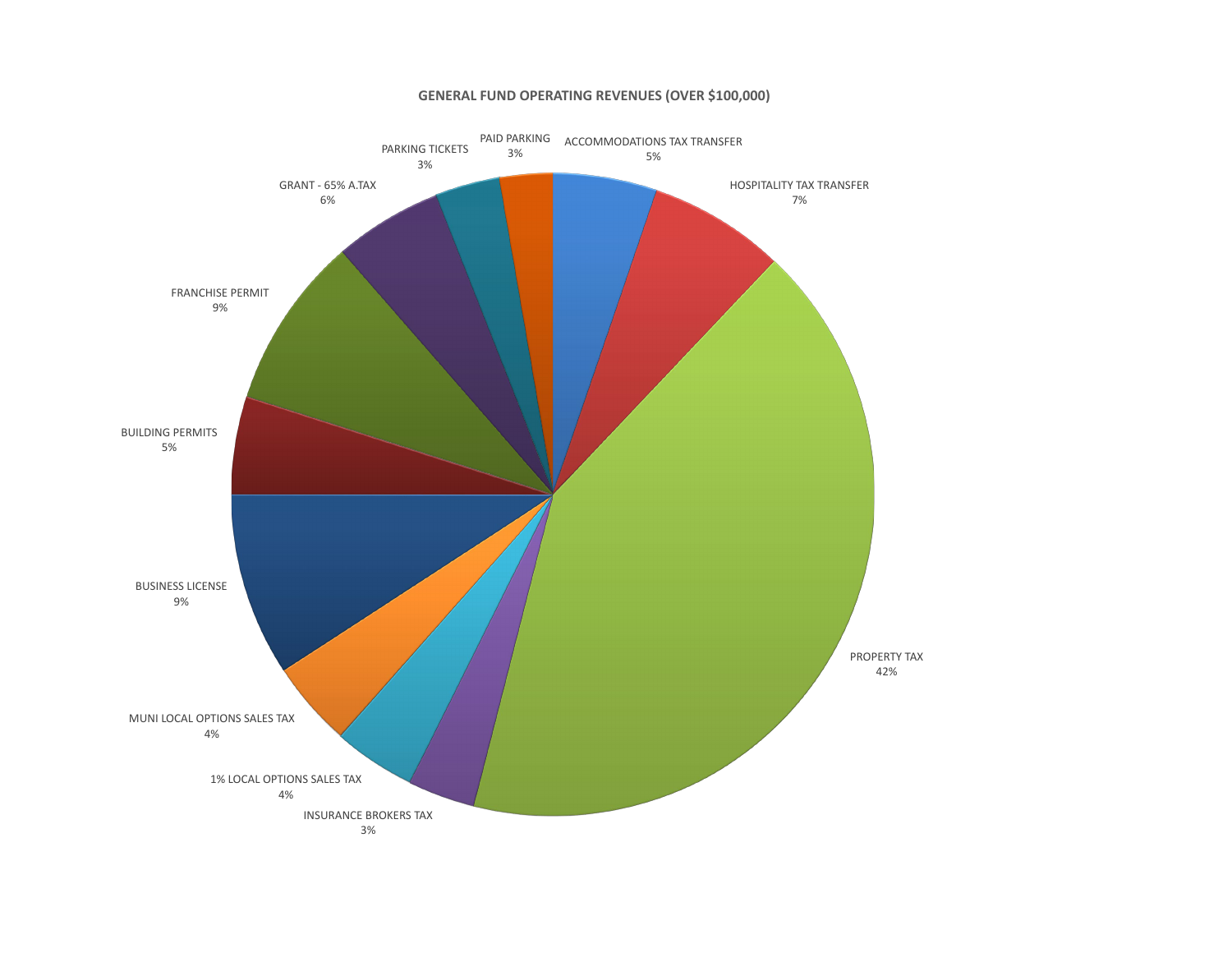| <b>GENERAL FUND RESERVE ACCOUNTS</b> |           |                                       |                           |            |                           |        |
|--------------------------------------|-----------|---------------------------------------|---------------------------|------------|---------------------------|--------|
|                                      |           |                                       | <b>APRIL 2018 BALANCE</b> |            | <b>APRIL 2019 BALANCE</b> |        |
| 1050-0000                            | 5100-6900 | RESERVE-EMPLOYEE DEVELOPMENT          | \$                        |            | \$                        |        |
| 1050-0100                            | 5200-6900 | <b>RESERVE-POLICE VEHICLES</b>        |                           |            |                           |        |
| 1050-0110                            | 5220-6900 | <b>RESERVE-FIRE VEHICLES</b>          |                           |            |                           | 500.00 |
| 1050-0150                            | 5300-6900 | <b>RESERVE-PUBLIC WORKS VEHICLES</b>  |                           | 100,000.00 | 87,150.00                 |        |
| 1050-0200                            | 5100-6901 | RESERVE-SCE&G NSSF MATCH              |                           | 21,112.30  | 26,112.30                 |        |
| 1050-0220                            | 5300-6904 | RESERVE-CENTER STREET                 |                           | 2,852.88   | 2,852.88                  |        |
| 1050-0250                            | 5100-6904 | <b>RESERVE-CITY HALL &amp; BONDS</b>  |                           |            | 41,000.00                 |        |
| 1050-0350                            | 6000-6905 | RESERVE-CRS CERTIFICATION             |                           | 346.43     |                           | 346.43 |
| 1050-0450                            | 5200-6902 | RESERVE-RECORDS MGMT/CENTRAL DISPATCH |                           | 57,671.68  | 36,475.13                 |        |
| 1050-0550                            | 5100-6909 | RESERVE-SPECIAL PROJECTS              |                           |            |                           |        |
| 1050-0650                            | 5100-6902 | RESERVE- CITIZENS RELIEF              |                           | 5,700.17   | 5,700.17                  |        |
| 1050-0700                            | 5500-6902 | RESERVE-CITY CELEBRATIONS             |                           | 10,000.00  | 10,000.00                 |        |
| 1050-0750                            | 5200-6907 | RESERVE-VICTIMS ADVOCACY              |                           | 51,420.02  | 28,792.71                 |        |
| 1050-0950                            | 5300-6901 | <b>RESERVE-PEDESTRIAN PATHS</b>       |                           |            |                           |        |
| 1050-1000                            | 6000-6900 | <b>RESERVE-PARK &amp; REC</b>         |                           | 14,260.00  | 14,260.00                 |        |
| 1050-4000                            | 5100-6907 | RESERVE-CAPT PROP IMP/ GRANT MATCH    |                           | 193,527.31 | 182,777.31                |        |
| 1050-6000                            | 5100-6905 | RESERVE-CLAIMS/JUDGEMENTS             |                           | 60,277.77  | 45,147.58                 |        |
| 1050-6000WC                          | 5100-6905 | RESERVE-WORKERS COMP CLAIMS           |                           | 50,000.00  | 50,000.00                 |        |
| 1050-6900                            | 5200-6908 | RESERVE-NATIONAL NIGHT OUT            |                           |            | 3,066.16                  |        |
| 1050-7000                            | 5500-6900 | RESERVE-COUNCIL DISCRETIONARY         |                           | 12,267.20  | 9,767.20                  |        |
| 1050-7100                            | 6000-6903 | RESERVE-HISTORY                       |                           | 12,000.00  | 12,913.00                 |        |
| 1050-7400                            | 6000-6904 | <b>RESERVE-FACILITIES VEHICLES</b>    |                           |            | 17,000.00                 |        |
| 1050-7730                            | 6000-6909 | RESERVE-ADA COMPLIANCE                |                           | 17,591.10  | 17,591.10                 |        |
| 1050-7731                            | 6000-6901 | RESERVE-COMMUNITY CENTER              |                           | 63,499.48  | 63,499.48                 |        |
| 1050-8001                            | 5100-6903 | RESERVE-BEACH & MARSH LEGAL & ACQ     |                           |            |                           |        |
| 1050-8430                            | 5200-6901 | RESERVE-POLICE RADIOS                 |                           | 18,000.00  | 18,000.00                 |        |
| 1050-8520                            | 6000-6907 | RESERVE-TREE PRESERVATION             |                           | 3,721.60   | 2,291.60                  |        |
| 1050-8560                            | 5800-6900 | RESERVE-FINANCIAL SOFTWARE            |                           | 104,913.16 | 6,773.12                  |        |
| 1050-8570                            | 6000-6908 | RESERVE-FOLLY RIVER DOCK              |                           | 6,000.00   | 6,000.00                  |        |
| 1050-8580                            | 5200-6905 | RESERVE-PUBLIC SAFETY HOUSING         |                           | 9,600.00   | 9,000.00                  |        |
| 1050-8590                            | 5200-6906 | <b>RESERVE-EMERGENCY PREPAREDNESS</b> |                           | 3,500.00   | 3,500.00                  |        |
| 1050-9300                            | 5100-6908 | RESERVE-R70-07 CAP AQUISITION         |                           | 180,000.00 | 180,000.00                |        |
|                                      |           | <b>TOTAL</b>                          | \$                        | 998,261.10 | \$<br>880,516.17          |        |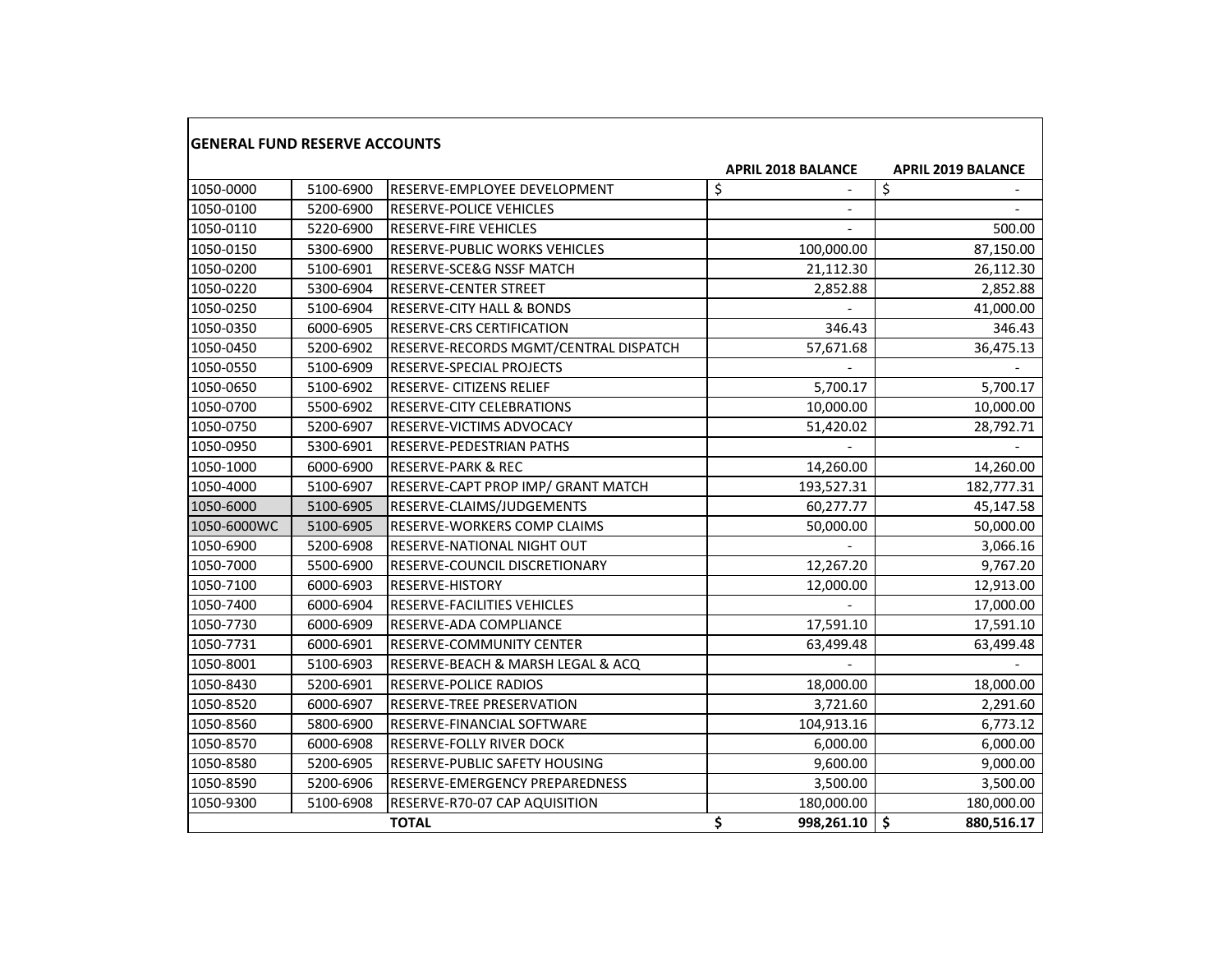|                                                                                                                                                                       |                                                    | 2019-2020                                                   |                                                                   |                                  |                                                                            |                                          |  |  |
|-----------------------------------------------------------------------------------------------------------------------------------------------------------------------|----------------------------------------------------|-------------------------------------------------------------|-------------------------------------------------------------------|----------------------------------|----------------------------------------------------------------------------|------------------------------------------|--|--|
|                                                                                                                                                                       |                                                    |                                                             | <b>Accommodations/Local Options Sales/Hospitality Tax Revenue</b> |                                  |                                                                            |                                          |  |  |
| <b>ACTIVITY DATE</b>                                                                                                                                                  | LA<br>45-4100-5000<br><b>LOCAL ATAX</b>            | LA<br>45-4100-5000<br><b>LOCAL ATAX</b><br>(County Portion) | L1<br>10-4100-8100<br><b>LOST-MUNI REV</b>                        | LO<br>10-4100-8000<br>LOST-1%TAX | $\overline{\mathsf{S}}\mathsf{X}$<br>40-4100-5000<br><b>65% STATE ATAX</b> | HT<br>50-4100-5000<br><b>HOSPITALITY</b> |  |  |
| <b>JULY 19</b>                                                                                                                                                        | 171,513.17                                         |                                                             | 28,601.78                                                         | 22,328.22                        |                                                                            | 108,451.94                               |  |  |
| <b>AUG 19</b>                                                                                                                                                         | 118,120.70                                         |                                                             | 29,647.20                                                         | 20,599.58                        |                                                                            | 78,011.22                                |  |  |
| SEPT <sub>19</sub>                                                                                                                                                    | 75,445.50                                          |                                                             | 23,218.96                                                         | 19,711.81                        |                                                                            | 59,711.92                                |  |  |
| OCT <sub>19</sub>                                                                                                                                                     | 59,324.97                                          |                                                             | 17,675.94                                                         | 18,236.41                        | 251,511.68                                                                 | 54,453.35                                |  |  |
| <b>NOV 19</b>                                                                                                                                                         | 45,946.14                                          |                                                             | 16,971.41                                                         | 19,922.05                        |                                                                            | 35,402.05                                |  |  |
| <b>DEC 19</b>                                                                                                                                                         | 41,232.13                                          |                                                             | 13,569.38                                                         | 19,461.29                        | 94,567.31                                                                  | 37,493.10                                |  |  |
| <b>JAN 20</b>                                                                                                                                                         | 15,407.26                                          |                                                             | 14,413.63                                                         | 21,745.88                        |                                                                            | 30,923.98                                |  |  |
| 8/1/19 - 1/31/20                                                                                                                                                      |                                                    | 306,030.00                                                  |                                                                   |                                  |                                                                            |                                          |  |  |
| <b>FEB 20</b>                                                                                                                                                         | 26,597.81                                          |                                                             | 11,275.76                                                         | 16,504.16                        |                                                                            | 50,185.10                                |  |  |
| <b>MAR 20</b>                                                                                                                                                         | 57,097.60                                          |                                                             | 13,162.02                                                         | 17,646.30                        | 52,816.64                                                                  | 65,845.22                                |  |  |
| <b>APR 20</b>                                                                                                                                                         | 82,944.95                                          |                                                             | 18,184.84                                                         | 21,414.46                        |                                                                            | 58,127.74                                |  |  |
| <b>MAY 20</b>                                                                                                                                                         | 93,850.09                                          |                                                             | 22,852.49                                                         | 23,995.83                        |                                                                            | 83,407.92                                |  |  |
| <b>JUNE 20</b>                                                                                                                                                        | 168,452.17                                         |                                                             | 23,475.39                                                         | 21,007.03                        | 182,887.11                                                                 | 116,463.18                               |  |  |
| 2/1/20 - 7/31/20                                                                                                                                                      |                                                    | 102,010.00                                                  |                                                                   |                                  |                                                                            |                                          |  |  |
| <b>TOTAL</b>                                                                                                                                                          | $1,003,729.12$ \$<br>S                             | 408,040.00                                                  | $233,048.79$ \$<br>Ŝ.                                             | 242,573.02                       | 581,782.74<br>Ŝ.                                                           | \$<br>778,476.72                         |  |  |
|                                                                                                                                                                       |                                                    |                                                             |                                                                   |                                  |                                                                            |                                          |  |  |
| 6/30/2018 ACTUAL                                                                                                                                                      | 888,244.68                                         | 366,000.00                                                  | 220,821.30                                                        | 231,257.32                       | 540,881.76                                                                 | 722,372.64                               |  |  |
| PROJECTED \$ CHANGE FROM FY19                                                                                                                                         | 115,484.44                                         | 42,040.00                                                   | 12,227.49                                                         | 11,315.70                        | 40,900.98                                                                  | 56,104.08                                |  |  |
| PROJECTED % CHANGE FROM FY19                                                                                                                                          | 12%                                                | 10%                                                         | 5%                                                                | $5\%$                            | 7%                                                                         | 7%                                       |  |  |
| <b>GENERAL FUND - PUBLIC SAFETY</b>                                                                                                                                   |                                                    |                                                             |                                                                   |                                  | 450,000.00                                                                 | 778,476.72                               |  |  |
| <b>GENERAL FUND - UNRESTRICTED</b>                                                                                                                                    | 501,864.56                                         |                                                             | 233,048.79                                                        | 242,573.02                       |                                                                            |                                          |  |  |
| <b>DISTRIB TO GENERAL FUND</b>                                                                                                                                        | $\bullet$<br>501,864.56                            | $\mathbf{s}$                                                | 233,048.79<br>\$                                                  | 242,573.02<br>\$                 | \$<br>450,000.00                                                           | 778,476.72<br>\$                         |  |  |
| 1% Required to Beach Preservation \$                                                                                                                                  | 501,864.56                                         | 100% Beach                                                  |                                                                   |                                  |                                                                            |                                          |  |  |
| <b>DISTRIB TO BEACH PRESERVATION</b>                                                                                                                                  | 501,864.56<br>\$                                   | 408,040.00<br>$\mathbf{s}$                                  | $\sqrt{5}$                                                        |                                  |                                                                            | $\blacksquare$                           |  |  |
|                                                                                                                                                                       |                                                    |                                                             |                                                                   | \$                               | \$                                                                         | \$                                       |  |  |
| 909,904.56<br><b>LOCAL ATAX TO BEACH PRES \$</b><br><b>A-TAX CMTE</b><br>\$<br>131,782.74<br>+ 65% STATE ATAX APPLICATION<br>+ CCPRC ANNUAL CONTRIBUTION<br>77,850.00 |                                                    |                                                             |                                                                   |                                  |                                                                            |                                          |  |  |
|                                                                                                                                                                       | 987,754.56<br><b>FY20 DISTRIB TO BEACH PRES \$</b> |                                                             |                                                                   |                                  |                                                                            |                                          |  |  |

**Notes:** FY19 Actuals Used for Projections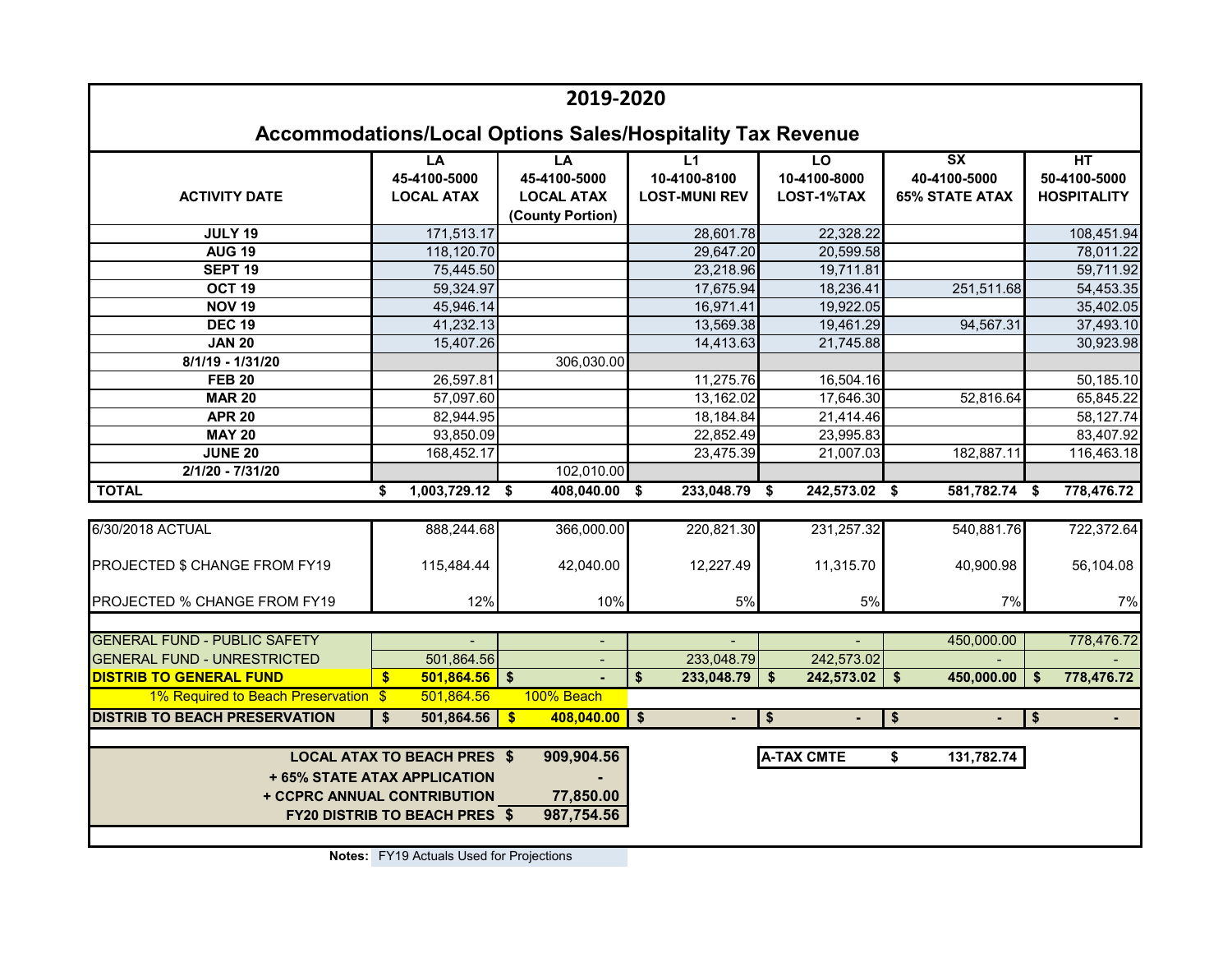| 5100 | <b>GENERAL GOVERNMENT</b>               | <b>2017 BGT</b> | <b>2017 ACT</b>          | <b>2018 BGT</b> | <b>2018 ACT</b>          | <b>2019 BGT</b>          | 2020 BGT       |                          | 2018 MAR ACT 2019 MAR ACT |
|------|-----------------------------------------|-----------------|--------------------------|-----------------|--------------------------|--------------------------|----------------|--------------------------|---------------------------|
| 3000 | <b>ADVERTISING</b>                      | \$<br>5,000     | \$<br>2,603              | \$<br>6,000     | 5,079<br>\$              | Ŝ.<br>5,000              | \$<br>5,000    | \$<br>3,365              | \$<br>2,432               |
| 3002 | <b>EMPLOYEE RELATIONS</b>               | 11,550          | 11,673                   | 11,450          | 9,076                    | 11,183                   | 18,634         | 7,359                    | 4,052                     |
| 3003 | <b>PET HELPERS</b>                      | 8,250           | 8,255                    | 5,000           | 5,000                    | 6,500                    | 6,500          | 2,500                    |                           |
| 3005 | <b>SANDSPUR</b>                         | 3,900           | 3,900                    | 3,900           | 3,900                    | 3,900                    | 5,900          | 3,900                    | 3,900                     |
| 3006 | <b>COMMUNITY PROMOTIONS</b>             | 6,000           | 3,500                    | 6,000           | 6,000                    | 6,000                    | 6,000          | 3,850                    | 750                       |
| 3150 | <b>POSTAGE &amp; MAILINGS</b>           | 5,000           | 5,567                    | 6,000           | 6,178                    | 8,000                    | 9,000          | 4,950                    | 6,846                     |
| 3300 | <b>OPERATING SUPPLIES</b>               | 10,000          | 10,619                   | 10,000          | 11,244                   | 10,000                   | 12,000         | 7,476                    | 7,323                     |
| 3800 | <b>UTILITIES</b>                        | 120,500         | 105,045                  | 116,926         | 115,532                  | 132,426                  | 134,000        | 78,384                   | 74,196                    |
| 4000 | <b>CAPITAL - PARKING MACHINES</b>       |                 | 56,827                   |                 | 39,561                   | 26,000                   | 50,000         | 22,484                   | 7,548                     |
| 4900 | <b>BANK CHARGES</b>                     | 800             | 62                       | 1,000           | 537                      | 1,000                    | 3,000          | 420                      | 1,229                     |
| 5100 | <b>CONTRACTS</b>                        | 95,124          | 109,542                  | 123,621         | 150,840                  | 160,050                  | 135,550        | 121,191                  | 125,843                   |
| 6100 | <b>GENERAL INSURANCE</b>                | 9,155           | 9,158                    | 9,792           | 9,135                    | 12,318                   | 24,017         | 9,135                    | 14,118                    |
| 6900 | RESERVE - EMPLOYEE DEVELOPMENT          |                 | $\overline{a}$           |                 | $\overline{\phantom{a}}$ | 7,200                    | $\overline{a}$ | $\overline{\phantom{a}}$ | 1,000                     |
| 6901 | <b>IRESERVE - SCEG NSSF MATCH</b>       |                 | 48,085                   | 5,000           | $\overline{\phantom{0}}$ | 5,000                    | 5,000          |                          |                           |
| 6902 | <b>IRESERVE - CITIZENS RELIEF</b>       | 1,000           | 290                      | $\overline{a}$  | 500                      | 570                      |                | 500                      | $\overline{\phantom{0}}$  |
| 6903 | RESERVE - BEACH & MARSH LEGAL & ACQ     |                 | $\overline{\phantom{0}}$ |                 |                          |                          | 200,000        |                          |                           |
| 6905 | <b>RESERVE - CLAIMS/JUDGEMENTS</b>      |                 | $\overline{\phantom{a}}$ |                 | 26,151                   |                          |                | $\overline{\phantom{a}}$ |                           |
| 6907 | RESERVE - CAP IMP/GRANT MATCH           | 5,000           | $\overline{\phantom{a}}$ |                 | $\overline{\phantom{0}}$ | 10,000                   | 10,000         | ÷,                       | 10,750                    |
| 6908 | <b>RESERVE - R70-07 CAP ACQUISITION</b> |                 |                          |                 |                          |                          |                |                          |                           |
| 6909 | <b>RESERVE - SPECIAL PROJECTS</b>       |                 | 16,625                   |                 | 8,375                    | 5,000                    | 5,000          | 8,375                    |                           |
| 7600 | <b>CELEBRATIONS</b>                     | 10,975          | 10,558                   | 14,075          | 14,250                   | 11,200                   | 13,700         | 12,127                   | 11,867                    |
| 7850 | <b>DECLARED EMERGENCY</b>               |                 | 995                      |                 | $\overline{\phantom{a}}$ |                          |                | $\overline{\phantom{a}}$ | $\overline{\phantom{0}}$  |
| 7870 | <b>DONATIONS</b>                        |                 |                          |                 | $\overline{a}$           | $\overline{\phantom{a}}$ |                | $\overline{a}$           |                           |
| 7901 | <b>IPS BUILDING - PRINCIPAL</b>         | 105,282         | 446,477                  | 110,000         | 110,000                  | 112,000                  | 114,000        | 110,000                  | 112,000                   |
| 9020 | IPS BUILDING - INTEREST                 | 17,457          |                          | 5,695           | 5,695                    | 4,309                    | 2,898          | 5,695                    | 4,309                     |
| 7904 | <b>RIVER PARK - PRINCIPAL</b>           | 100,732         | 100,732                  | 106,000         | 106,000                  | $\overline{\phantom{a}}$ |                | 106,000                  |                           |
| 9024 | <b>RIVER PARK - INTEREST</b>            | 10,812          | 10,812                   | 5,544           | 5,544                    |                          |                | 5,544                    |                           |
|      | <b>TOTAL GENERAL GOVERNMENT</b>         | 526,537         | 961,325                  | S.<br>546,004   | \$.<br>638,596           | \$537,657                | Ś<br>760,199   | \$<br>513,255            | 388,163                   |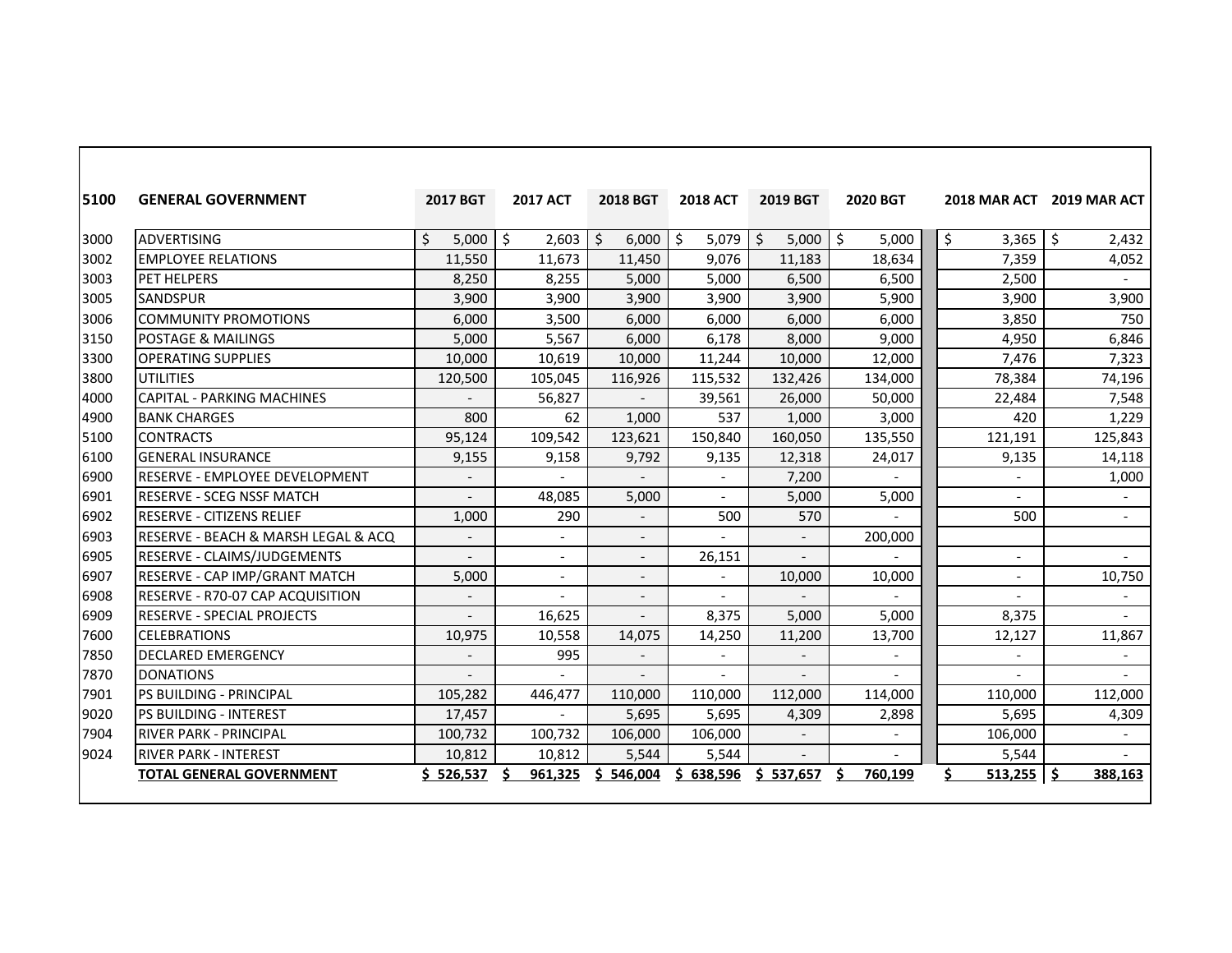#### **OPERATING SUPPLIES**

| <b>DEPT.</b> | <b>DESCRIPTION</b>         | <b>FY19 BGT</b>          | <b>FY20 BGT</b> |
|--------------|----------------------------|--------------------------|-----------------|
| 5100         | <b>IOFFICE SUPPLIES</b>    | 10.450                   | 10,200          |
|              | IGOLF CART STICKERS        | $\overline{\phantom{0}}$ | 1,500           |
|              | <b>ICOMPLIANCE POSTERS</b> | 300                      | 300             |
|              | <b>TOTAL</b>               | \$10.750                 | 12.000          |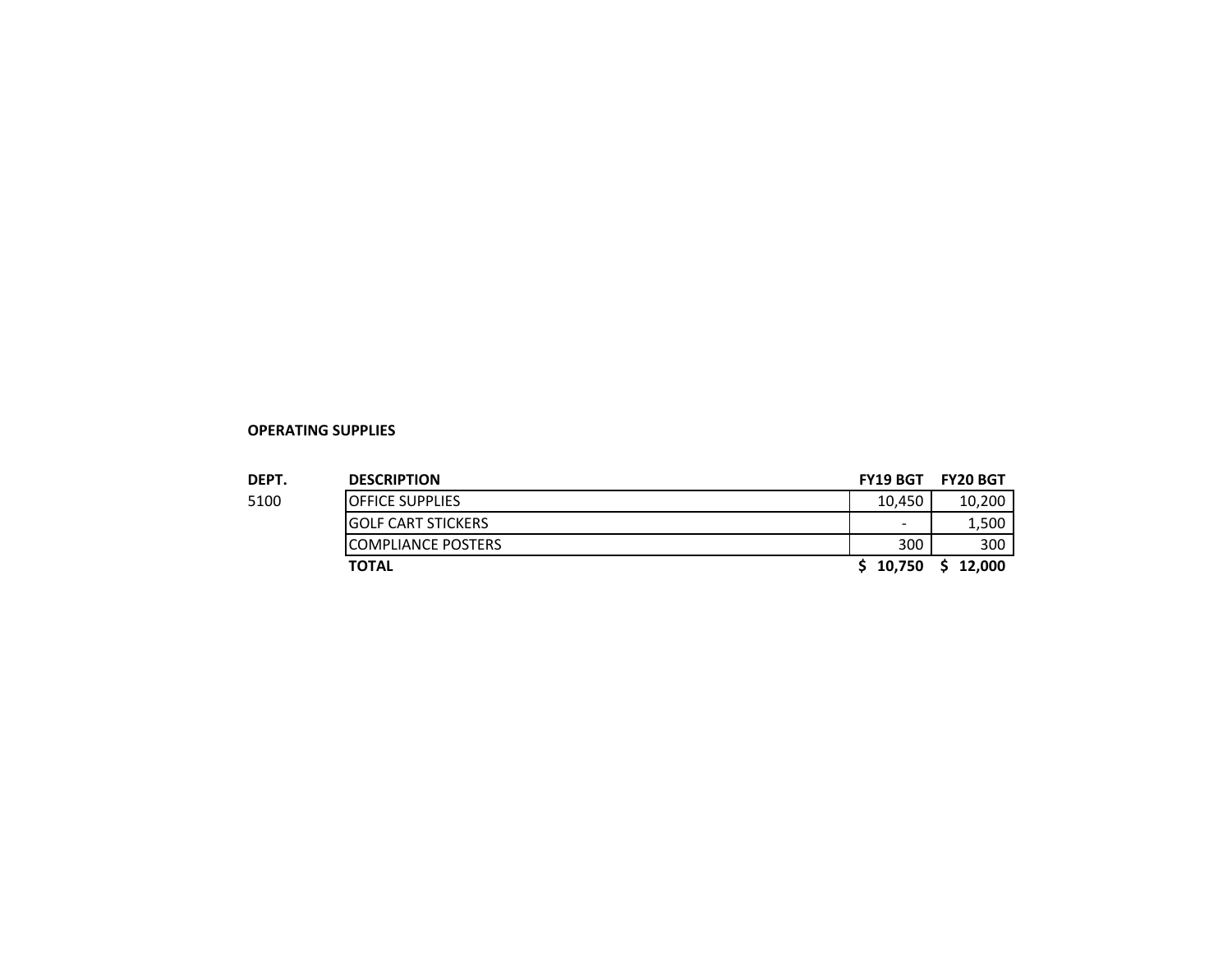#### **CONTRACTS**

| DEPT<br><b>VENDOR</b>                              | <b>DESCRIPTION</b>                                  | FY19 BGT | <b>FY20 BGT</b> |
|----------------------------------------------------|-----------------------------------------------------|----------|-----------------|
| <b>OUTSIDE LEGAL &amp; INDEMNIFICATION</b><br>5100 | <b>ATTORNEY SERVICES</b>                            | 20,000   | 10,000          |
| <b>GREEN FINNEY / EIIIOT DAVIS</b>                 | <b>ANNUAL AUDIT</b>                                 | 21,000   | 21,000          |
| <b>TBD</b>                                         | MINUTES: UAB, PLANNING                              | 3,000    | ٠               |
| <b>FIRST SUN</b>                                   | EMPLOYEE ASSISTANCE PROGRAM                         | 3,625    | 3,625           |
| <b>AMERICAN LEGAL</b>                              | <b>CODIFICATION</b>                                 | 6,100    | 7,100           |
| CODE RED NOTIFICATION SYSTEM                       | <b>COMMINITY NOTIFICATION SYSTEM</b>                | 2,500    | 2,500           |
| MICROBILT (BB&T)                                   | <b>CREDIT CHECK SERVICE</b>                         | 800      | 800             |
| <b>CLEVELAND LAW FIRM</b>                          | <b>LABOR ATTORNEY</b>                               | 4,000    | 5,000           |
| <b>JOE WILSON</b>                                  | <b>CITY ATTORNEY</b>                                | 52,500   | 40,000          |
| <b>ATLANTIC BUSINESS CONTINUITY</b>                | CITY DISTASTER PREPAREDNESS TABLETOP DRILL          | 3,400    | 3,400           |
| <b>ADAM YOUNG</b>                                  | <b>PROSECUTING ATTORNEY</b>                         | 25,000   | 25,000          |
| <b>TBD</b>                                         | <b>PUBLIC DEFENDER</b>                              | 2,000    | 5,000           |
| <b>ARTHUR J GALLAGHER</b>                          | <b>COMMERCIAL CRIME &amp; CYBER INSURANCE</b>       | 1,125    | 1,125           |
| <b>MCCARTNEY</b>                                   | PROFESSIONAL CITY WIDE PERSONNEL COMPENSATION STUDY | 15,000   | ٠               |
| <b>FIRST TRYON</b>                                 | <b>CAPITAL PLANNING</b>                             | ۰        | 7,000           |
| <b>ELKO CONSULTING</b>                             | <b>MARSH CONSULTING</b>                             |          | 4,000           |
|                                                    | <b>TOTAL</b>                                        | 160,050  | S<br>135,550    |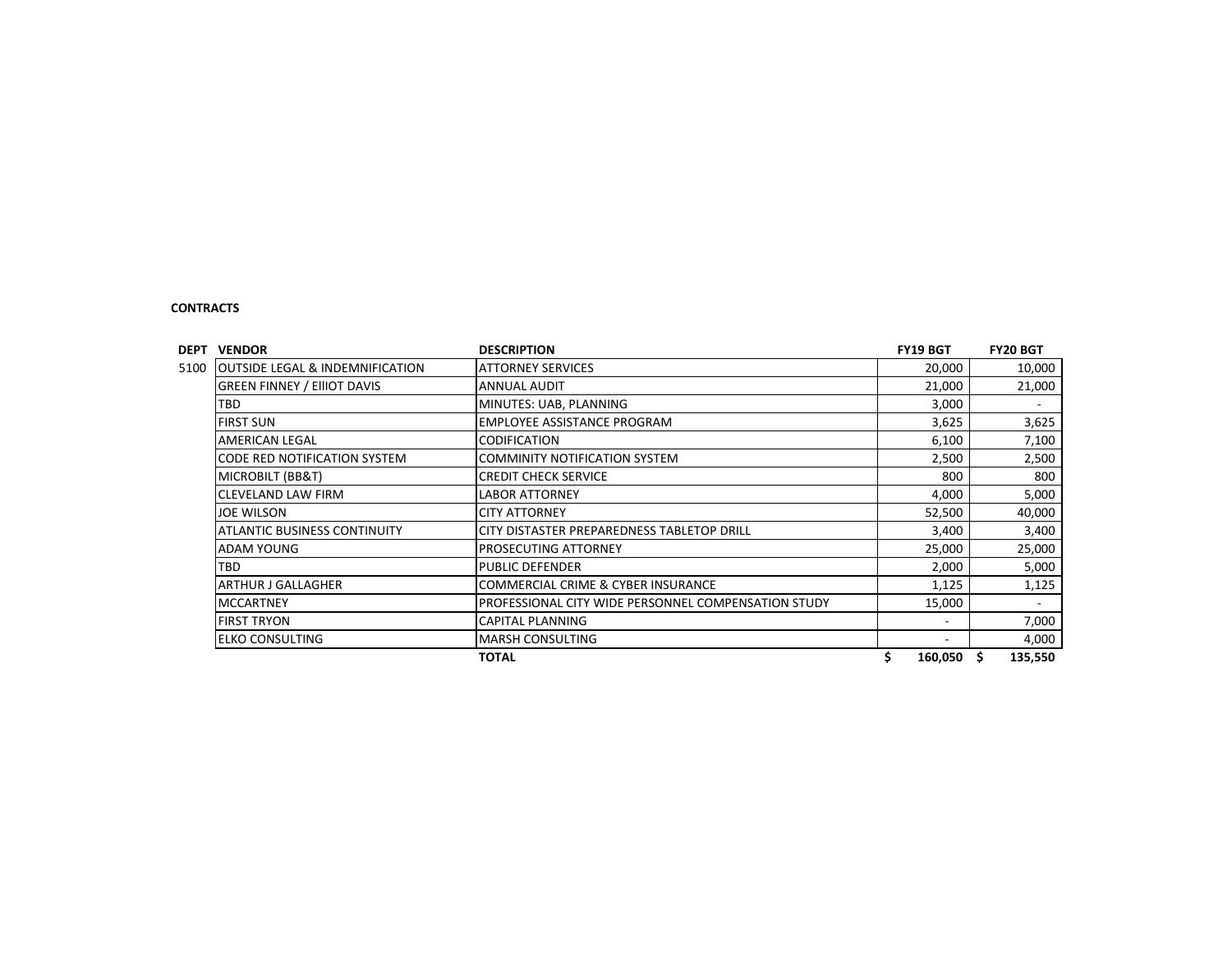|           | 5200/5220/5230 PUBLIC SAFETY COMBINED   | <b>2017 BGT</b>          | <b>2017 ACT</b>          | <b>2018 BGT</b> | <b>2018 ACT</b>          | <b>2019 BGT</b>          | <b>2020 BGT</b>          |                 | 2018 MAR ACT 2019 MAR ACT |
|-----------|-----------------------------------------|--------------------------|--------------------------|-----------------|--------------------------|--------------------------|--------------------------|-----------------|---------------------------|
|           | 1100 FULL-TIME SALARIES                 | \$1,419,664              | \$1,434,366              | \$1.451.242     | \$1,387,028              | \$1,484,673              | \$1,391,152              | 1,038,266<br>Ŝ  | -Ś<br>1,099,661           |
|           | 1103 PART-TIME SALARIES                 | 52,000                   | 45,084                   | 64,000          | 58,177                   | 73,000                   | 287,444                  | 39,579          | 21,621                    |
|           | 1104 OVERTIME                           | 70,684                   | 143,494                  | 71,167          | 181,758                  | 89,004                   | 120,306                  | 130,928         | 123,289                   |
|           | 1105 BONUS POINTS                       | 5,000                    | 1,970                    | 2,500           | 1,500                    | 5,000                    | 5,000                    | 1,500           | 5,000                     |
|           | 1106 PART-TIME HOLIDAY INCENTIVE        | 1,300                    | $\sim$                   | $\mathcal{L}$   | $\sim$                   | $\overline{a}$           | 1,300                    |                 | $\mathbf{r}$              |
| 1107      | <b>VICTIM ADVOCATE SALARY</b>           | 3,221                    | 2,838                    | 3,221           | 3,013                    | 3,500                    | 3,500                    | 2,264           | 2,767                     |
| 1108      | <b>CERTIFICATION BONUSES</b>            |                          | $\overline{\phantom{a}}$ |                 | $\overline{\phantom{a}}$ | 92,731                   | 75,509                   |                 | 23,032                    |
|           | 1400 HOUSING ALLOWANCE                  | 14,400                   | 4,800                    | 14,400          | 14,400                   | 21,600                   | 38,682                   | 10,800          | 16,200                    |
|           | 2100 HEALTH INSURANCE                   | 224,672                  | 200,414                  | 245,864         | 220,784                  | 256,194                  | 231,019                  | 158,770         | 159,402                   |
| 2101 FICA |                                         | 119,519                  | 121,371                  | 122,790         | 121,406                  | 127,460                  | 137,670                  | 90,208          | 95,099                    |
|           | 2102 RETIREMENT - SCRS                  | 34,130                   | 61,447                   | 61,277          | 93,432                   | 109,008                  | 134,106                  | 68,854          | 84,345                    |
|           | 2103 RETIREMENT - PORS                  | 179,794                  | 152,337                  | 188,325         | 162,848                  | 156,817                  | 170,068                  | 126,742         | 136,699                   |
|           | 3000 AUGMENTATION PROGRAM               | 29,994                   | 29,103                   | 29,994          | 46,322                   | 34,763                   | 14,000                   | 19,697          | 22,353                    |
|           | 3150 POSTAGE                            | 500                      | $\sim$                   | 500             | 108                      |                          |                          | 108             | ÷                         |
|           | 3200 REPAIRS/MAINTENANCE                | 10,000                   | 8,786                    | 10,000          | 9,532                    | 10,050                   | 10,050                   | 3,520           | 10,155                    |
|           | 3300 OPERATING SUPPLIES                 | 68,000                   | 69,480                   | 70,000          | 81,225                   | 76,900                   | 76,900                   | 55,444          | 37,565                    |
|           | 3307 VICTIMS ADV OPERATING EXPENSES     | $\overline{a}$           | $\sim$                   | ÷.              | 984                      | $\mathbb{L}$             | ÷.                       | 580             | 656                       |
|           | 3400 DUES, TRNG, & PROF DEV             | 30,700                   | 32,657                   | 33,000          | 35,104                   | 47,665                   | 47,465                   | 21,390          | 31,416                    |
|           | 3500 FUEL                               | 52,000                   | 51,298                   | 52,000          | 62,300                   | 58,000                   | 58,000                   | 45,477          | 45,121                    |
|           | 3550 VEHICLE REPAIRS                    | 50,000                   | 53,618                   | 50,000          | 57,626                   | 55,000                   | 95,000                   | 45,171          | 48,719                    |
|           | 3700 UNIFORMS                           | 22,000                   | 21,933                   | 24,500          | 26,719                   | 24,500                   | 24,500                   | 22,193          | 21,726                    |
|           | 3800 UTILITIES                          | 32,480                   | 27,373                   | 33,480          | 29,596                   | 31,714                   | 29,546                   | 21,140          | 15,535                    |
|           | 4000 CAPITAL                            | 113,000                  | 113,410                  | 112,000         | 140,313                  | 112,000                  | 112,000                  | 96,884          | 124,581                   |
|           | 5100 CONTRACTS                          | 64,150                   | 65,644                   | 64,098          | 71,108                   | 65,184                   | 97,284                   | 39,685          | 37,700                    |
|           | 6100 GENERAL INSURANCE                  | 51,614                   | 51,969                   | 49,022          | 49,036                   | 50,957                   | 59,513                   | 49,023          | 49,743                    |
|           | 6800 WORKERS COMP INSURANCE             | 21,052                   | 15,834                   | 22,726          | 18,609                   | 24,261                   | 28.281                   | 43,609          | 56,312                    |
|           | 6900 RESERVE-PUBLIC SAFETY VEHICLES     |                          |                          |                 |                          |                          | 60,000                   |                 | 3,240                     |
|           | 6901 RESERVE-PUBLIC SAFETY RADIOS       | 18,000                   | $\sim$                   | $\sim$          | $\sim$                   | $\blacksquare$           | 4,000                    | $\blacksquare$  |                           |
|           | 6902 RESERVE - RECORD MGMT/CENTRAL DISP | $\overline{\phantom{a}}$ | 48,858                   | $\sim$          | $\sim$                   | $\blacksquare$           | $\blacksquare$           | $\sim$          |                           |
| 6905      | <b>RESERVE-PUBLIC SAFTEY HOUSING</b>    | $\overline{a}$           |                          |                 | 600                      | $\overline{\phantom{a}}$ | ÷.                       | $\sim$          |                           |
|           | 6906 RESERVE-EMERGENCY PREPAREDNESS     | $\sim$                   | $\overline{\phantom{a}}$ | $\sim$          | $\sim$                   | $\overline{\phantom{a}}$ | $\overline{\phantom{a}}$ |                 |                           |
|           | 6907 RESERVE-VICTIMS ADVOCACY           | $\sim$                   | 40,562                   | $\sim$          | 20,000                   | ÷                        | $\sim$                   |                 | 30,194                    |
|           | 6908 RESERVE-NATIONAL NIGHT OUT         | $\mathbf{r}$             | $\sim$                   | $\sim$          |                          | $\sim$                   | ÷.                       |                 | 2,049                     |
|           | 7850 DECLARED EMERGENCY                 | $\blacksquare$           | $\blacksquare$           | $\sim$          | 1,879                    | $\overline{\phantom{a}}$ | $\overline{\phantom{a}}$ | 1,879           | 2,307                     |
|           | 7900 FIRE TRUCK-PRINCIPAL               | 65,321                   | 65,321                   | 67,725          | 67,725                   | 70,217                   | $\overline{\phantom{a}}$ |                 | 70,217                    |
|           | 9021 FIRE TRUCK-INTEREST                | 7,480                    | 7,480                    | 5,076           | 5,076                    | 2,584                    |                          |                 | 2,584                     |
|           | <b>TOTAL PUBLIC SAFETY</b>              | \$2,760,675              | \$2,871,447              | \$2,848,907     | \$2,968,206              | \$3,082,782              | \$3,312,296              | 2,133,711<br>S. | 2,379,288                 |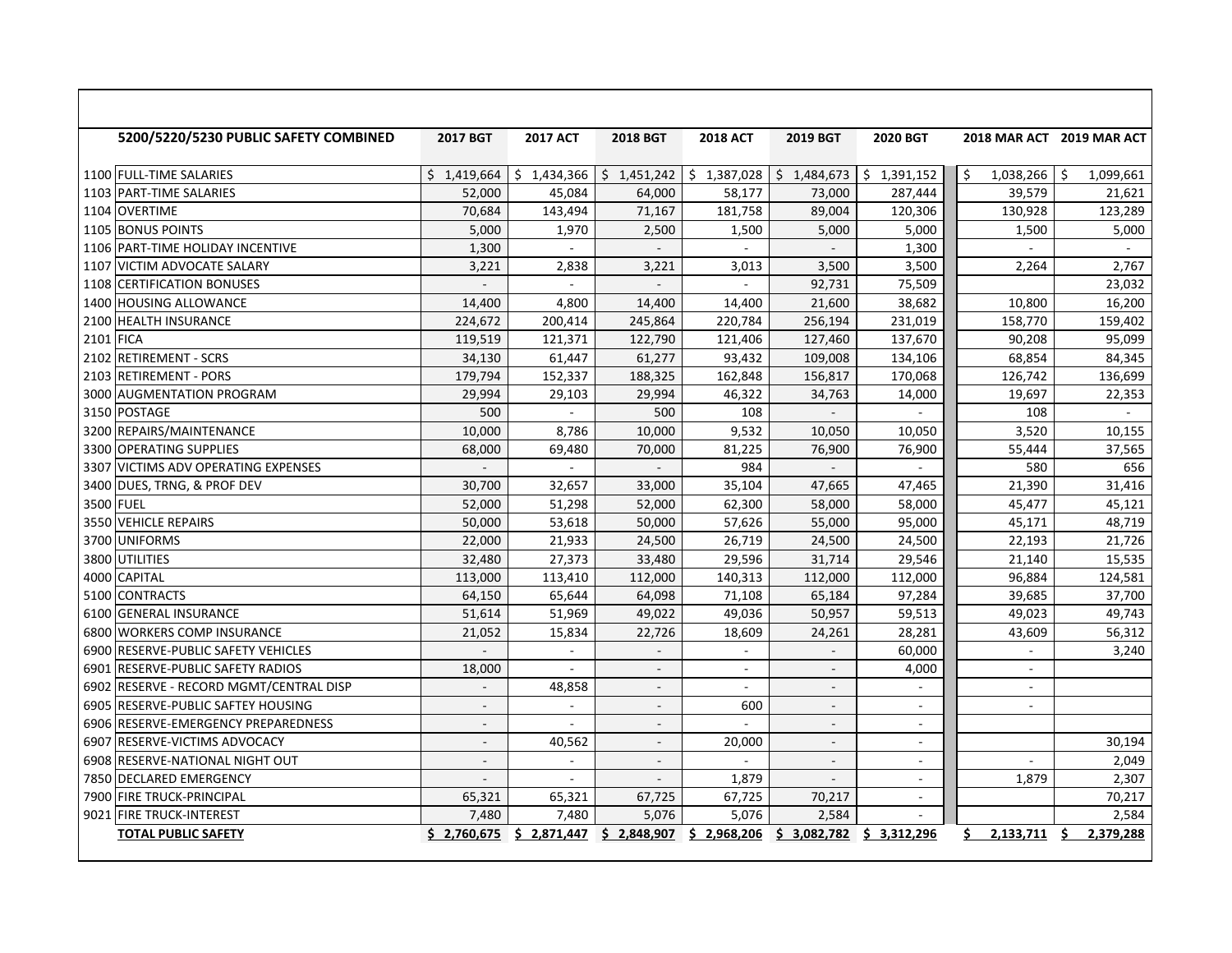| 5200 Police |                                      | <b>2020 BGT</b> |
|-------------|--------------------------------------|-----------------|
| 1100        | <b>SALARIES</b>                      | \$<br>946,140   |
| 1103        | PART-TIME SALARIES - BEACH & PARKING | 86,467          |
| 1104        | <b>OVERTIME</b>                      | 70,055          |
| 1108        | <b>CERTIFICATION BONUSES</b>         | 46,875          |
| 1400        | <b>HOUSING ALLOWANCE</b>             | 15,473          |
| 2100        | <b>HEALTH INSURANCE</b>              | 132,442         |
| 2101        | <b>FICA</b>                          | 84,354          |
| 2102        | <b>RETIREMENT - SCRS</b>             | 26,036          |
| 2103        | <b>RETIREMENT - PORS</b>             | 170,068         |
| 3000        | <b>AUGMENTATION PROGRAM</b>          | 14,000          |
| 3200        | REPAIRS/MAINTENANCE                  | 8,000           |
| 3300        | <b>OPERATING SUPPLIES</b>            | 51,600          |
| 3400        | DUES, TRNG, & PROF DEV               | 21,865          |
| 3500        | <b>FUEL</b>                          | 48,000          |
| 3550        | <b>VEHICLE REPAIRS &amp; MAINT</b>   | 42,000          |
| 3700        | <b>UNIFORMS</b>                      | 18,000          |
| 3800        | <b>UTILITIES</b>                     | 21,026          |
| 4000        | <b>CAPITAL</b>                       | 112,000         |
| 5100        | <b>CONTRACTS</b>                     | 37,984          |
| 6100        | <b>GENERAL INSURANCE</b>             | 29,757          |
| 6800        | <b>WORKERS COMP INSURANCE</b>        | 21,467          |
| 6900        | RESERVE-POLICE VEHICLES              |                 |
| 6901        | <b>RESERVE-POLICE RADIOS</b>         |                 |
| 6902        | RESERVE - RECORD MGMT/CENTRAL DISP   |                 |
| 6905        | RESERVE-POLICE HOUSING               |                 |
| 6906        | RESERVE-EMERGENCY PREPAREDNESS       |                 |
| 6907        | RESERVE-VICTIMS ADVOCACY             |                 |
| 6908        | RESERVE-NATIONAL NIGHT OUT           |                 |
| 7850        | <b>DECLARED EMERGENCY</b>            |                 |
|             | <b>TOTAL POLICE</b>                  | \$<br>2,003,607 |
|             |                                      |                 |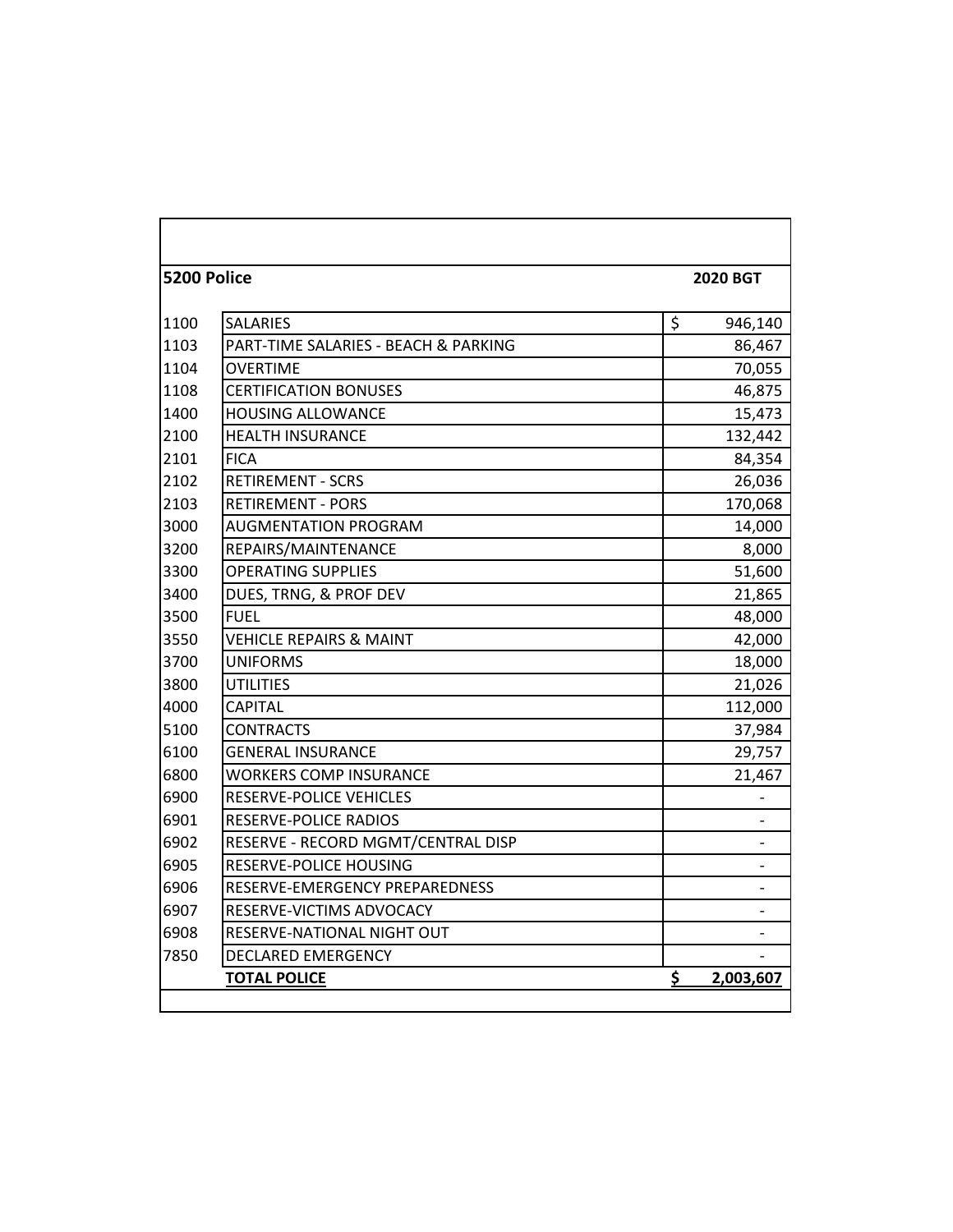#### **REPAIR & MAINTENANCE**

| DEPT. | <b>DESCRIPTION</b>                         | FY19 BGT FY20 BGT |       |
|-------|--------------------------------------------|-------------------|-------|
| 5200  | SMALL ENGINE REPAIR/MAINTENANCE            | 2.513             | 4,000 |
|       | <b>SMALL ELECTRONIC REPAIR/MAINTENANCE</b> | 2.513             | 4,000 |
|       |                                            | $$5,026$ \$       | 8.000 |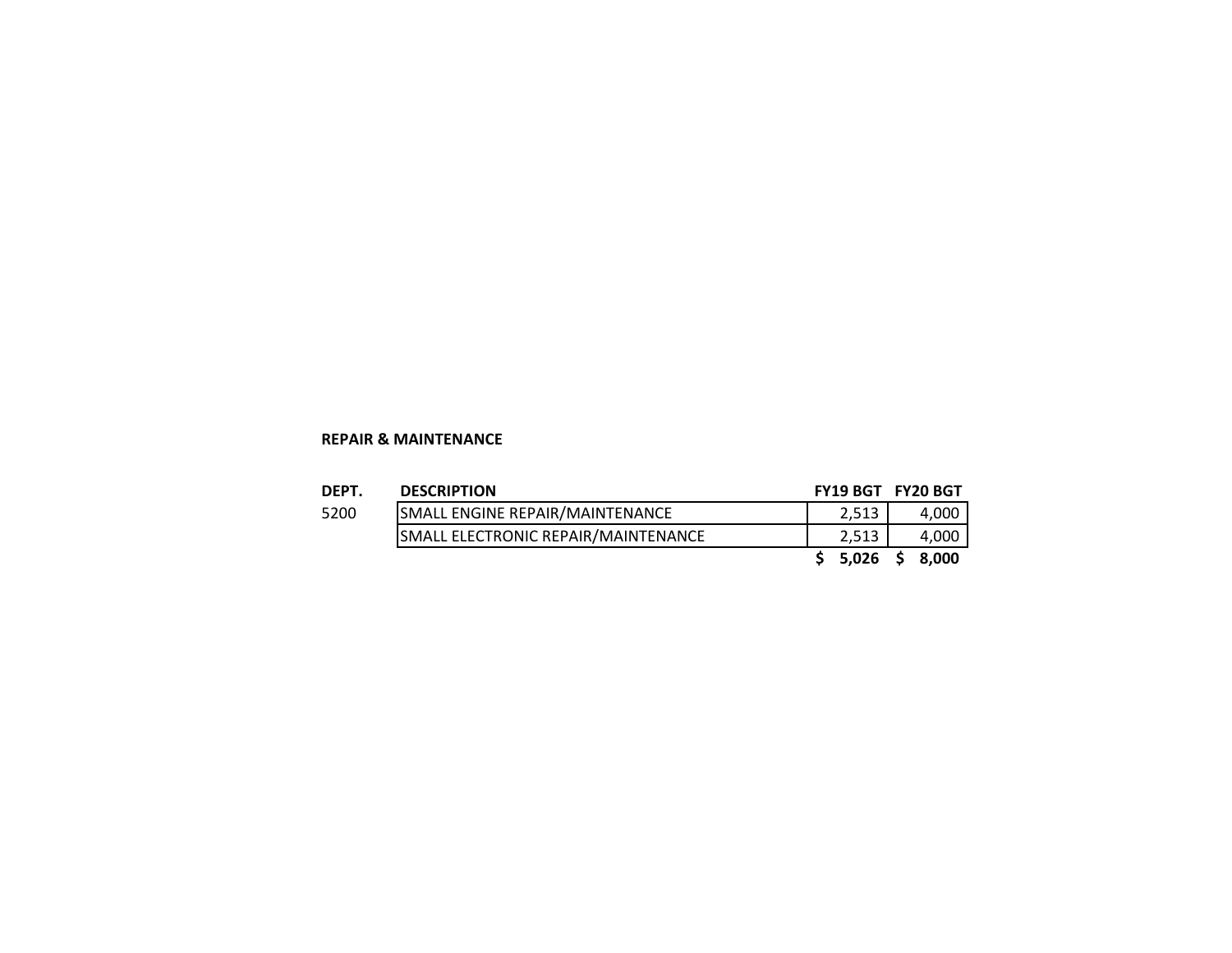#### **OPERATING SUPPLIES**

|               | <b>DESCRIPTION</b>                 |                                                                           | <b>FY20 BGT</b> |
|---------------|------------------------------------|---------------------------------------------------------------------------|-----------------|
|               | <b>OFFICE SUPPLIES</b>             | 7,000                                                                     | 7,000           |
|               | <b>EVIDENCE PROCESSING</b>         | 1,500                                                                     | 1,500           |
|               | <b>SPECIAL EVENTS</b>              | 4,000                                                                     | 4,000           |
|               | <b>EMPLOYEE RECOGNITION</b>        | 1,000                                                                     | 1,000           |
| DEPT.<br>5200 | <b>ANIMAL CONTROL SUPPLIES</b>     | 1,000                                                                     | 1,000           |
|               | PSO/STAFF EQUIPMENT                | 12,000                                                                    | 12,000          |
|               | PUBLIC RELATIONS/OUTREACH          | 500                                                                       | 500             |
|               | OSHA COMPLIANCE SUPPLIES           | 2,200                                                                     | 2,200           |
|               | NON-CATEGORIZED INCIDENTALS        | 1,000                                                                     | 1,000           |
|               | IN CAR CAMERAS (3 SYSTEMS)         | <b>FY19 BGT</b><br>12,000<br>4,900<br>1,500<br>6,000<br>54,600<br>S.<br>s | 12,000          |
|               | RADAR SYSTEMS (3 SYSTEMS)          |                                                                           | 4,900           |
|               | TRAF-O-TERIA PARKING TICKETS       |                                                                           | 1,500           |
|               | MARINE 1101 WATER RESCUE EQUIPMENT |                                                                           | 3,000           |
|               |                                    |                                                                           | 51,600          |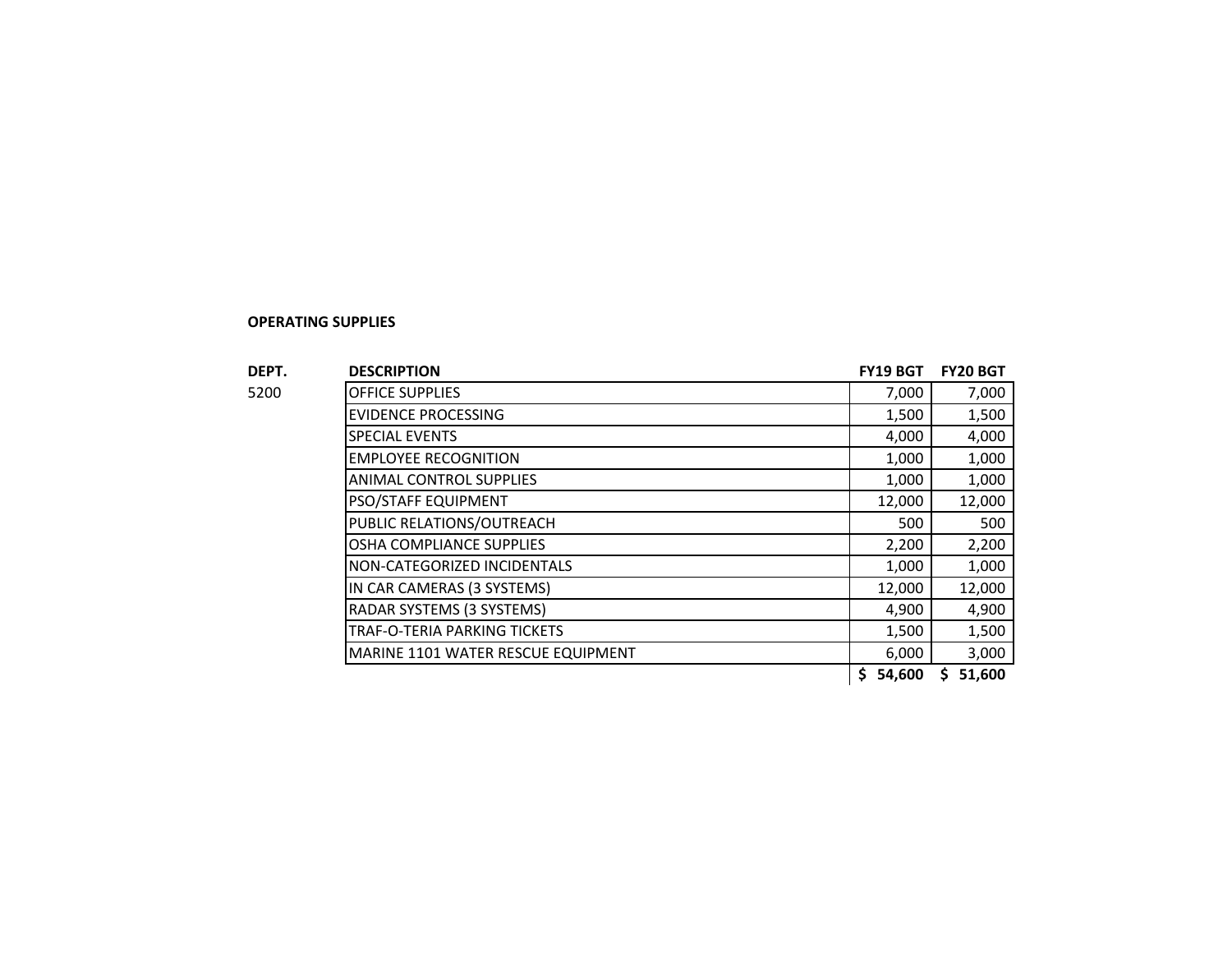| DEPT. | <b>EMPLOYEE</b>   | <b>DESCRIPTION</b>                                    | <b>FY19 BGT</b> | <b>FY20 BGT</b> |  |
|-------|-------------------|-------------------------------------------------------|-----------------|-----------------|--|
| 5200  | ALL               | AMMUNITION FOR TRAINING & QUALIFICATION               | 3.865           | 3,865           |  |
|       | ALL               | <b>DEPARTMENT RANGE MEMBERSHIP</b>                    | 3,000           | 3,000           |  |
|       | ALL               | WATER RESCUE & FIRST RESPONDER TRAINING               | 1,500           | 1,500           |  |
|       | ALL               | HOSTED TRAINING (NCIC, SFST, TASER, NOISE, INTERVIEW) | 1,750           | 3,500           |  |
|       | <b>SELECT</b>     | TRAINING (SCCJA, VA, CSI, PIO, SUPERVISOR, DISPATCH)  | 4.000           | 4,000           |  |
|       | <b>SELECT</b>     | TRAVEL & BOARDING FOR TRAINING                        | 4,000           | 4,000           |  |
|       | <b>CONSTABLES</b> | <b>ANNUAL APPRECIATION DINNER</b>                     | 2,000           | 2,000           |  |
|       |                   | TOTAL                                                 | 20,115          | 21,865          |  |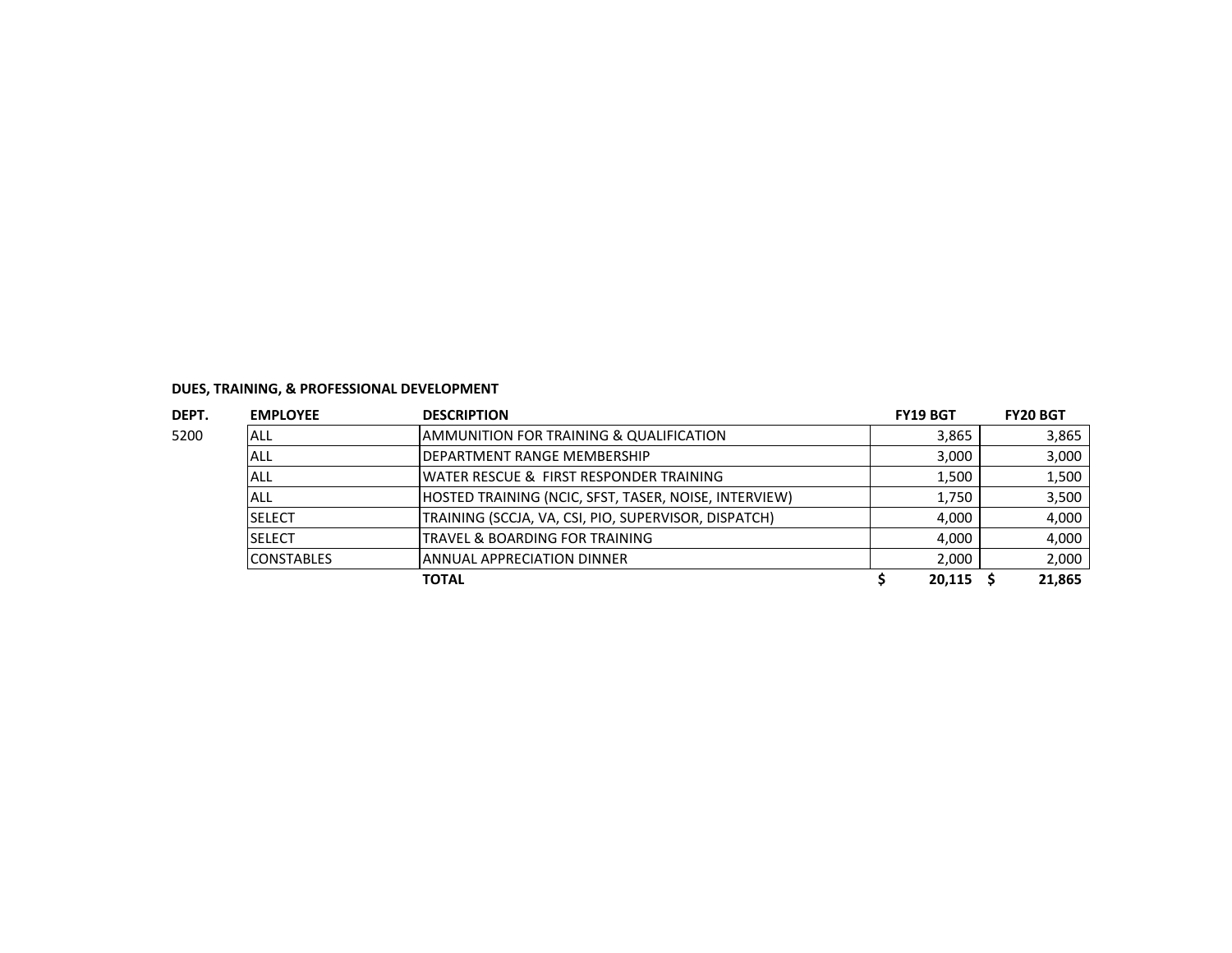#### **CAPITAL**

| <b>DEPT</b> | <b>DESCRIPTION</b>                         | <b>FY19 BGT</b> | <b>FY20 BGT</b> |
|-------------|--------------------------------------------|-----------------|-----------------|
| 5200        | ITHREE POLICE FLEET VEHICLES AND UPFITTING | 96,000          | 96,000          |
|             | THREE IN CAR RADIOS                        | 16,000          | 16,000          |
|             | <b>TOTAL</b>                               | 112.000         | 112,000         |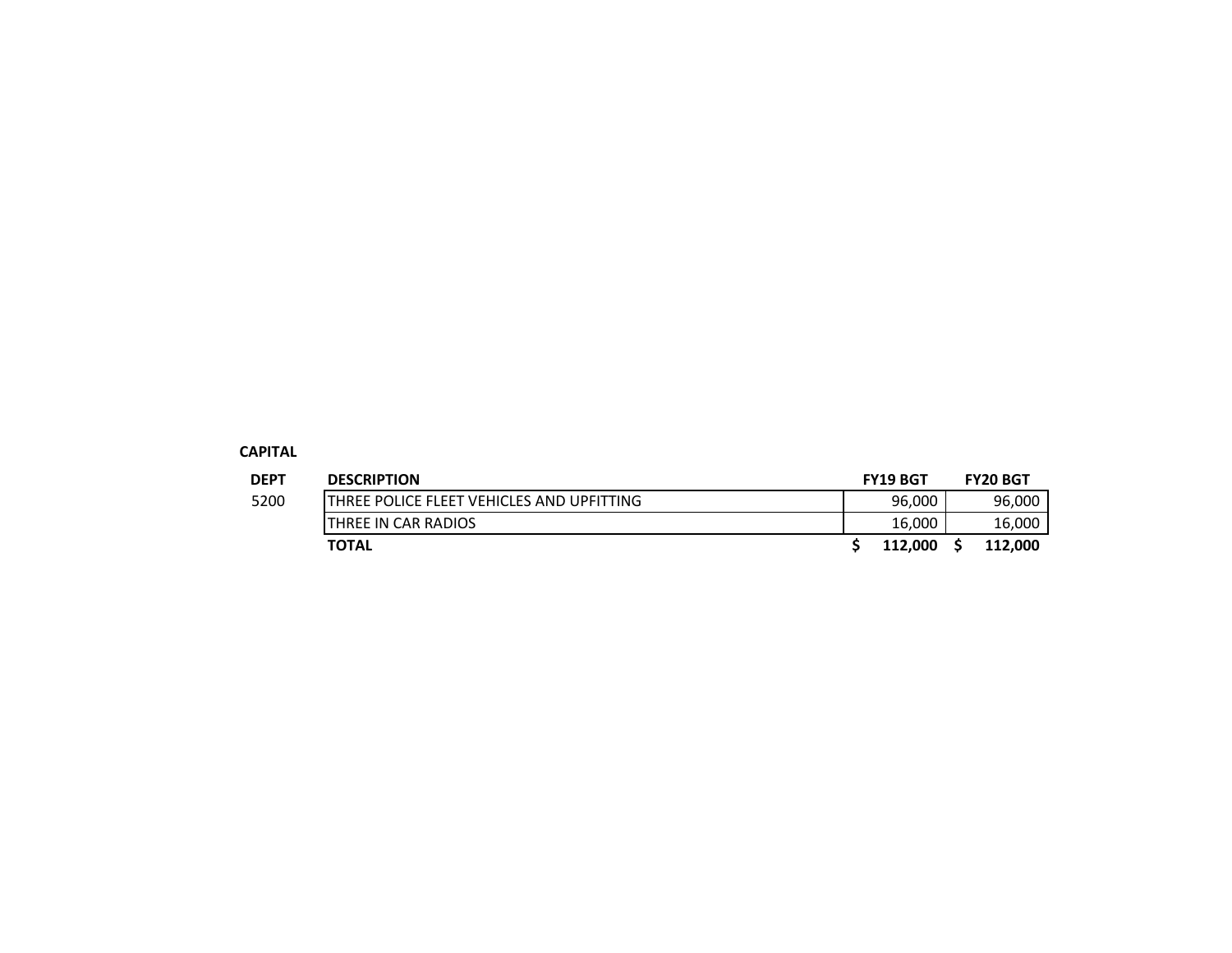#### **CONTRACTS**

| <b>DEPT</b> | <b>VENDOR</b>                              | <b>DESCRIPTION</b>             | <b>FY19 BGT</b> | <b>FY20 BGT</b> |
|-------------|--------------------------------------------|--------------------------------|-----------------|-----------------|
| 5200        | <b>SC POLICE CHIEFS/POLYGRAPH SERVICES</b> | <b>HIRING COSTS</b>            | 3,000           | 3,000           |
|             | llow country drug screening                | <b>IDRUG TESTING</b>           | 1,000           | 1,000           |
|             | ICHARLESTON COUNTY                         | IDIGITAL RADIO USER FEE        | 29.184          | 29,184          |
|             | <b>IMOBILE COMMUNICATIONS</b>              | IDIGITAL RADIO MAINTENANCE FEE | 4,000           | 4,000           |
|             | <b>ISC SURPLUS PROPERTY</b>                | IANNUAL AUCTION SUBSCRIPTION   | 800             | 800             |
|             |                                            | <b>TOTAL</b>                   | 37.984          | 37,984          |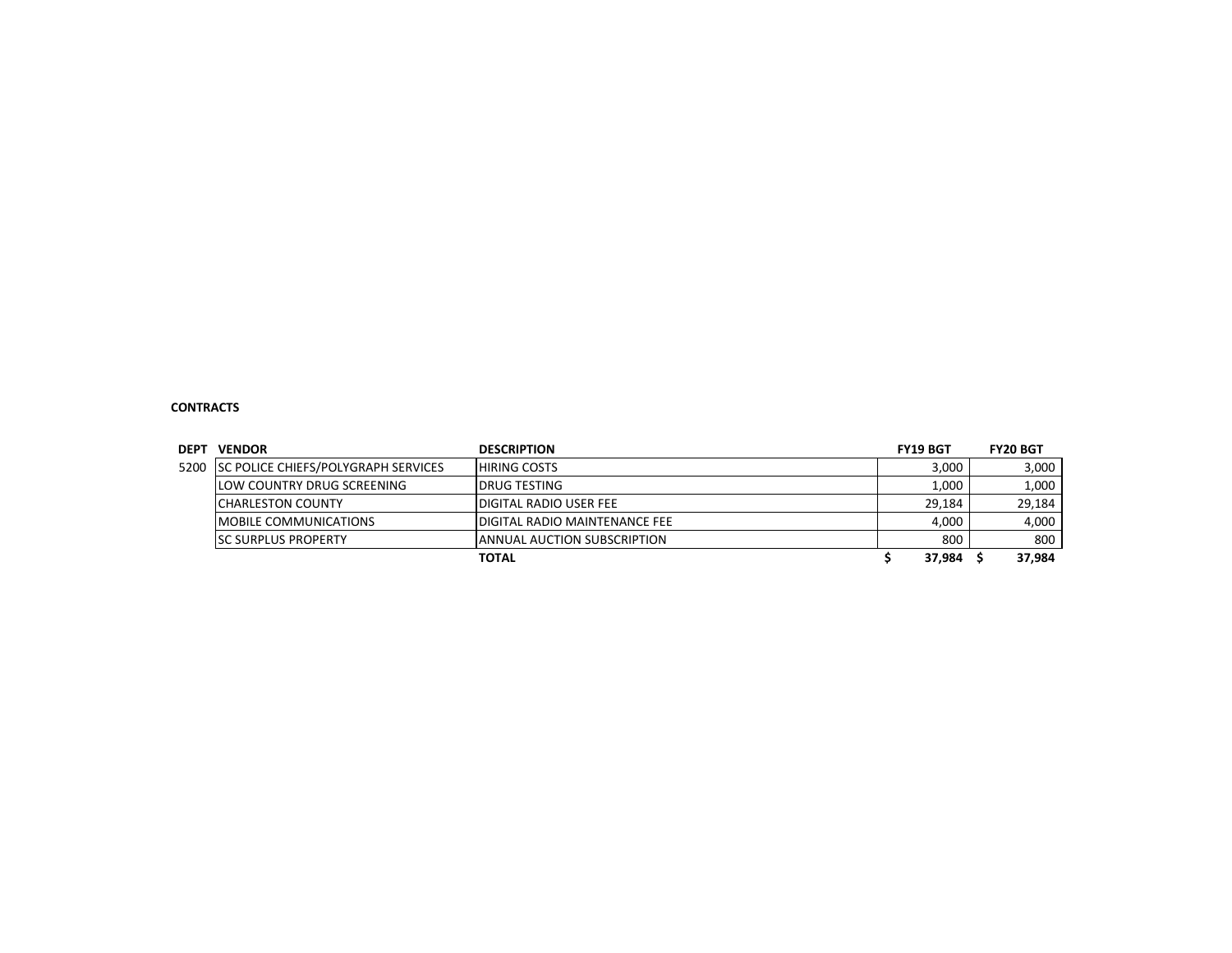| <b>5220 Fire</b> |                                    | <b>2020 BGT</b> |
|------------------|------------------------------------|-----------------|
| 1100             | <b>SALARIES</b>                    | \$<br>294,241   |
| 1103             | <b>PART-TIME SALARIES</b>          | 152,876         |
| 1104             | <b>OVERTIME</b>                    | 30,224          |
| 1105             | <b>BONUS POINTS</b>                | 5,000           |
| 1106             | <b>PART-TIME HOLIDAY INCENTIVE</b> | 1,300           |
| 1108             | <b>CERTIFICATION BONUSES</b>       | 28,634          |
| 1400             | <b>HOUSING ALLOWANCE</b>           | 15,473          |
| 2100             | <b>HEALTH INSURANCE</b>            | 68,396          |
| 2101             | <b>FICA</b>                        | 36,570          |
| 2102             | <b>RETIREMENT - SCRS</b>           | 74,103          |
| 3200             | REPAIRS/MAINTENANCE                | 2,050           |
| 3300             | <b>OPERATING SUPPLIES</b>          | 22,300          |
| 3400             | DUES, TRNG, & PROF DEV             | 23,100          |
| 3500             | <b>FUFL</b>                        | 10,000          |
| 3550             | <b>VEHICLE REPAIRS &amp; MAINT</b> | 53,000          |
| 3700             | <b>UNIFORMS</b>                    | 5,000           |
| 3800             | <b>UTILITIES</b>                   | 6,910           |
| 4000             | <b>CAPITAL</b>                     |                 |
| 5100             | <b>CONTRACTS</b>                   | 49,300          |
| 6100             | <b>GENERAL INSURANCE</b>           | 29,757          |
| 6800             | <b>WORKERS COMP INSURANCE</b>      | 6,814           |
| 6900             | <b>RESERVE-FIRE VEHICLES</b>       | 60,000          |
| 6901             | RESERVE-FIRE RADIOS                |                 |
| 6905             | RESERVE-FIRE HOUSING               |                 |
| 6906             | RESERVE-EMERGENCY PREPAREDNESS     |                 |
| 7850             | <b>DECLARED EMERGENCY</b>          |                 |
| 7900             | <b>FIRE TRUCK-PRINCIPAL</b>        |                 |
| 9021             | <b>FIRE TRUCK-INTEREST</b>         |                 |
|                  | <b>TOTAL FIRE</b>                  | \$<br>975,047   |
|                  |                                    |                 |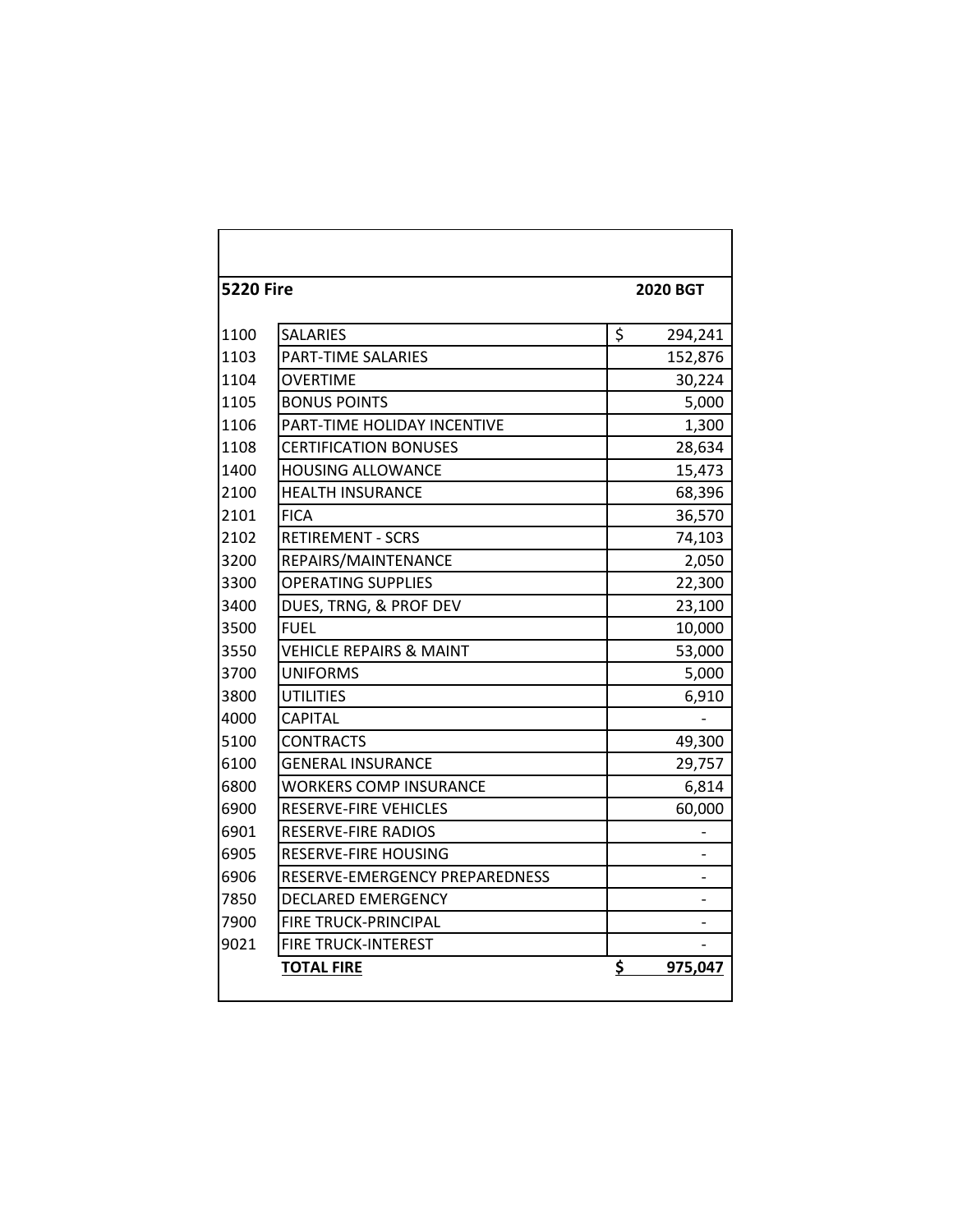#### **REPAIR & MAINTENANCE**

| DEPT. | <b>DESCRIPTION</b>                  | FY19 BGT FY20 BGT  |       |
|-------|-------------------------------------|--------------------|-------|
| 5220  | SMALL ENGINE REPAIR/MAINTENANCE     | 2.513              | 1,025 |
|       | SMALL ELECTRONIC REPAIR/MAINTENANCE | 2.513              | 1,025 |
|       |                                     | $$5,026$$ $$2,050$ |       |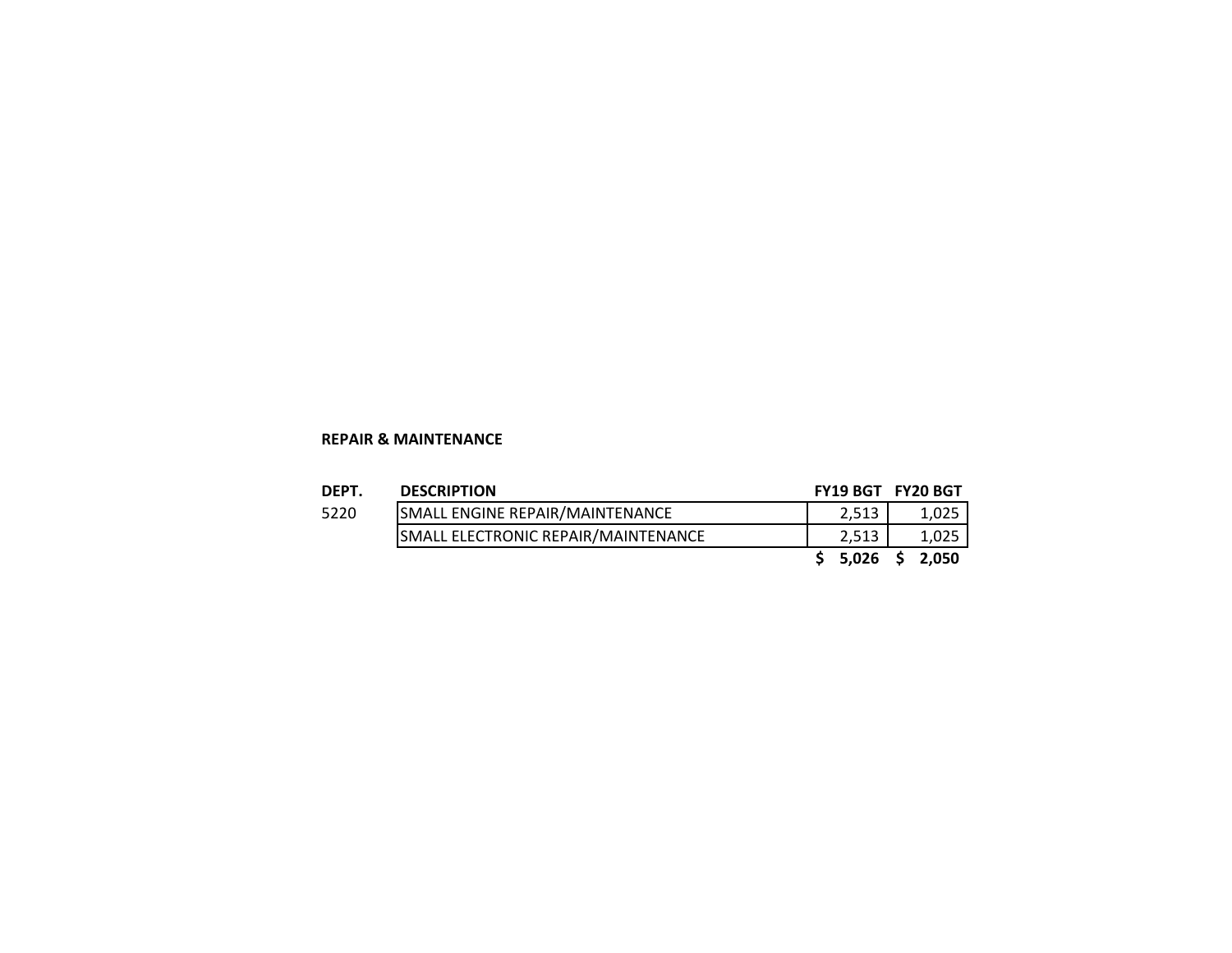#### **OPERATING SUPPLIES**

| DEPT. | <b>DESCRIPTION</b>                     | <b>FY19 BGT</b> | <b>FY20 BGT</b> |
|-------|----------------------------------------|-----------------|-----------------|
| 5220  | PSO/STAFF EQUIPMENT                    |                 | 1,000           |
|       | PUBLIC RELATIONS/OUTREACH              | 500             | 500             |
|       | OSHA COMPLIANCE SUPPLIES               | 2,200           | 2,200           |
|       | <b>MEDICAL EQUIPMENT</b>               | 7,500           | 7,500           |
|       | <b>FIRE HOSE REPLACEMENT</b>           | 3,600           | 3,600           |
|       | FIREFIGHTING GEAR (3 SETS BUNKER GEAR) | 7,500           | 7,500           |
|       | PORTABLE FIRE PUMP                     | 1,000           |                 |
|       | TOTAL                                  | \$22.300        | 22.300          |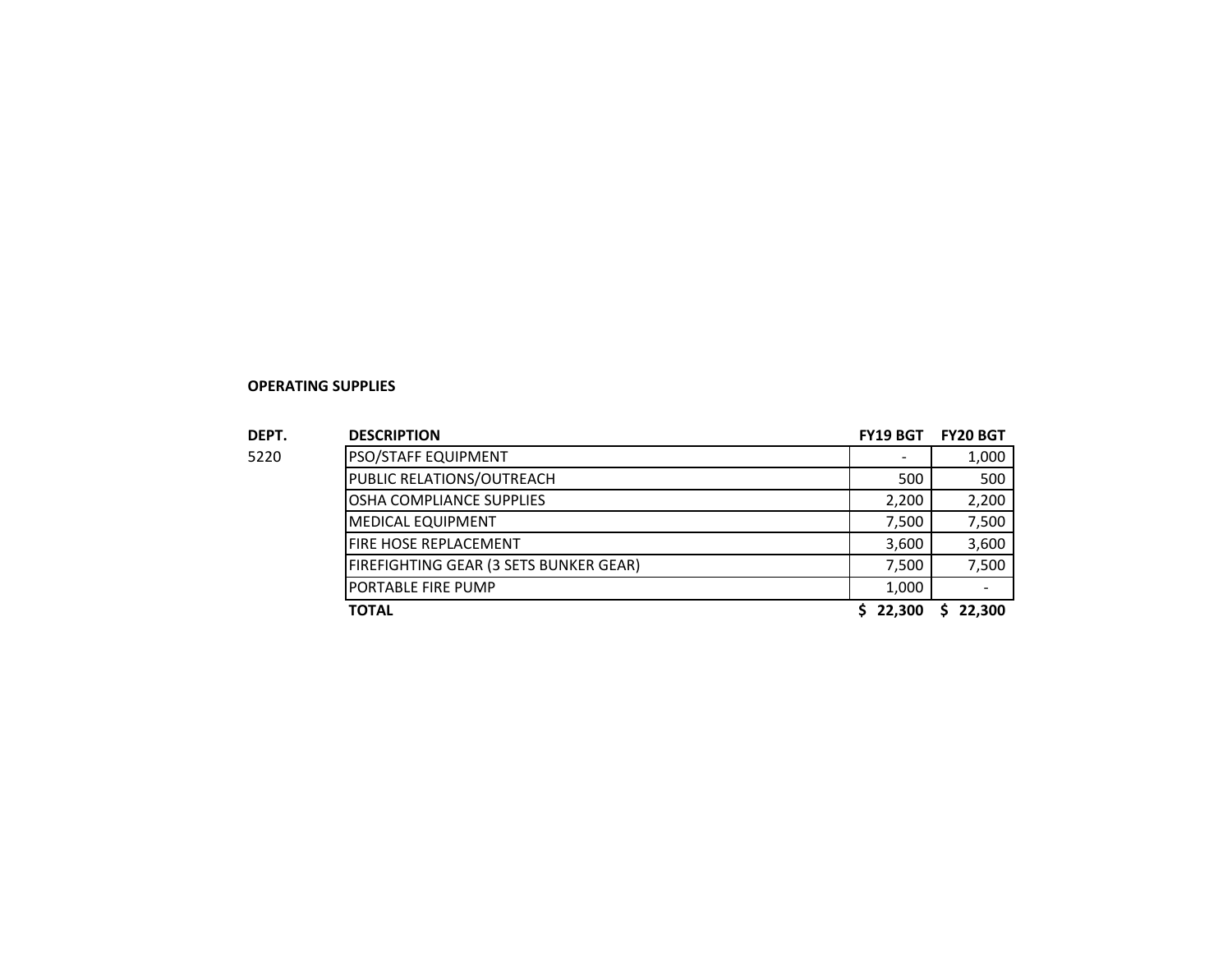| DEPT. | <b>EMPLOYEE</b> | <b>DESCRIPTION</b>                                 | <b>FY19 BGT</b> | <b>FY20 BGT</b> |
|-------|-----------------|----------------------------------------------------|-----------------|-----------------|
| 5220  | <b>SELECT</b>   | <b>FIRE ACADEMY (2 PERSONNEL)</b>                  | 4,000           | 4,000           |
|       | ALL             | <b>WATER RESCUE &amp; FIRST RESPONDER TRAINING</b> | 1,500           | 1,500           |
|       | <b>FIRE</b>     | IFIRE TRAINING MANAGEMENT SOFTWARE                 | 3,800           | 4,100           |
|       | <b>SELECT</b>   | IEMT BASIC LIFE SUPPORT TRAINING                   | 16.500          | 10,000          |
|       | ALL             | <b>IHOSTED TRAINING (FIRE PUMP OPS. EVDT)</b>      | 1,750           | 3,500           |
|       |                 |                                                    | 27,550          | 23,100          |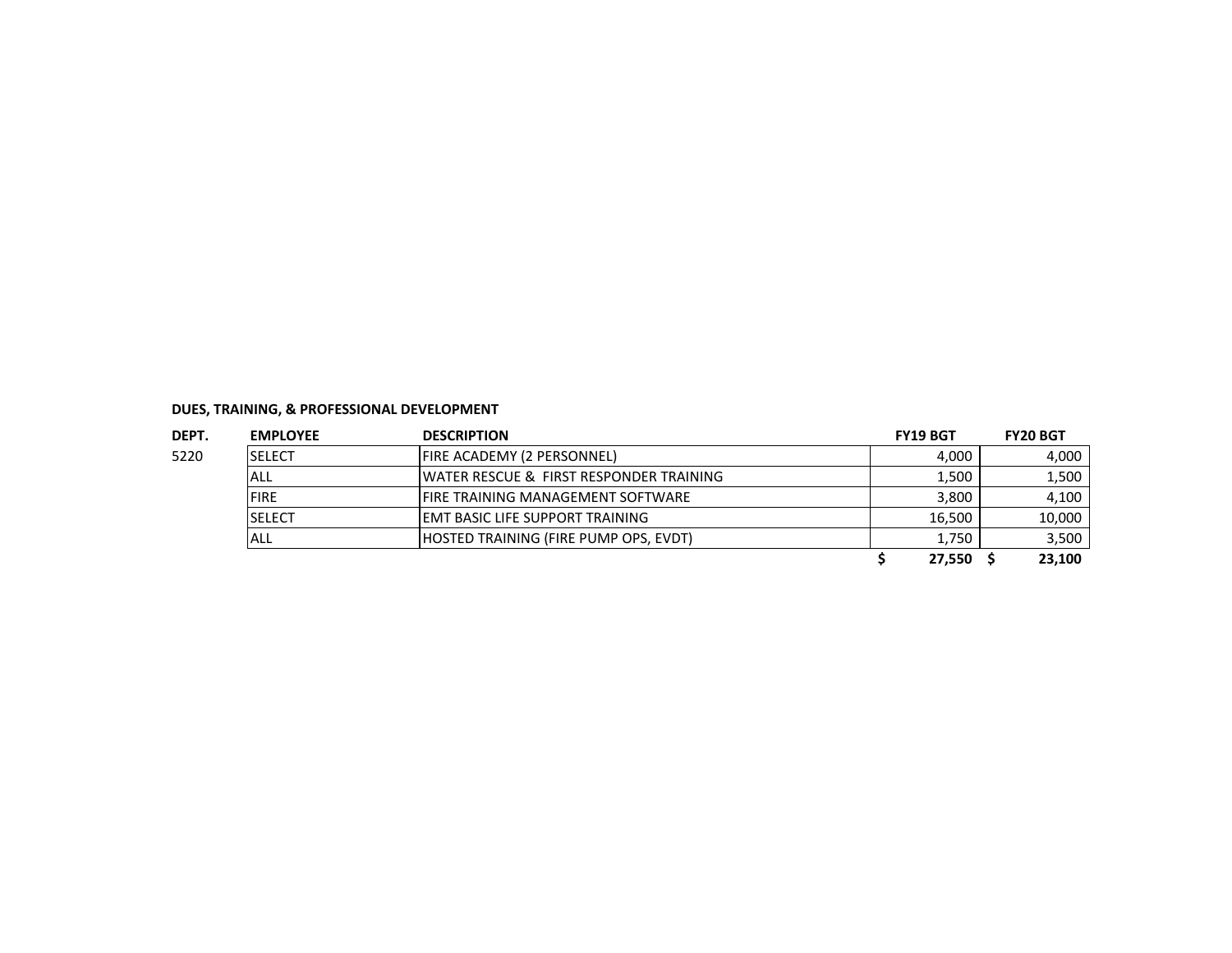#### **CONTRACTS**

| <b>DEPT</b> | <b>VENDOR</b>                         | <b>DESCRIPTION</b>                    | <b>FY19 BGT</b> | <b>FY20 BGT</b> |
|-------------|---------------------------------------|---------------------------------------|-----------------|-----------------|
| 5220        | <b>ROBERTS OXYGEN</b>                 | <b>IMEDICAL OXYGEN</b>                | 1,200           | 1,200           |
|             | <b>SPARTAN FIRE APPARATUS</b>         | IFIRE TRUCKS PREVENTATIVE MAINTENANCE | 7,000           | 7,000           |
|             | ANDERSON, AMERICAN, LESLIE, STAR AIR  | MASK FIT, LADDER, PUMP, AIR TESTING   | 9.000           | 9,000           |
|             | <b>CAROLINA CENTER FOR OCCUPATION</b> | <b>FIREFIGHTER PHYSICALS</b>          | 10.000          | 10,000          |
|             | <b>WAGENBRENNER, ROBERT</b>           | <b>ICOMPLIANCE OFFICER CONTRACT</b>   |                 | 20,000          |
|             | <b>DR. FRENCH</b>                     | IMEDICAL MALPRACTICE INSURANCE        |                 | 2,100           |
|             |                                       | 27,200                                | 49,300          |                 |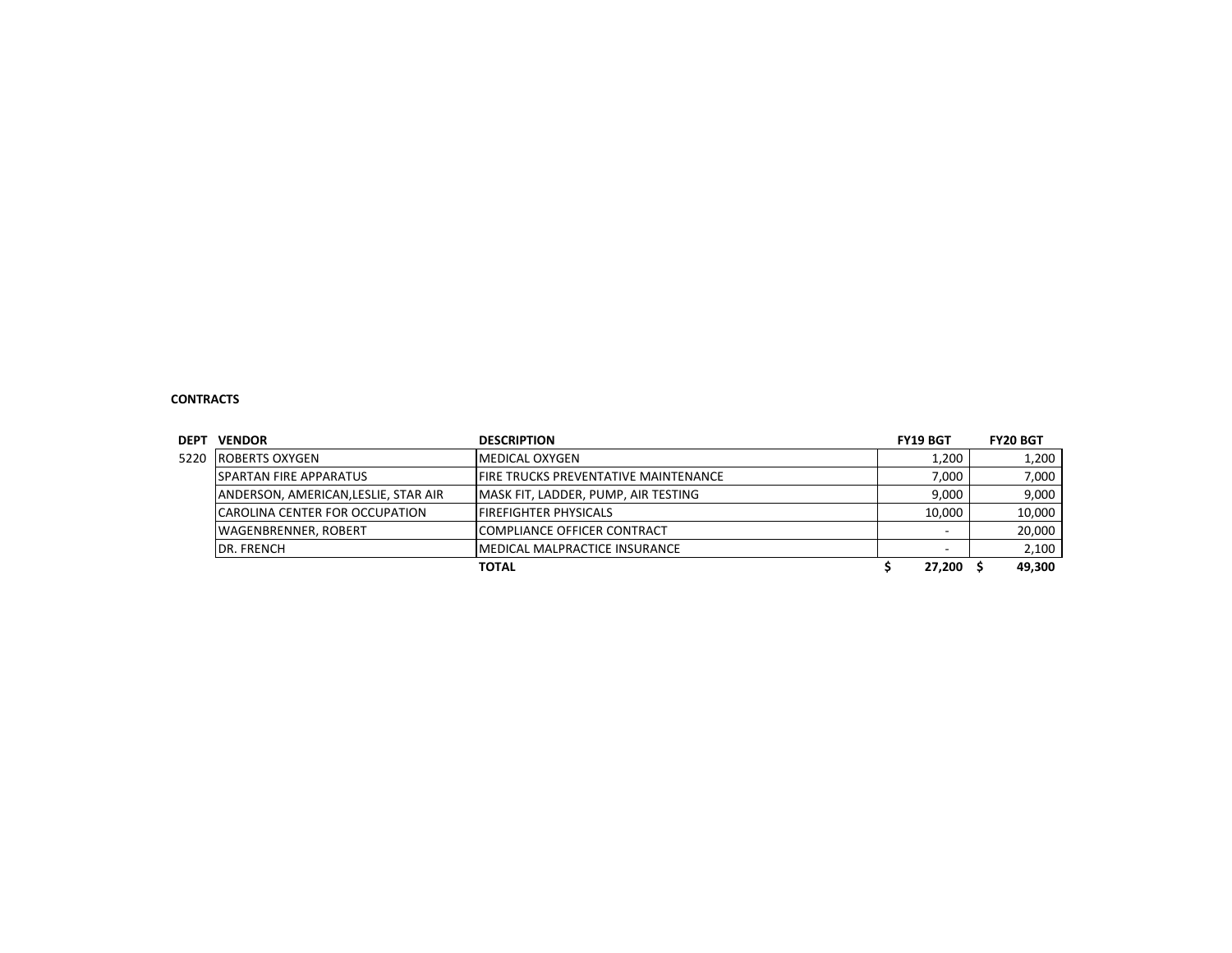|      | 5230 Dispatch                       | <b>2020 BGT</b> |
|------|-------------------------------------|-----------------|
| 1100 | <b>SALARIES</b>                     | \$<br>150,771   |
| 1103 | PART-TIME SALARIES                  | 48,101          |
| 1104 | <b>OVERTIME</b>                     | 20,028          |
| 1107 | <b>VICTIM ADVOCATE SALARY</b>       | 3,500           |
| 1400 | <b>HOUSING ALLOWANCE</b>            | 7,736           |
| 2100 | <b>HEALTH INSURANCE</b>             | 30,182          |
| 2101 | <b>FICA</b>                         | 16,746          |
| 2102 | <b>RETIREMENT - SCRS</b>            | 33,967          |
| 3300 | <b>OPERATING SUPPLIES</b>           | 3,000           |
| 3307 | VICTIMS ADVOCATE OPERATING EXPENSES |                 |
| 3400 | DUES, TRNG, & PROF DEV              | 2,500           |
| 3700 | <b>UNIFORMS</b>                     | 1,500           |
| 3800 | <b>UTILITIES</b>                    | 1,610           |
| 4000 | <b>CAPITAL</b>                      |                 |
| 5100 | <b>CONTRACTS</b>                    | 10,000          |
| 6100 | <b>GENERAL INSURANCE</b>            |                 |
| 6800 | <b>WORKERS COMP INSURANCE</b>       |                 |
| 6901 | RESERVE-POLICE RADIOS               | 4,000           |
| 6902 | RESERVE - RECORD MGMT/CENTRAL DISP  |                 |
| 6905 | <b>RESERVE-POLICE HOUSING</b>       |                 |
| 6906 | RESERVE-EMERGENCY PREPAREDNESS      |                 |
| 6907 | RESERVE-VICTIMS ADVOCACY            |                 |
| 7850 | <b>DECLARED EMERGENCY</b>           |                 |
|      | <b>TOTAL DISPATCH</b>               | \$<br>333,641   |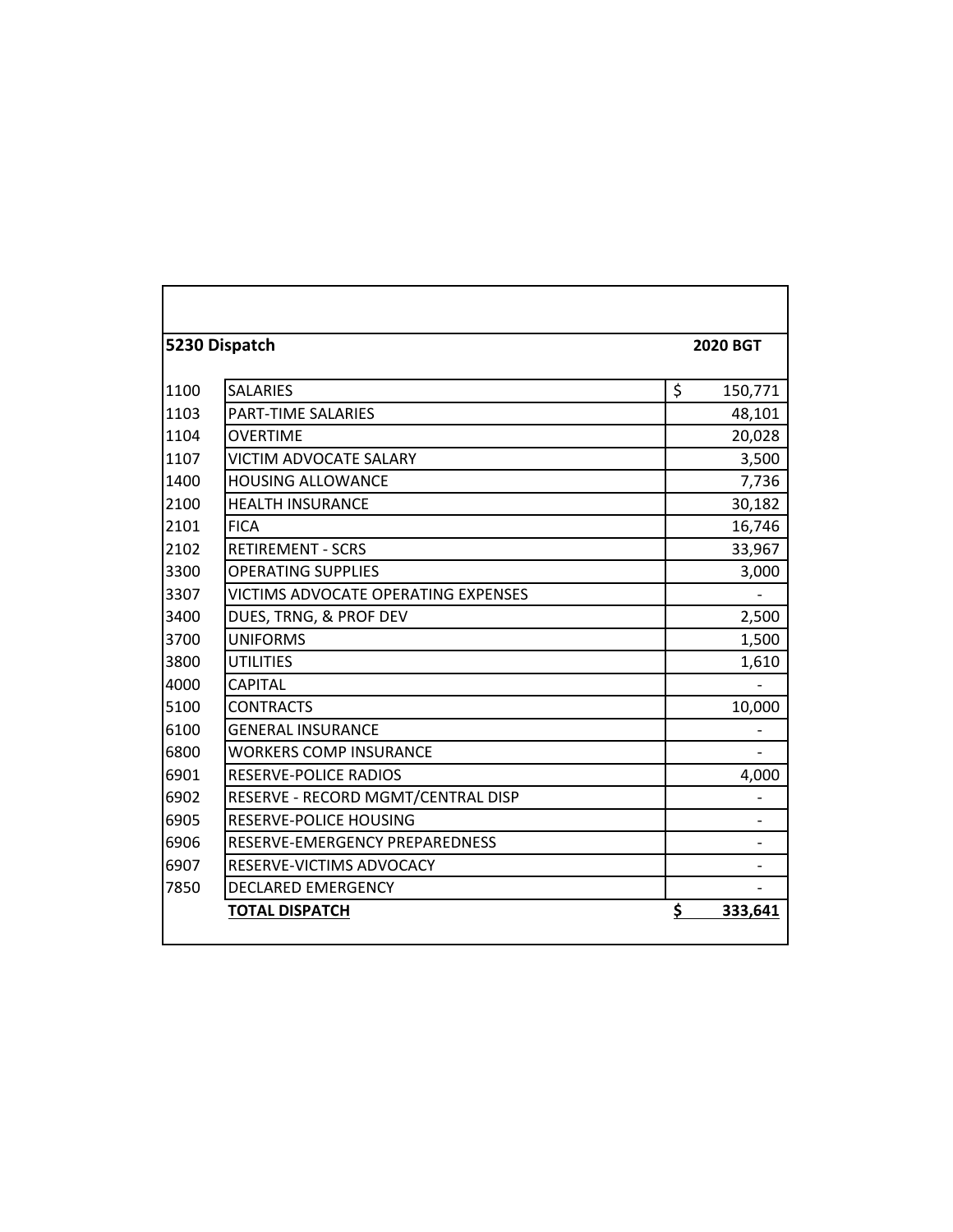| <b>OPERATING SUPPLIES</b> |                                         | <b>FY19 BGT</b> |                          | <b>FY20 BGT</b> |
|---------------------------|-----------------------------------------|-----------------|--------------------------|-----------------|
| 5230                      | <b>STAFF EQUIPMENT &amp; ERGONOMICS</b> |                 | $\overline{\phantom{0}}$ | 3.000           |
|                           | <b>TOTAL</b>                            |                 | $\blacksquare$           | 3.000           |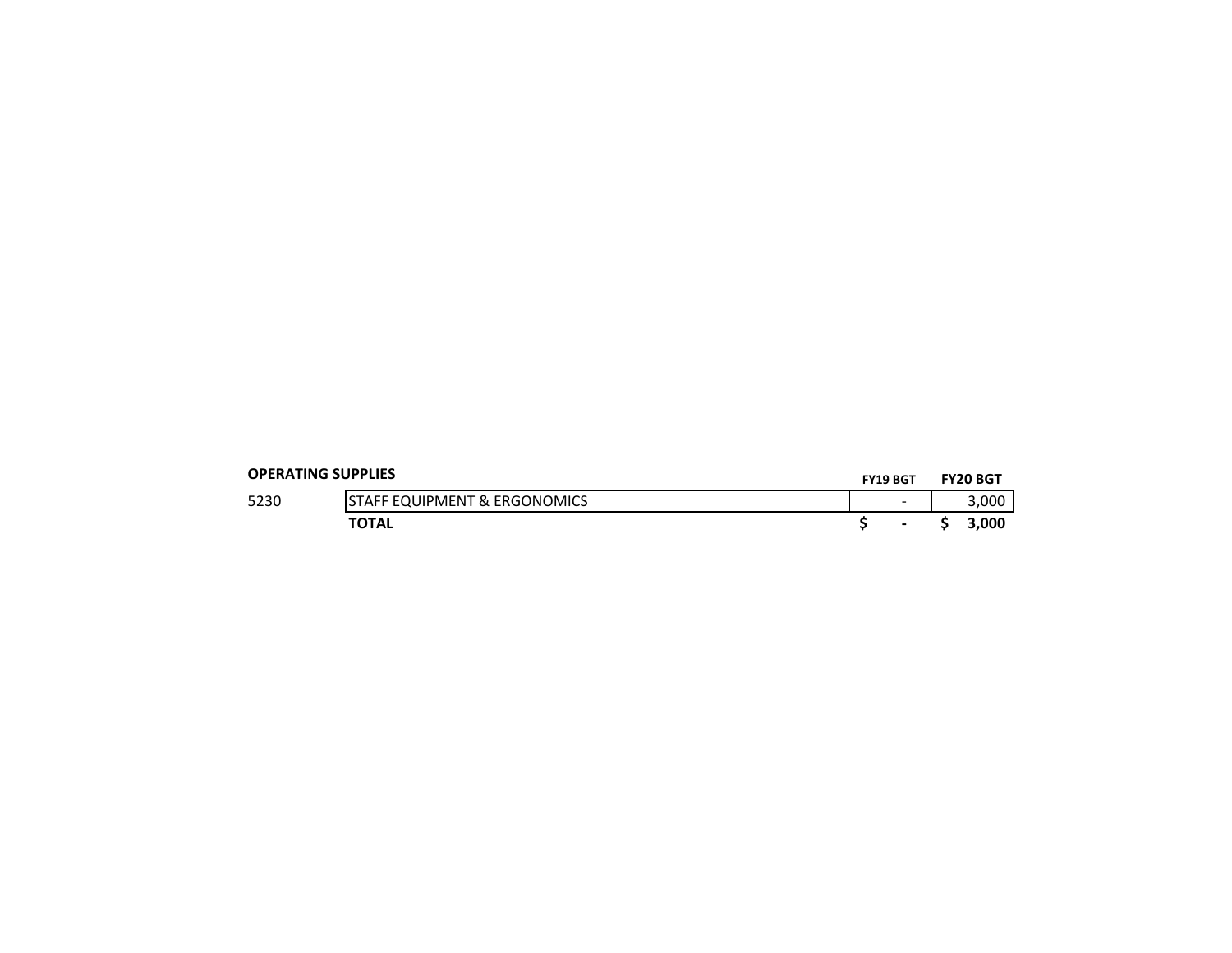| DEPT. | <b>EMPLOYEE</b> | <b>DESCRIPTION</b>                           | <b>FY19 BGT</b>          | <b>FY20 BGT</b> |
|-------|-----------------|----------------------------------------------|--------------------------|-----------------|
| 5230  | ALL             | HOSTED TRAINING (NCIC, APCO, PROQA)          | $\overline{\phantom{0}}$ | 750             |
|       | IALL            | <b>ITRAVEL &amp; BOARD FOR TRAINING</b>      | -                        | 1,000           |
|       | ALL             | <b>JOUTSIDE TRAINING (INSTRUCTOR, SCCJA)</b> | $\overline{\phantom{0}}$ | 750             |
|       |                 |                                              |                          | 2,500           |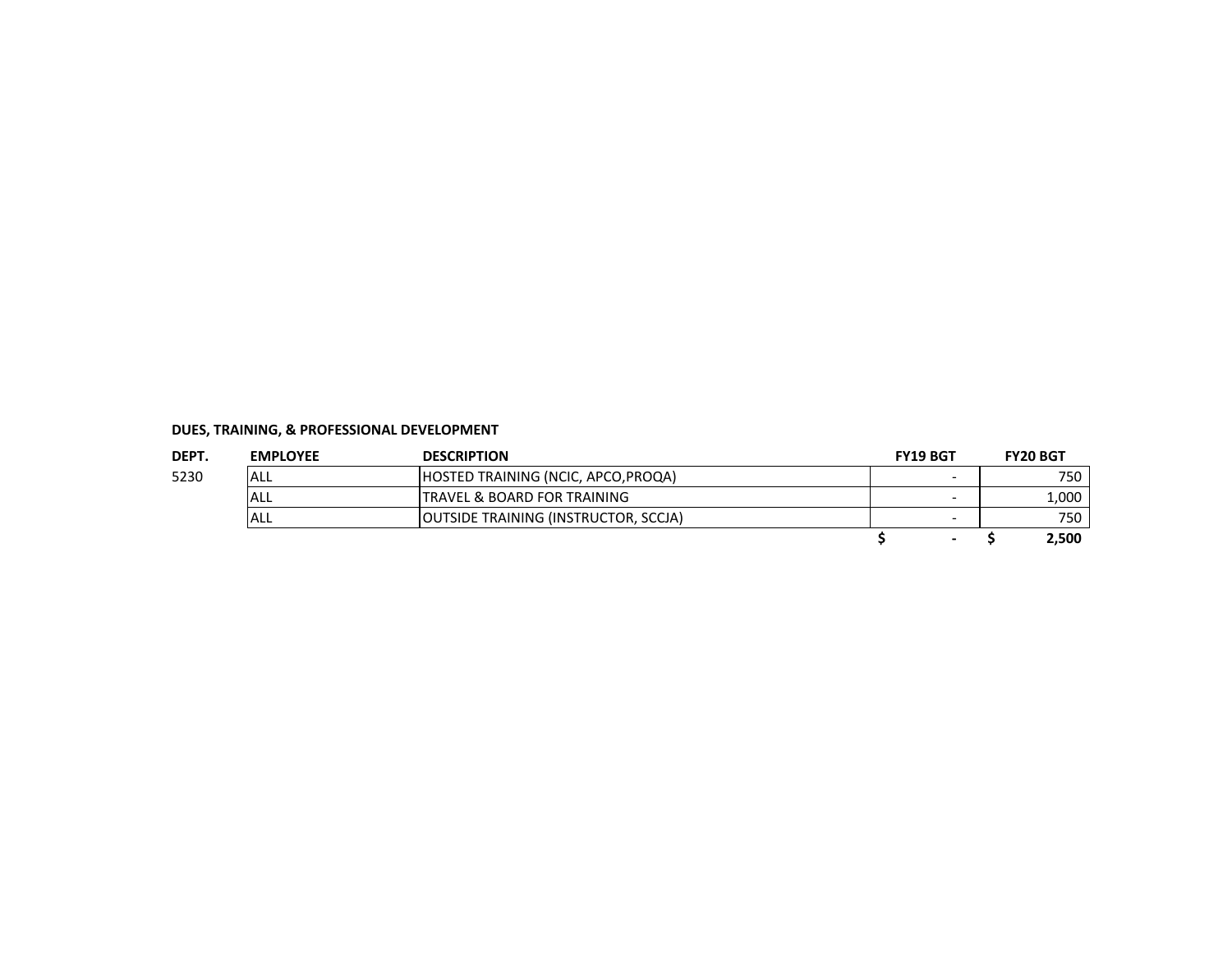#### **CONTRACTS**

| <b>DEPT</b> | <b>VENDOR</b>        | <b>DESCRIPTION</b>                 | <b>FY19 BGT</b> | <b>FY20 BGT</b> |
|-------------|----------------------|------------------------------------|-----------------|-----------------|
| 5230        | ICOUNTY CAD PROVIDER | <b>COUNTY CAD INTEROPERABILITY</b> |                 | 5,000           |
|             | <b>ALEN</b>          | ICAD TO RMS DATA PLATFORM          |                 | 5,000           |
|             |                      | <b>TOTAL</b>                       |                 | 10,000          |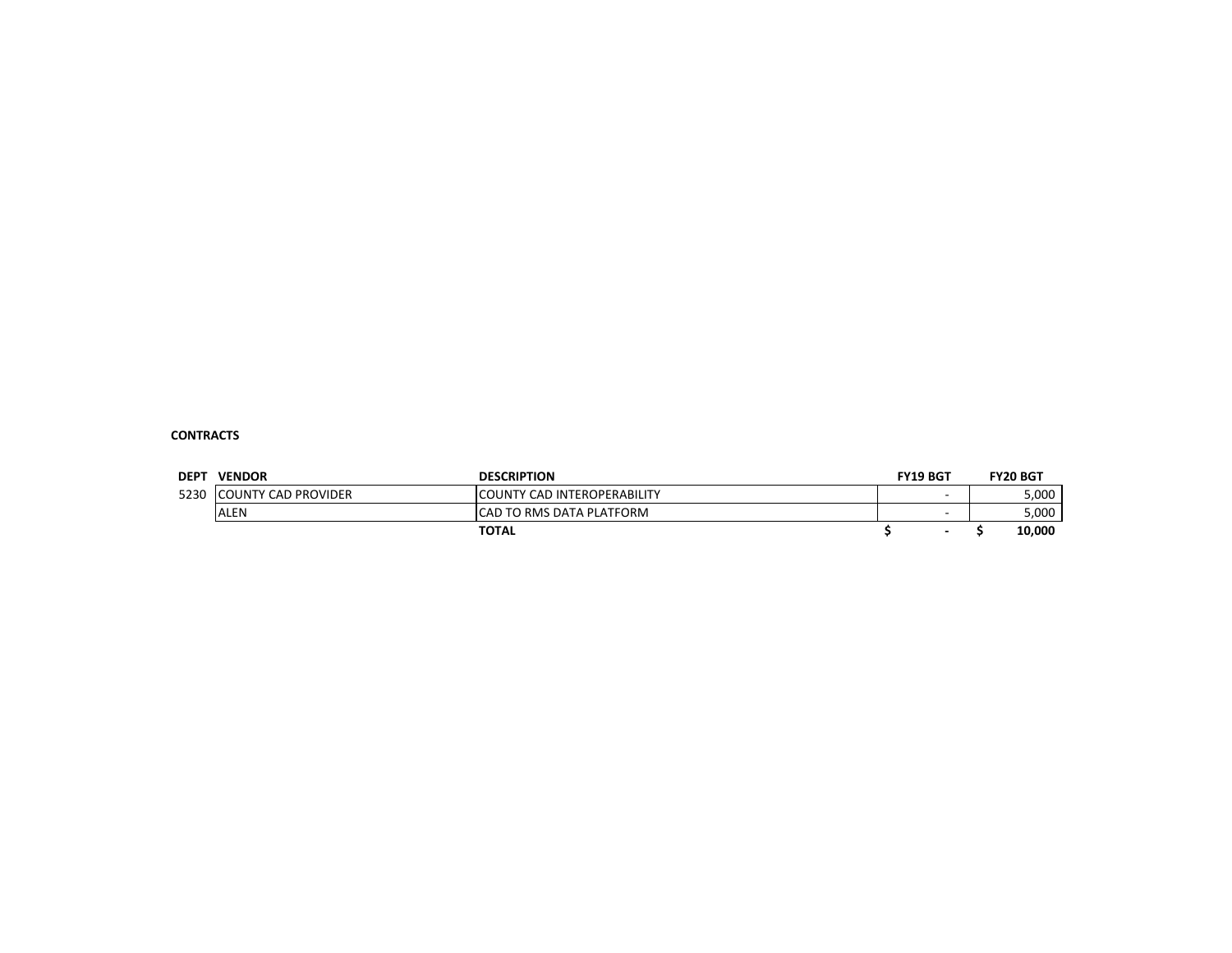| 5300 | <b>PUBLIC WORKS</b>                    | 2017 BGT                 | <b>2017 ACT</b> | <b>2018 BGT</b>                | <b>2018 ACT</b>   | 2019 BGT    | 2020 BGT    |         | 2018 MAR ACT 2019 MAR ACT |
|------|----------------------------------------|--------------------------|-----------------|--------------------------------|-------------------|-------------|-------------|---------|---------------------------|
| 0000 | <b>CITY STORMWATER FUND</b>            | Ś.                       | Ŝ.<br>×.        | Ś.<br>$\overline{\phantom{a}}$ | $\zeta$<br>$\sim$ | Ŝ.          | \$          | \$      | Ŝ.<br>28,418              |
| 1100 | <b>SALARIES</b>                        | 372,641                  | 366,616         | 381,897                        | 361,984           | 395,412     | 404,530     | 262,217 | 289,143                   |
| 1104 | <b>OVERTIME</b>                        | 7,114                    | 16,570          | 6,607                          | 13,542            | 10,755      | 11,136      | 11,106  | 13,602                    |
| 2100 | <b>HEALTH INSURANCE</b>                | 99,948                   | 93,203          | 90,751                         | 81,652            | 98,562      | 98,259      | 62,390  | 67,574                    |
| 2101 | <b>FICA</b>                            | 29,051                   | 28,251          | 29,721                         | 27,789            | 31,072      | 31,798      | 20,226  | 21,450                    |
| 2102 | <b>RETIREMENT</b>                      | 43,501                   | 39,568          | 52,200                         | 48,434            | 58,687      | 64,320      | 35,925  | 43,615                    |
| 3000 | <b>FOLLY GREEN INITIATIVE</b>          | 8,000                    | 8,000           |                                |                   |             |             |         |                           |
| 3200 | REPAIRS/MAINTENANCE                    | 4,500                    | 5,429           | 4,500                          | 2,992             | 4,500       | 5,000       | 2,253   | 1,884                     |
| 3300 | <b>OPERATING SUPPLIES</b>              | 17,000                   | 23,820          | 23,300                         | 21,889            | 47,000      | 23,800      | 15,523  | 16,958                    |
| 3400 | DUES, TRNG, & PROF DEV                 | 1,400                    | 1,013           | 1,400                          | 917               | 1,825       | 2,025       | 545     | 1,867                     |
| 3500 | <b>FUEL</b>                            | 50,000                   | 34,290          | 50,000                         | 33,229            | 50,000      | 50,000      | 20,700  | 26,249                    |
| 3550 | <b>VEHICLE REPAIRS</b>                 | 70,000                   | 99,097          | 80,000                         | 62,115            | 80,000      | 80,000      | 38,546  | 42,622                    |
| 3610 | PEDESTRIAN ROW & SIDEWALKS MAINT       | 7,000                    | 4,512           | 25,000                         | 24,565            | 25,000      | 25,000      | 12,986  | 10,063                    |
| 3611 | <b>CROSSWALKS</b>                      |                          |                 |                                |                   | 30,000      |             |         |                           |
| 3612 | <b>ROAD MAINTENANCE &amp; STRIPING</b> | 30.000                   | 30,633          | 30,000                         | 27,315            | 30,000      | 30,000      | 20,234  | 11,152                    |
| 3700 | <b>UNIFORMS</b>                        | 10,400                   | 8,713           | 10,400                         | 8,952             | 10,400      | 10,000      | 4,811   | 6,220                     |
| 3701 | PROTECTIVE EQUIPMENT                   | 6,500                    | 7,146           | 7,500                          | 7,811             | 7,500       | 8,000       | 5,605   | 5,087                     |
| 3800 | <b>UTILITIES</b>                       | 650                      | 733             | 1,050                          | 783               | 1,080       | 980         | 560     | 544                       |
| 4000 | <b>CAPITAL</b>                         | 10.000                   | 9,724           | 57,000                         | $\overline{a}$    | 37,500      | 15,500      |         | 38.027                    |
| 5100 | <b>CONTRACTS</b>                       | 117,344                  | 105,018         | 86,150                         | 87,193            | 95,600      | 119,300     | 77,214  | 33,832                    |
| 6100 | <b>GENERAL INSURANCE</b>               | 14,798                   | 14,890          | 11,440                         | 11,440            | 11,484      | 13,282      | 11,440  | 12,910                    |
| 6800 | <b>WORKERS COMP INSURANCE</b>          | 7,433                    | 11,301          | 7,607                          | 11,165            | 7,800       | 8,310       | 11,165  | 9,444                     |
| 6900 | <b>RESERVE-PUBLIC WORKS VEHICLES</b>   | 50,000                   | $\blacksquare$  | 90,000                         | $\sim$            | 65,000      | 65,000      |         | 224,850                   |
| 6901 | RESERVE-PEDESTRIAN PATHS (BONDS)       |                          |                 |                                |                   | 60,000      | 100,000     |         |                           |
| 6904 | <b>RESERVE-CENTER STREET</b>           |                          | 125,077         |                                | 3,611             |             |             |         |                           |
| 7850 | <b>DECLARED EMERGENCY</b>              | $\overline{\phantom{a}}$ | 49,426          | $\overline{\phantom{a}}$       |                   |             | ÷.          | 53,859  | 4,086                     |
| 7903 | <b>GARBAGE TRUCK-PRICIPAL</b>          |                          |                 |                                |                   |             | $\sim$      |         |                           |
| 9023 | <b>GARBAGE TRUCK-INTEREST</b>          |                          |                 |                                |                   |             |             |         |                           |
|      | <b>TOTAL PUBLIC WORKS</b>              | \$957,280                | \$1,083,030     | \$1,046,523                    | Ŝ<br>837,379      | \$1,159,177 | \$1,166,240 | 667,305 | -\$<br>909,597            |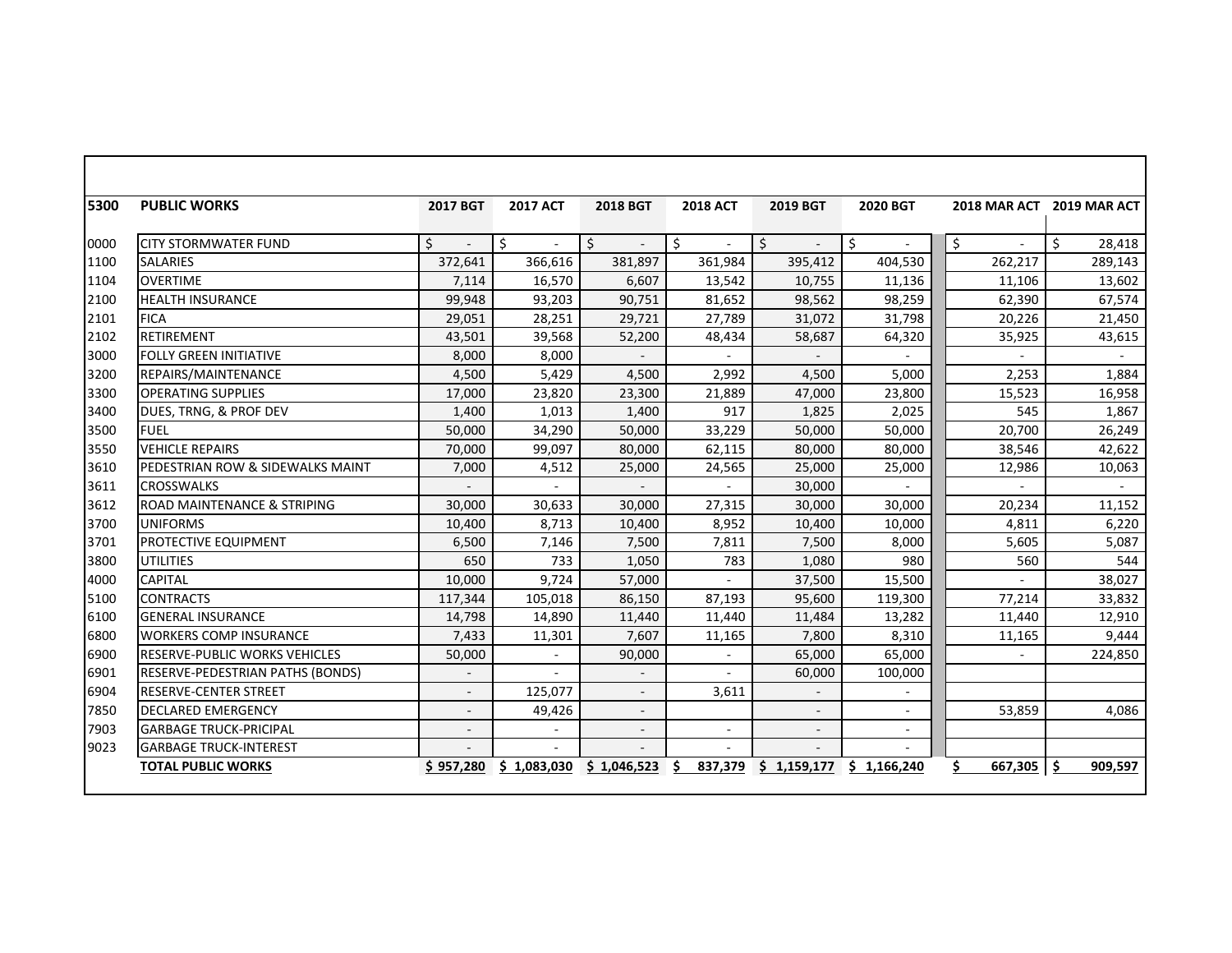#### **REPAIR & MAINTENANCE**

| DEPT. | <b>DESCRIPTION</b>                   | FY19 BGT FY20 BGT |       |
|-------|--------------------------------------|-------------------|-------|
| 5300  | LANDSCAPING EQUIP/RIDING MOWER MAINT | 4.500 L           | 5.000 |
|       | <b>TOTAL</b>                         | $$4,500 \$5,000$  |       |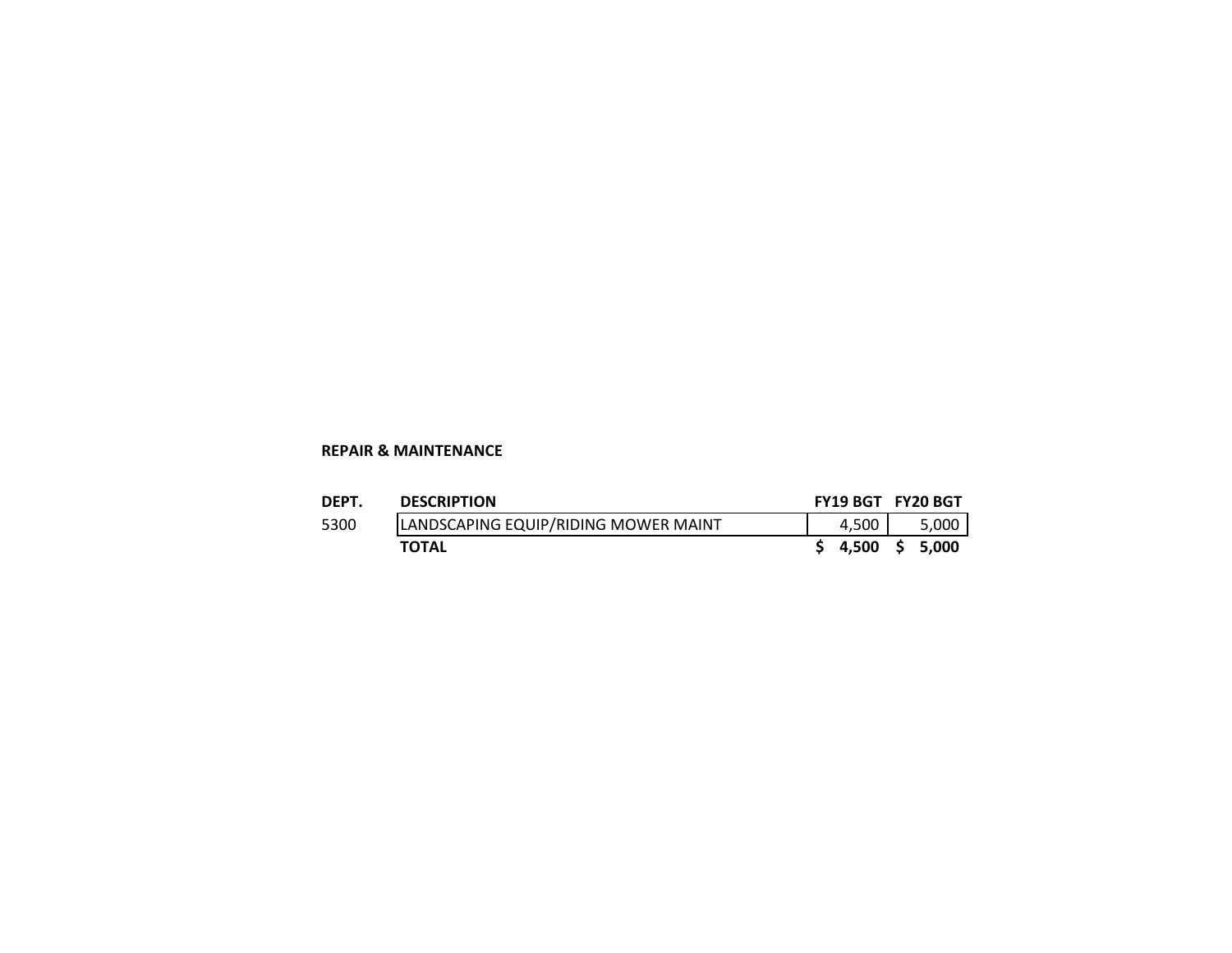#### **OPERATING SUPPLIES**

| DEPT. | <b>DESCRIPTION</b>                                         | <b>FY19 BGT</b> | <b>FY20 BGT</b> |
|-------|------------------------------------------------------------|-----------------|-----------------|
| 5300  | <b>OFFICE SUPPLIES &amp; HAND TOOLS</b>                    | 4,500           | 4,500           |
|       | MISC - STENCILS, PAINT, ETC.                               |                 | 1,500           |
|       | LANDSCAPING - CHAIN SAW, TRIMMER, EDGER, WEED EATER, TOOLS |                 | 1,000           |
|       | 190 GALLON ROLL CARTS                                      | 9,000           | 9,000           |
|       | <b>VARIOUS SIGNAGE</b>                                     | 6,000           | 6,500           |
|       | PORTABLE GENERATOR FOR PW/FAC/UTILITIES TO SHARE           |                 | 1,300           |
|       | EIGHT MOTOROLA RADIOS (COUNTY SYSTEM)                      | 27,500          |                 |
|       | TOTAL                                                      | \$47,000        | 23,800          |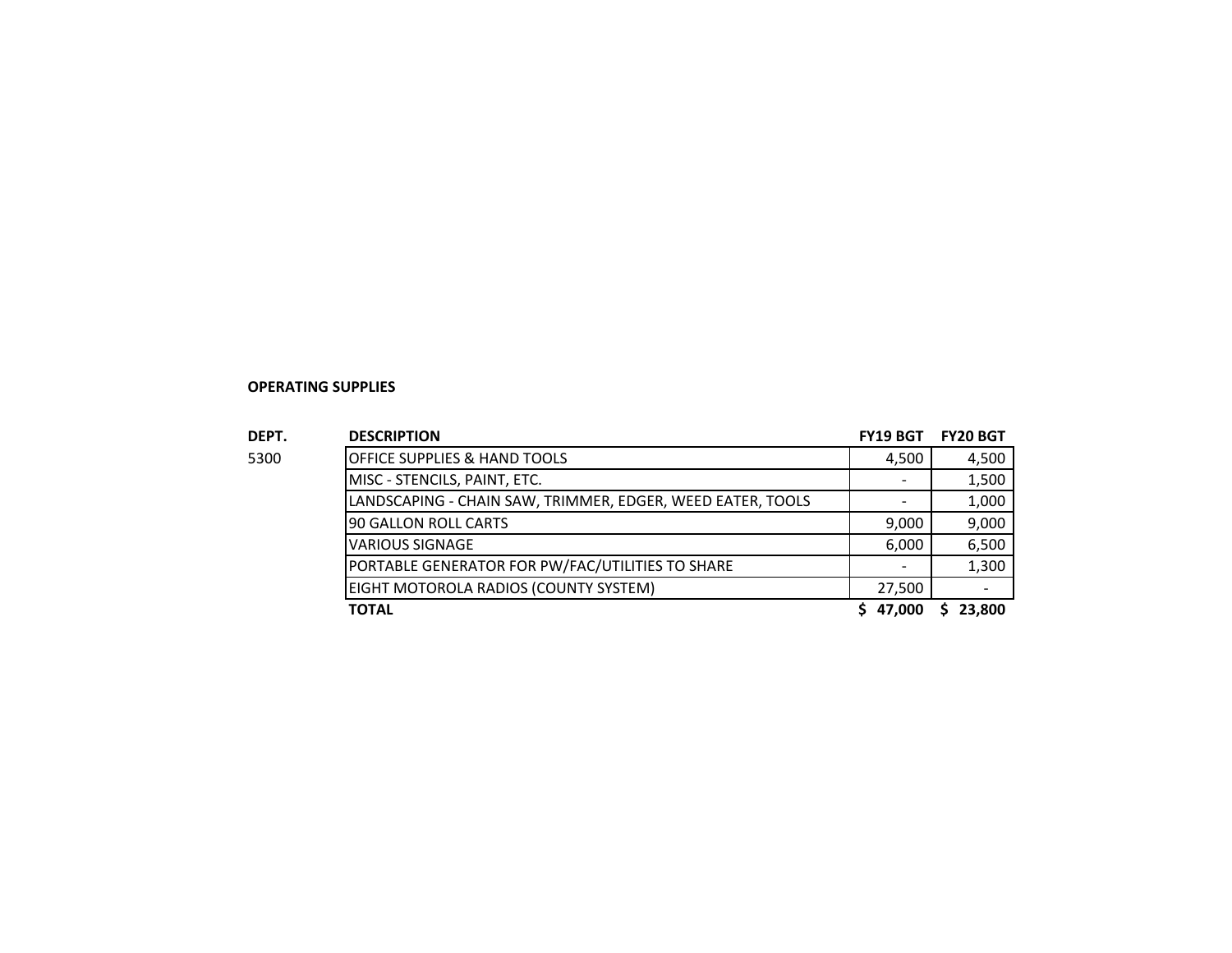| DEPT. | <b>EMPLOYEE</b>           | <b>DESCRIPTION</b>                           | <b>FY19 BGT</b> | <b>FY20 BGT</b> |
|-------|---------------------------|----------------------------------------------|-----------------|-----------------|
| 5300  | <b>ALL DEPT PERSONNEL</b> | <b>JOSHA SAFETY TRAINING</b>                 | 300             | 500             |
|       |                           | <b>ICDL TRAINING</b>                         | 250             | 500             |
|       |                           | CDL SCDOT PHYSICALS, DOT TESTING, URINALYSIS | 1.050           | 500             |
|       |                           | <b>ISPRAYER CERT</b>                         | 50              | 350             |
|       |                           | IMASC - SC ASSOC OF STORM WATER MANAGERS     | 175             | 175             |
|       |                           | TOTAL                                        | 1,825           | 2,025           |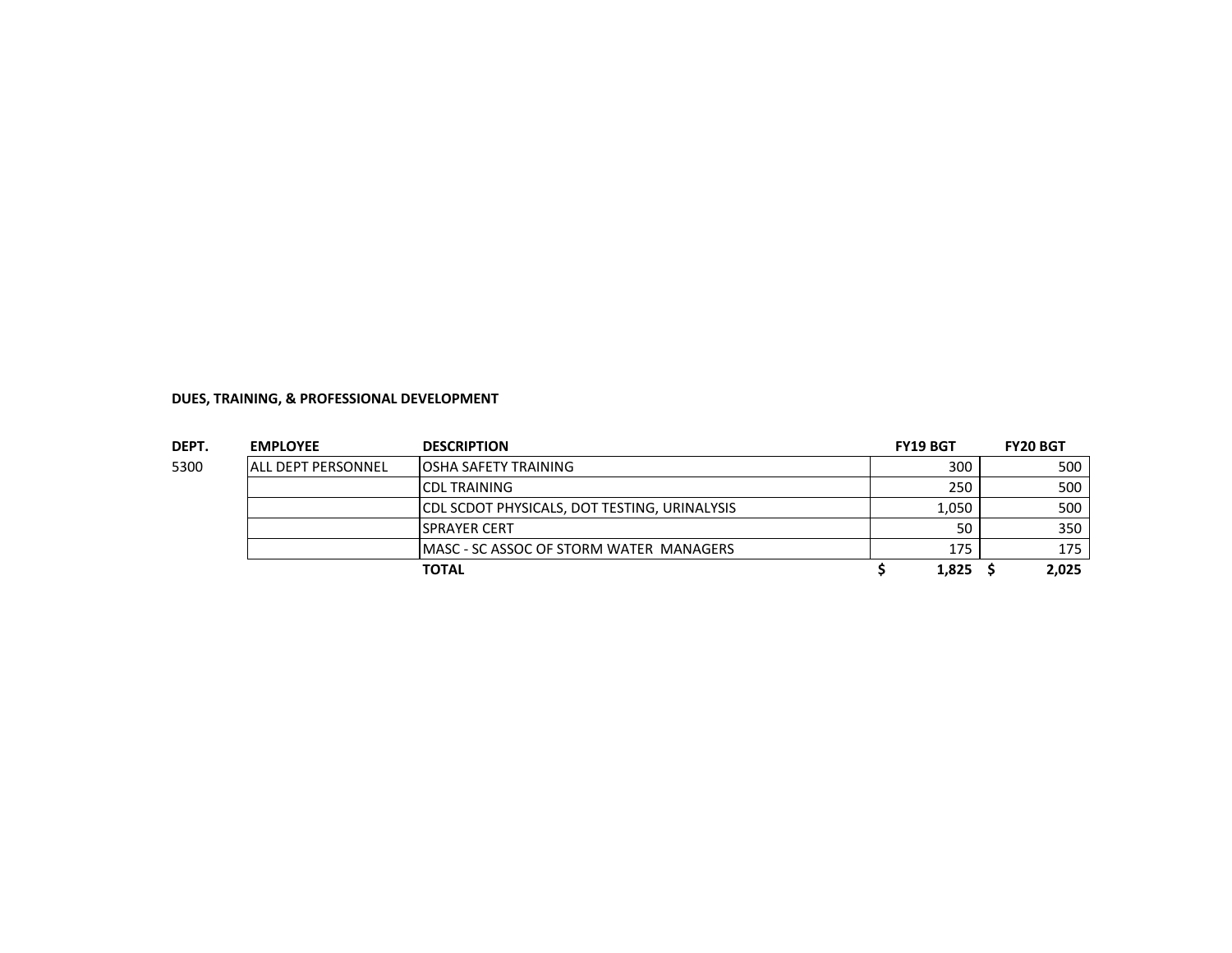#### **CAPITAL**

| <b>DEPT</b> | <b>DESCRIPTION</b>                   | <b>FY19 BGT</b>          | <b>FY20 BGT</b> |
|-------------|--------------------------------------|--------------------------|-----------------|
| 5300        | <b>WHEELED LOADER/BACKHOE</b>        | 20.000                   |                 |
|             | I50% PICK UP TRUCK                   | 17.500                   |                 |
|             | ISMALL BUCKET ATTACHMENT FOR BACKHOE | ۰                        | 5,500           |
|             | <b>ICE MACHINE</b>                   | $\overline{\phantom{0}}$ |                 |
|             | IREPAINT OF GARBAGE TRUCK #247       | $\qquad \qquad$          | 10,000          |
|             | <b>TOTAL</b>                         | 37.500                   | 15.500          |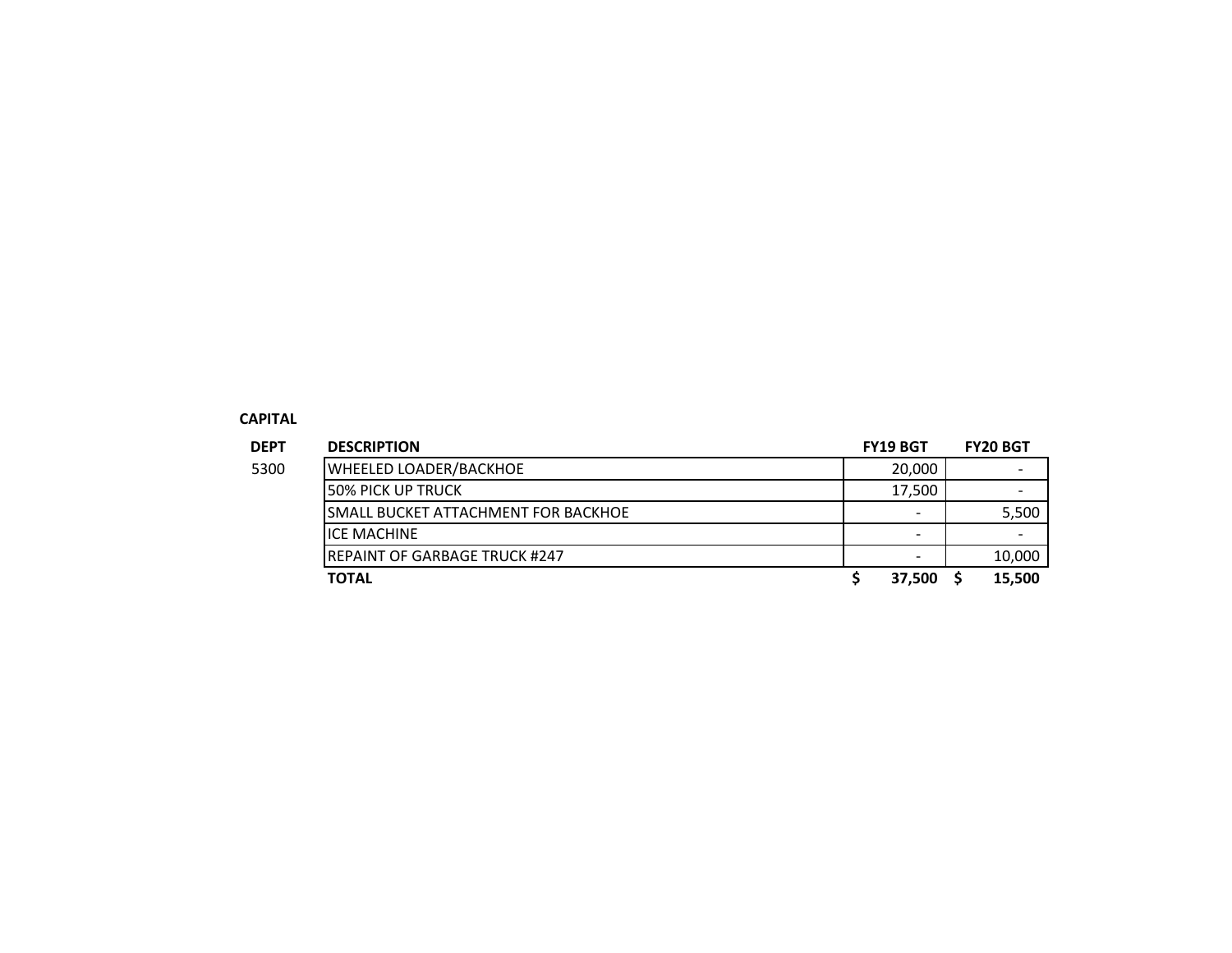#### **CONTRACTS**

| DEPT | <b>VENDOR</b>            | <b>DESCRIPTION</b>                                     | <b>FY19 BGT</b> | <b>FY20 BGT</b> |
|------|--------------------------|--------------------------------------------------------|-----------------|-----------------|
| 5300 | <b>ISWEEPING SOUTH</b>   | IQUARTERLY STREET CLEANING & FESTIVALS                 | 20,000          | 20,500          |
|      | <b>JIPSD</b>             | <b>TRUCK PARKING</b>                                   | 7,200           | 7,200           |
|      | <b>ICONTRACTOR TBD</b>   | <b>TREE TRIMMING</b>                                   | 3.400           | 3,600           |
|      | <b>STAFF ZONE</b>        | SEASONAL TEMP LABOR (2 ea. @\$15HR)                    | 46,000          | 46,000          |
|      | NATURES CALLING          | ICOMMERCIAL DUMPSTER SERVICE 1PER WEEK 8YD MULTIFAMILY | 15.000          | 15,000          |
|      | <b>CHARLESTON COUNTY</b> | EIGHT (8) RADIO ANNUAL USER FEES (\$500 ea)            | 4,000           | 4,000           |
|      | TBD                      | IROLL CART SCREENS AT BEACH ACCESSES                   |                 | 11,000          |
|      | DAVIS & FLOYD            | IPEDESTRIAN PATH ENGINEERING                           |                 | 12,000          |
|      |                          | 95,600                                                 | 119,300         |                 |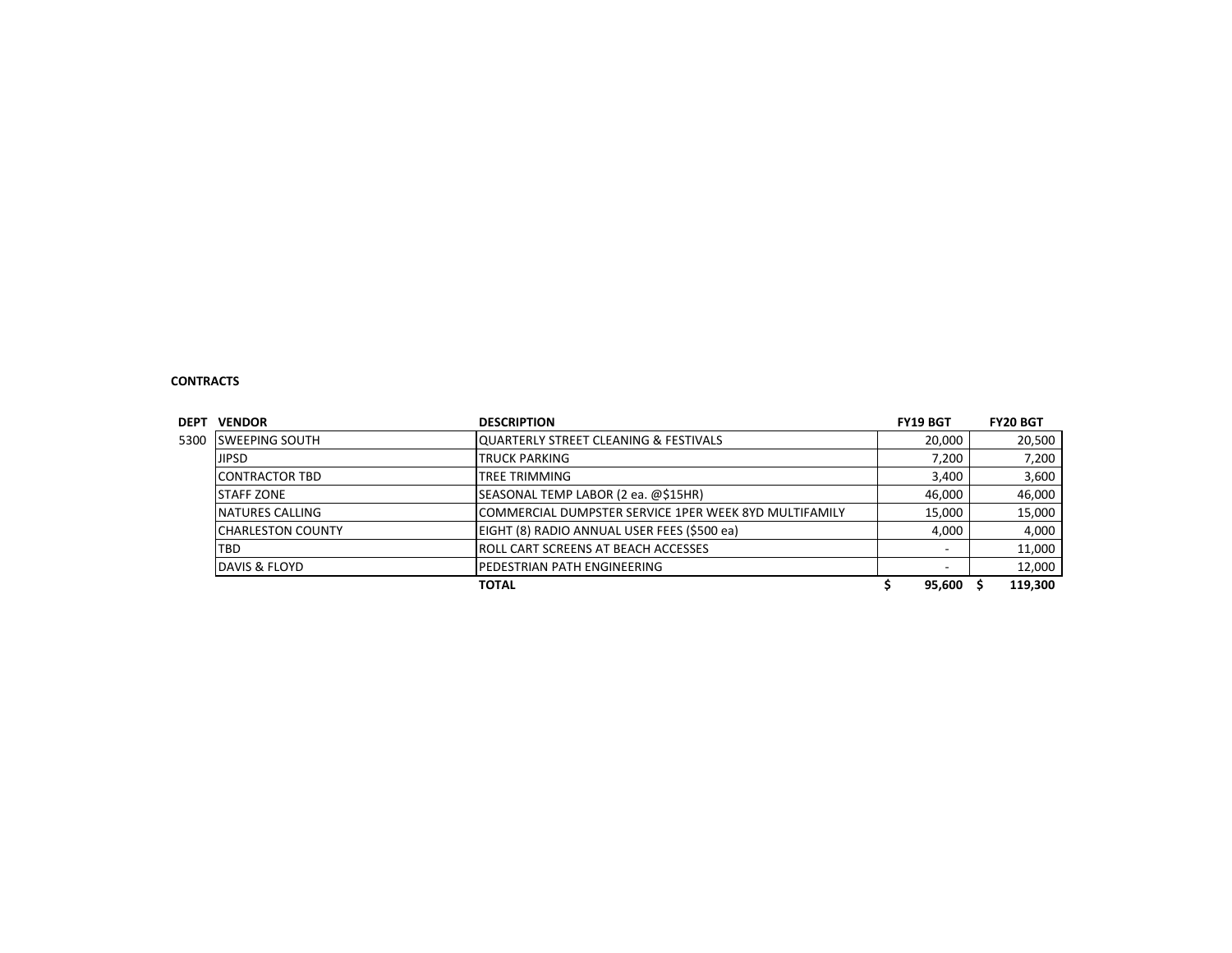|      | <b>5400 MAYOR</b>          | <b>2017 BGT</b>          | 2017 ACT                 | <b>2018 BGT</b>          | <b>2018 ACT</b>          |                          | 2019 BGT 2020 BGT            | <b>2018 MAR ACT</b>      | 2019 MAR ACT |
|------|----------------------------|--------------------------|--------------------------|--------------------------|--------------------------|--------------------------|------------------------------|--------------------------|--------------|
| 1100 | <b>MAYOR SALARY</b>        | \$15,000                 | \$15,000                 | \$15,000                 | \$15,000                 | \$15,000                 | \$15,000                     | \$<br>11,250             | \$<br>11,250 |
| 2100 | <b>HEALTH INSURANCE</b>    | 5,729                    | 5,757                    | 5,826                    | 5,032                    | 6,139                    | 6,291                        | 4,378                    | 4,910        |
| 2101 | <b>FICA</b>                | 1,148                    | 1,122                    | 1,148                    | 1,104                    | 1,148                    | 1,148                        | 833                      | 819          |
| 2102 | RETIREMENT                 | 1,733                    | 1,734                    | 2,034                    | 2,171                    | 2,184                    | 2,334                        | 1,662                    | 3,635        |
| 3300 | <b>OPERATING SUPPLIES</b>  | 2,000                    | 1,109                    | 2,000                    | 1,468                    | 2,000                    | 3,500                        | 1,086                    | 570          |
| 3400 | DUES, TRNG, & PROF DEV     | 6,875                    | 7,090                    | 7,375                    | 4,543                    | 6,875                    | 6,875                        | 1,543                    | 2,386        |
| 3650 | <b>MAYOR DISCRETIONARY</b> | 3,000                    | 2,345                    | 3,000                    | 1,710                    | 6,613                    | 6,469                        | 1,610                    | 2,873        |
| 3800 | IUTILITIES                 | 1,560                    | 1,363                    | 1,700                    | 1,262                    | 1,700                    | 1,500                        | 872                      | 750          |
| 4000 | <b>CAPITAL</b>             | -                        | $\overline{\phantom{0}}$ | $\overline{\phantom{0}}$ | $\overline{\phantom{a}}$ | $\overline{\phantom{a}}$ | $\qquad \qquad \blacksquare$ | $\overline{\phantom{a}}$ |              |
| 5100 | <b>CONTRACTS</b>           | $\overline{\phantom{0}}$ | $\overline{\phantom{0}}$ | $\overline{\phantom{0}}$ | $\overline{\phantom{0}}$ |                          | $\overline{\phantom{0}}$     |                          |              |
| 5300 | <b>LEGISLATIVE</b>         | 1,000                    | 104                      | 5,000                    | 2,555                    | 3,500                    | 3,500                        | 2,452                    | 516          |
| 7850 | <b>DECLARED EMERGENCY</b>  |                          |                          | $\overline{\phantom{a}}$ | 54                       | $\overline{\phantom{a}}$ | $\overline{\phantom{a}}$     | 54                       |              |
|      | <b>TOTAL MAYOR</b>         | \$38,044                 | \$35,624                 | \$43,083                 | \$34,898                 | \$45,159                 | \$46,616                     | Ś.<br>25,740             | 27,710<br>S  |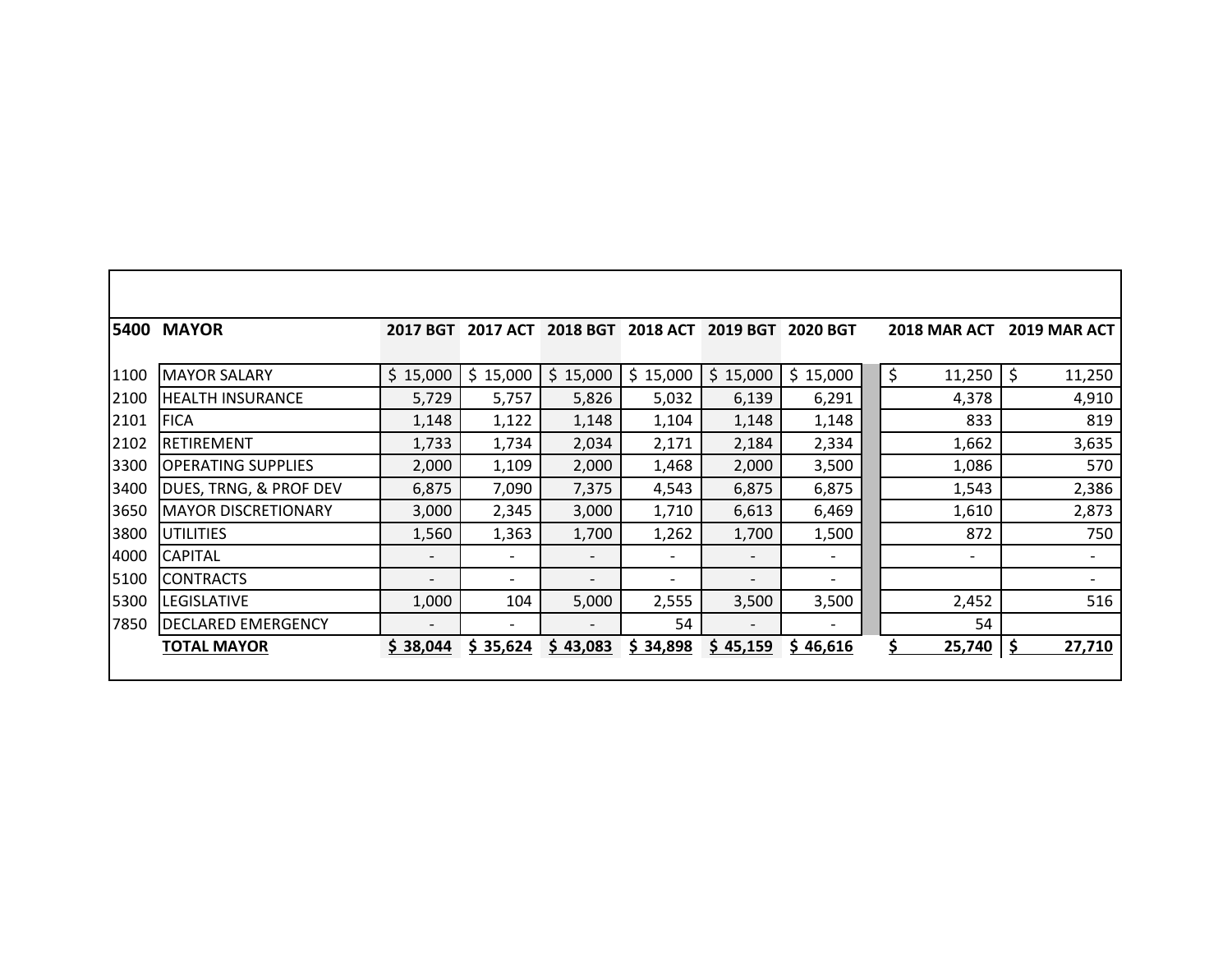#### **OPERATING SUPPLIES**

| DEPT. | <b>DESCRIPTION</b>               | <b>FY19 BGT</b> | <b>FY20 BGT</b> |
|-------|----------------------------------|-----------------|-----------------|
| 5400  | <b>IEMERGENCY SERVICES RADIO</b> | -               | 3,500           |
|       | <b>IOFFICE SUPPLIES</b>          | 2.000.00        | 1,000           |
|       |                                  | 2.000           | 3.500           |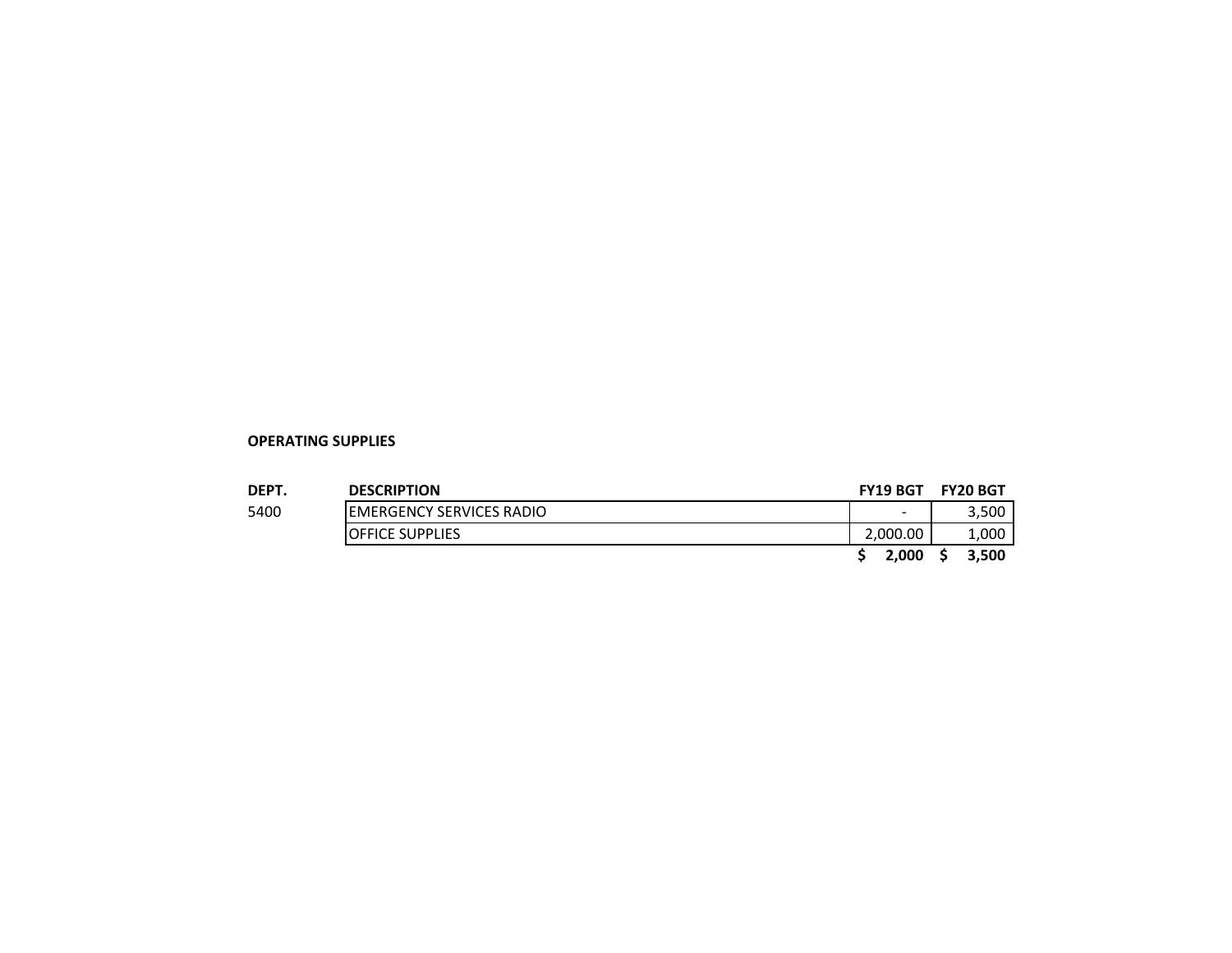|               | <b>EMPLOYEE</b>    | <b>DESCRIPTION</b>                    | <b>FY19 BGT</b> | <b>FY20 BGT</b> |
|---------------|--------------------|---------------------------------------|-----------------|-----------------|
| DEPT.<br>5400 | <b>TIM GOODWIN</b> | <b>MASC ANNUAL MEETING</b>            | 500             | 500             |
|               |                    | <b>IMASC COURSE</b>                   | 75              | 75              |
|               |                    | ASSOC OF SC MAYORS (MASC)             | 500             | 500             |
|               |                    | <b>HURRICANE CONFERENCE</b>           | 1,900           | 1,900           |
|               |                    | <b>MASC LEGISLATIVE ACTION</b>        | 900             | 900             |
|               |                    | <b>SC BEACH ADVOCATES</b>             | 1.500           | 1,500           |
|               |                    | AMERICAN SHORE AND BEACH PRESERVATION | 1,500           | 1,500           |
|               |                    | TOTAL                                 | 6,875           | 6,875           |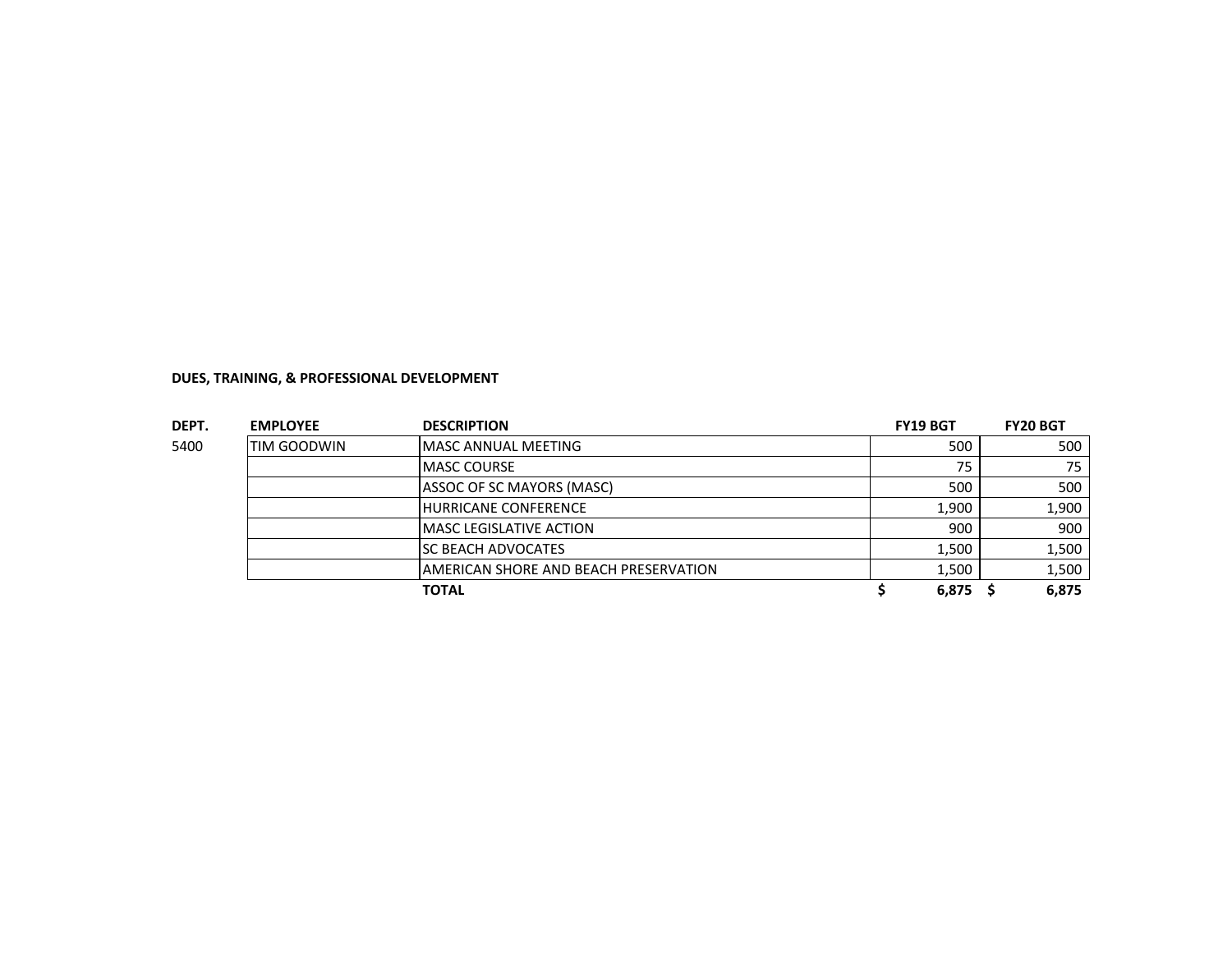|      | <b>5500 COUNCIL</b>                    | <b>2017 BGT</b>          | <b>2017 ACT</b>          | <b>2018 BGT</b>          | <b>2018 ACT</b>          | <b>2019 BGT</b>          | <b>2020 BGT</b>              | <b>2018 MAR ACT</b>      | 2019 MAR ACT                 |
|------|----------------------------------------|--------------------------|--------------------------|--------------------------|--------------------------|--------------------------|------------------------------|--------------------------|------------------------------|
| 1100 | <b>COUNCIL SALARIES</b>                | Ś<br>28,800              | \$<br>28,992             | \$<br>28,800             | 29,600<br>Ś              | 28,800<br>Ś              | 28,800<br>Ś.                 | \$<br>21,600             | Ŝ.<br>21,600                 |
| 1102 | <b>COUNCIL STAFF SPT SALARIES</b>      | 40,100                   | 40,337                   | 40,763                   | 40,996                   | 40,220                   | 41,420                       | 30,058                   | 30,402                       |
| 1104 | <b>OVERTIME</b>                        | $\overline{\phantom{a}}$ | 57                       | 1,500                    | 1,263                    | 1,500                    | 1,500                        | 1,094                    | 346                          |
| 2100 | <b>HEALTH INSURANCE</b>                | 41,357                   | 41,662                   | 42,078                   | 44,940                   | 38,245                   | 39,117                       | 31,498                   | 30,988                       |
| 2300 | <b>FICA</b>                            | 5,271                    | 4,815                    | 5,436                    | 4,981                    | 5,395                    | 5,487                        | 3,676                    | 4,918                        |
| 2400 | <b>RETIREMENT</b>                      | 7,953                    | 6,913                    | 9,623                    | 9,013                    | 10,239                   | 11,128                       | 6,747                    | 6,996                        |
| 3300 | <b>OPERATING SUPPLIES</b>              | 2,000                    | 1,543                    | 8,000                    | 9,371                    | 1,900                    | 1,500                        | 764                      | 1,148                        |
| 3400 | DUES, TRNG, & PROF DEV                 | 12,420                   | 5,335                    | 13,260                   | 11,701                   | 14,085                   | 14,885                       | 6,252                    | 9,463                        |
| 3600 | <b>COUNCIL DISCRETIONARY</b>           | 300                      | 260                      | 3,000                    | 3,111                    | 2,113                    | 3,230                        | 21                       | $\overline{\phantom{0}}$     |
| 3800 | <b>UTILITIES</b>                       | 8,496                    | 6,902                    | 8,900                    | 6,733                    | 10,145                   | 5,490                        | 5,142                    | 3,444                        |
| 6100 | <b>GENERAL INSURANCE</b>               | $\overline{\phantom{a}}$ | $\overline{\phantom{a}}$ | 6,760                    | 6,760                    | 6,760                    | 7,774                        | 6,760                    | 6,760                        |
| 6800 | <b>WORKERS COMP INSURANCE</b>          | 186                      | $\overline{\phantom{a}}$ | 186                      | $\overline{\phantom{a}}$ | 186                      | $\overline{\phantom{a}}$     | $\overline{\phantom{a}}$ | $\overline{\phantom{0}}$     |
| 6900 | <b>RESERVE - COUNCIL DISCRETIONARY</b> | $\overline{\phantom{0}}$ | 3,152                    | $\qquad \qquad -$        | $\qquad \qquad -$        | $\overline{\phantom{a}}$ | $\qquad \qquad \blacksquare$ | $\overline{\phantom{a}}$ | 500                          |
| 6902 | <b>RESERVE - CITY CELEBRATIONS</b>     | $\overline{\phantom{a}}$ | $\overline{\phantom{a}}$ | $\overline{\phantom{a}}$ | $\overline{\phantom{a}}$ | $\overline{\phantom{a}}$ | $\qquad \qquad -$            | $\overline{\phantom{a}}$ | $\overline{\phantom{a}}$     |
| 7850 | <b>DECLARED EMERGENCY</b>              | $\overline{\phantom{a}}$ | $\overline{\phantom{a}}$ | $\overline{\phantom{a}}$ | $\overline{\phantom{a}}$ | $\overline{\phantom{a}}$ | $\overline{\phantom{a}}$     | $\overline{\phantom{a}}$ | $\qquad \qquad \blacksquare$ |
|      | <b>TOTAL COUNCIL</b>                   | \$146,883                | \$139,968                | \$168,306                | \$168,468                | \$159,588                | 160,331<br>s                 | 113,612                  | 116,564                      |
|      |                                        |                          |                          |                          |                          |                          |                              |                          |                              |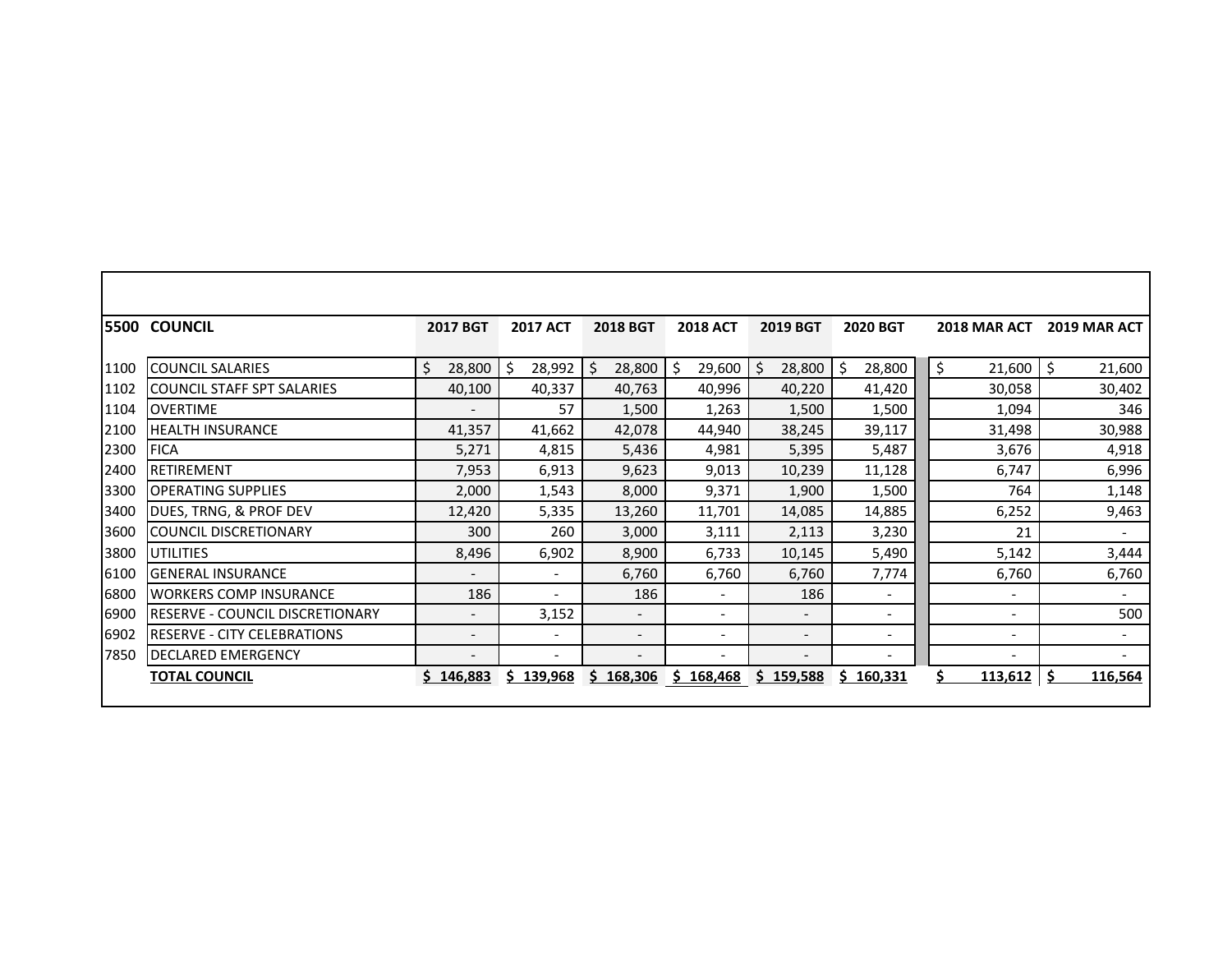|               | <b>EMPLOYEE</b>        | <b>DESCRIPTION</b>                          | <b>FY19 BGT</b>          | <b>FY20 BGT</b> |
|---------------|------------------------|---------------------------------------------|--------------------------|-----------------|
|               | <b>EDDIE ELLIS</b>     | MASC ANNUAL, LEGISLATIVE                    | 1,600                    | 1,600           |
|               | <b>LAURENE HULL</b>    | MASC ANNUAL, LEGISLATIVE                    | 1,600                    | 1,600           |
| DEPT.<br>5500 | <b>TERESA MARSHALL</b> | MASC ANNUAL, LEGISLATIVE                    | 1,600                    | 1,600           |
|               | <b>AMY RAY</b>         | MASC ANNUAL, LEGISLATIVE                    | 1,600                    | 1,600           |
|               | <b>DJ RICH</b>         | MASC ANNUAL, LEGISLATIVE                    | 1,600                    | 1,600           |
|               | <b>WILLIAM FARLEY</b>  | MASC ANNUAL, LEGISLATIVE                    | 1,600                    | 1,600           |
|               | <b>COUNCIL</b>         | <b>MASC DUES</b>                            | 810                      | 810             |
|               | <b>COUNCIL</b>         | CHARLESTON METRO CHAMBER OF COMMERCE DUES   | 950                      | 950             |
|               | <b>KATHERINE EICH</b>  | <b>MASC MISC TRAINING</b>                   | 1,000                    | 1,000           |
|               | <b>KATHERINE EICH</b>  | <b>GRANT TRAINING</b>                       | $\overline{\phantom{0}}$ | 700             |
|               | <b>KATHERINE EICH</b>  | <b>MFOCTA ANNUAL DUES (MASC)</b>            | 25                       | 25              |
|               | <b>JOE WILSON</b>      | <b>MASC MEETING &amp; ILA DUES</b>          | 700                      | 800             |
|               | <b>COUNCIL</b>         | ANNUAL LONG TERM STRATEGIC PLANNING SESSION | 1,000                    | 1,000           |
|               |                        | <b>TOTAL</b>                                | 14,085                   | 14,885          |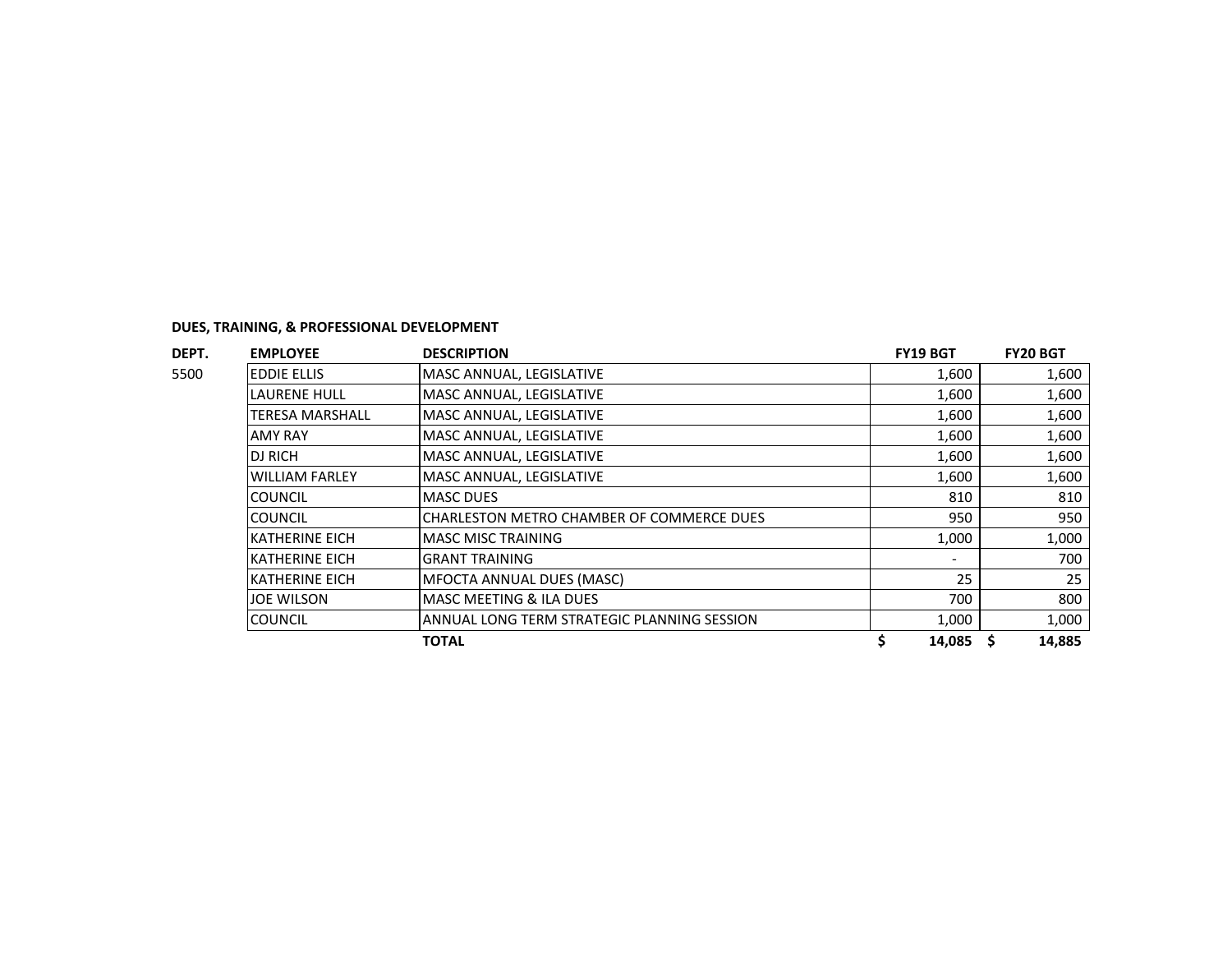|      | <b>5600 JUDICIAL</b>              | <b>2017 BGT</b> | <b>2017 ACT</b>          | <b>2018 BGT</b> | <b>2018 ACT</b> | <b>2019 BGT</b>          | <b>2020 BGT</b> | 2018 MAR ACT             |    | 2019 MAR ACT             |
|------|-----------------------------------|-----------------|--------------------------|-----------------|-----------------|--------------------------|-----------------|--------------------------|----|--------------------------|
|      |                                   |                 |                          |                 |                 |                          |                 |                          |    |                          |
| 1100 | <b>SALARIES</b>                   | \$<br>39,300    | 39,350                   | 41,300<br>S     | 38,994<br>\$    | 39,110<br>S              | \$60,610        | 29,539<br>\$             | -S | 39,337                   |
| 2101 | <b>FICA</b>                       | 3,006           | 3,010                    | 3,159           | 2,983           | 2,992                    | 4,564           | 2,260                    |    | 1,639                    |
| 2102 | <b>IRETIREMENT</b>                | 4,508           | 4,508                    | 5,560           | 5,610           | 5,673                    | 8,665           | 4,328                    |    | 6,407                    |
| 3300 | IOPERATING SUPPLIES               | 800             | 615                      | 800             | 480             | 800                      | 1,000           | 93                       |    | 802                      |
| 3400 | <b>DUES, TRNG, &amp; PROF DEV</b> | 3,700           | 3,645                    | 3,900           | 2,312           | 3,900                    | 5,400           | 2,247                    |    | 1,521                    |
| 4000 | <b>CAPITAL</b>                    | $\qquad \qquad$ | $\overline{\phantom{0}}$ |                 |                 | $\overline{\phantom{0}}$ |                 | $\overline{\phantom{a}}$ |    |                          |
| 5100 | <b>ICONTRACTS</b>                 | 19,500          | 17,372                   | 2,000           | 465             | $\overline{\phantom{a}}$ |                 | 465                      |    | $\overline{\phantom{a}}$ |
|      | <b>TOTAL JUDICIAL</b>             | \$70,815        | 68,500<br>S.             | \$56,719        | \$50,845        | \$52,475                 | \$80,239        | 38,932                   |    | 49,707                   |
|      |                                   |                 |                          |                 |                 |                          |                 |                          |    |                          |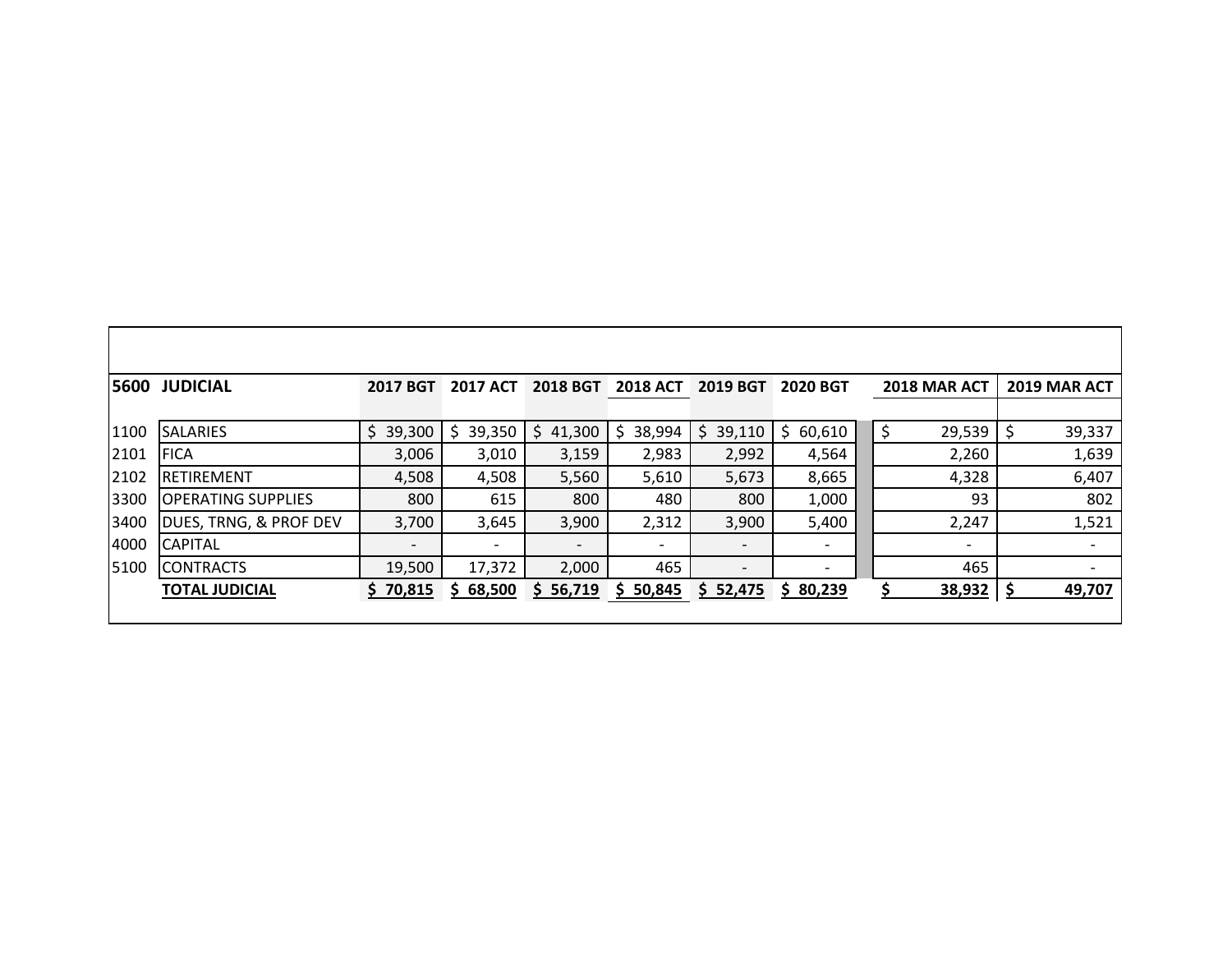| DEPT. | <b>DESCRIPTION</b>      | <b>FY19 BGT</b> | <b>FY20 BGT</b> |  |
|-------|-------------------------|-----------------|-----------------|--|
| 5600  | <b>IOFFICE SUPPLIES</b> | 800             | 1,000           |  |
|       |                         | 800             | 1.000<br>S      |  |

**OPERATING SUPPLIES**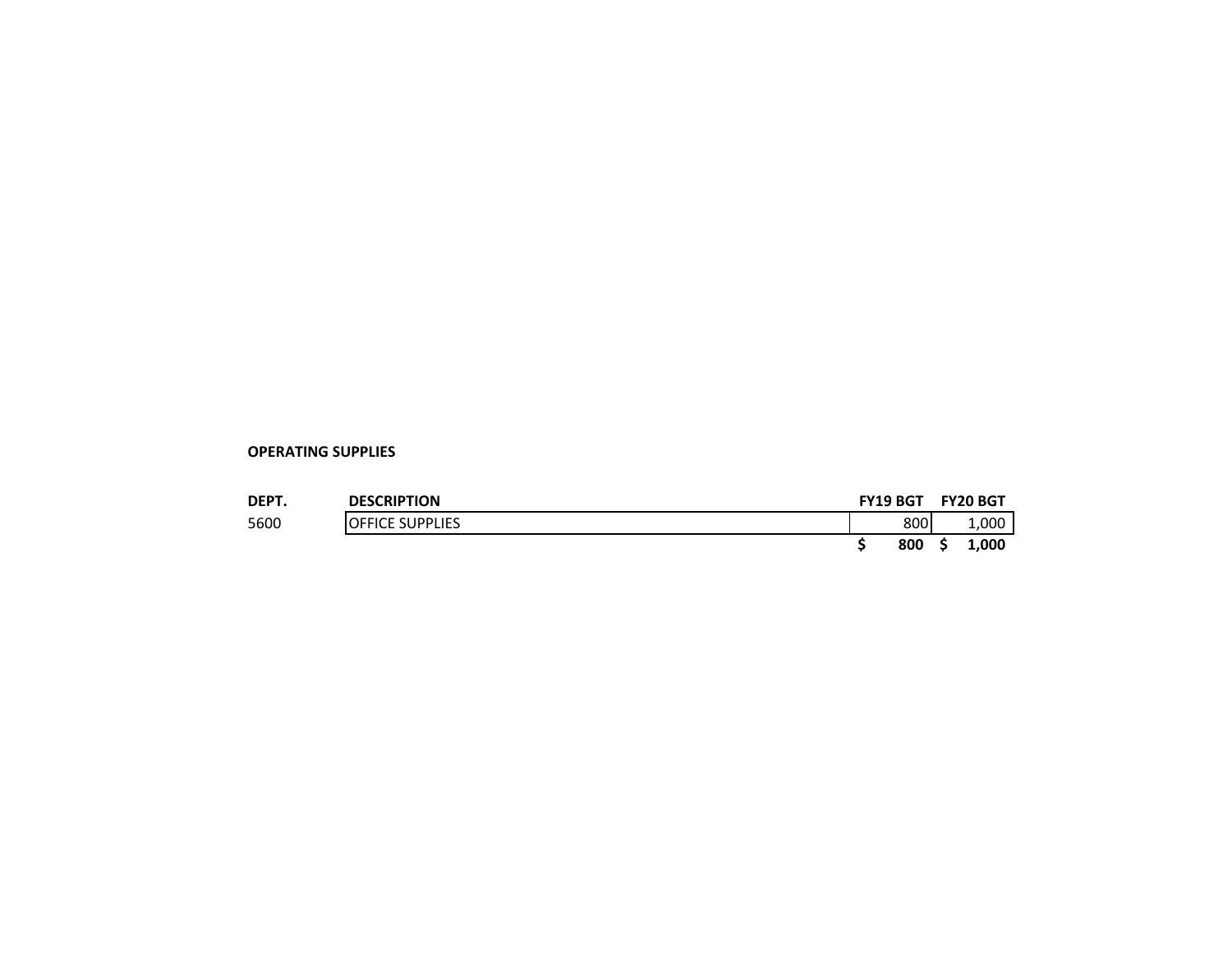| DEPT. | <b>EMPLOYEE</b>      | <b>DESCRIPTION</b>               | <b>FY19 BGT</b> | <b>FY20 BGT</b> |
|-------|----------------------|----------------------------------|-----------------|-----------------|
| 5600  | <b>ANITA PRAYTOR</b> | ISCSCJA ANNUAL SEMINAR           | 1,300           | 1,300           |
|       |                      | MCAA ANNUAL MEETING (MASC)       | 850             | 850             |
|       |                      | MCAA ANNUAL DUES (MASC)          | 65              | 65              |
|       | KATE SCHMUTZ         | <b>SCSCJA ANNUAL CONVENTION</b>  | 820             | 820             |
|       |                      | ISCSCJA ANNUAL DUES              | 50              | 50              |
|       |                      | <b>SCSCJA NEW JUDGE TRAINING</b> |                 | 1,500           |
|       | <b>CHRIS SKIPPER</b> | <b>SCSCJA ANNUAL CONVENTION</b>  | 765             | 765             |
|       |                      | <b>SCSCJA ANNUAL DUES</b>        | 50              | 50              |
|       |                      | <b>TOTAL</b>                     | 3,900           | 5,400           |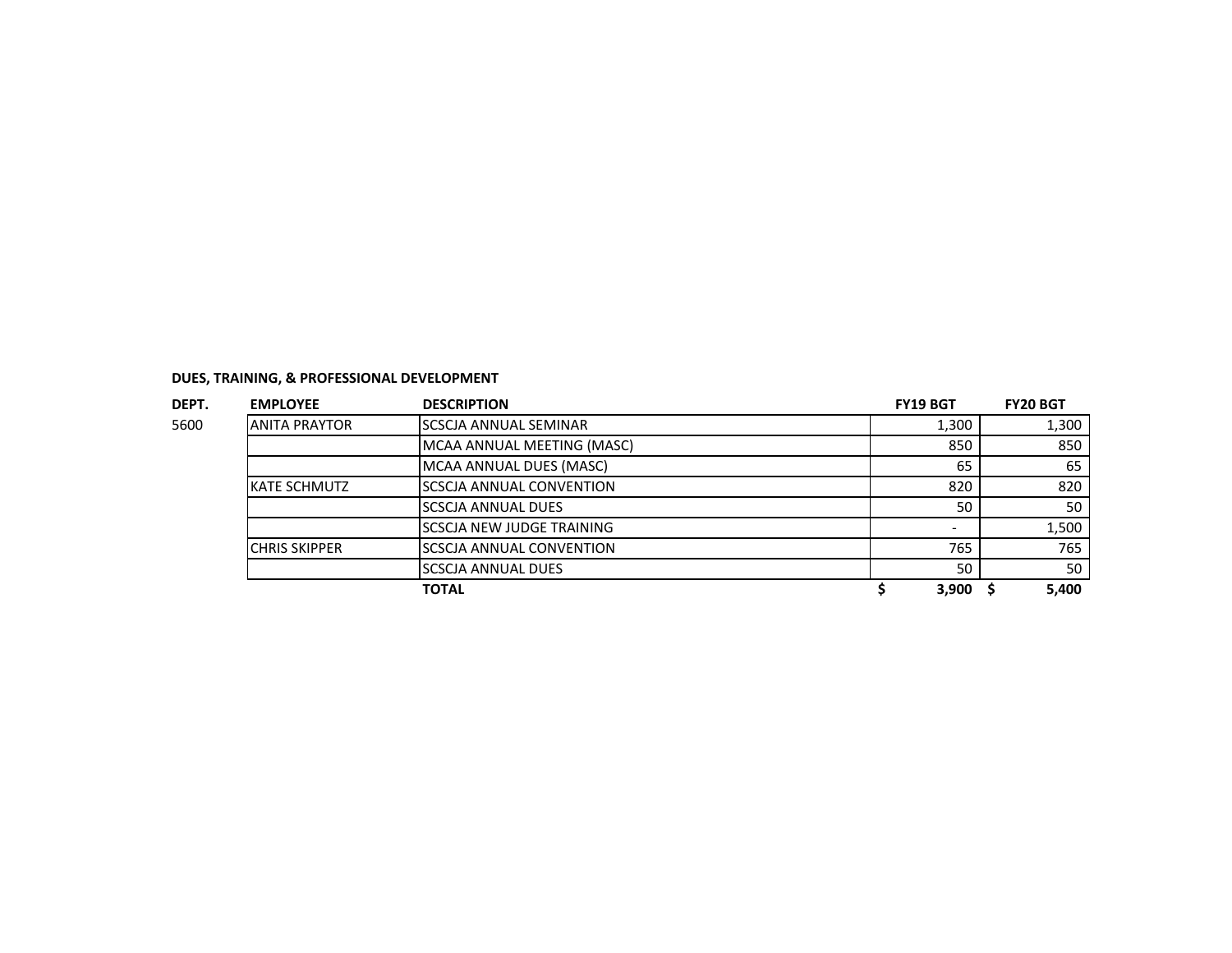|      | <b>5700 ELECTIONS</b>     |                          |                          |     |                          |    | 2017 BGT 2017 ACT 2018 BGT 2018 ACT 2019 BGT |          |                          | <b>2020 BGT</b>          | 2018 MAR ACT             | <b>2019 MAR ACT</b>      |
|------|---------------------------|--------------------------|--------------------------|-----|--------------------------|----|----------------------------------------------|----------|--------------------------|--------------------------|--------------------------|--------------------------|
|      |                           |                          |                          |     |                          |    |                                              |          |                          |                          |                          |                          |
| 1100 | <b>SALARIES</b>           |                          |                          | \$. | $1,500$   \$             |    | $1,950$   \$                                 |          |                          | 2,000                    |                          |                          |
| 2101 | <b>FICA</b>               | $\overline{\phantom{0}}$ | $\overline{\phantom{0}}$ |     |                          |    |                                              |          |                          |                          | $\overline{\phantom{0}}$ |                          |
| 3000 | <b>ADVERTISING</b>        |                          | $\overline{\phantom{0}}$ |     | 500                      |    | 447                                          |          |                          | 500                      | $\overline{\phantom{0}}$ |                          |
| 3300 | <b>OPERATING SUPPLIES</b> | $\overline{\phantom{a}}$ | $\overline{\phantom{0}}$ |     | $\overline{\phantom{0}}$ |    | $\overline{\phantom{0}}$                     |          | $\overline{\phantom{0}}$ | $\overline{\phantom{a}}$ | $\overline{\phantom{0}}$ | $\overline{\phantom{0}}$ |
| 3400 | DUES, TRNG, & PROF DEV    | $\overline{\phantom{0}}$ | $\overline{\phantom{0}}$ |     | $\overline{\phantom{0}}$ |    | $\overline{\phantom{0}}$                     |          | $\overline{\phantom{0}}$ |                          | $\overline{\phantom{0}}$ |                          |
|      | <b>TOTAL ELECTIONS</b>    |                          |                          |     | 2,000                    | S. | 2,397                                        | <b>S</b> | $\overline{\phantom{a}}$ | 2,500                    |                          |                          |
|      |                           |                          |                          |     |                          |    |                                              |          |                          |                          |                          |                          |

Г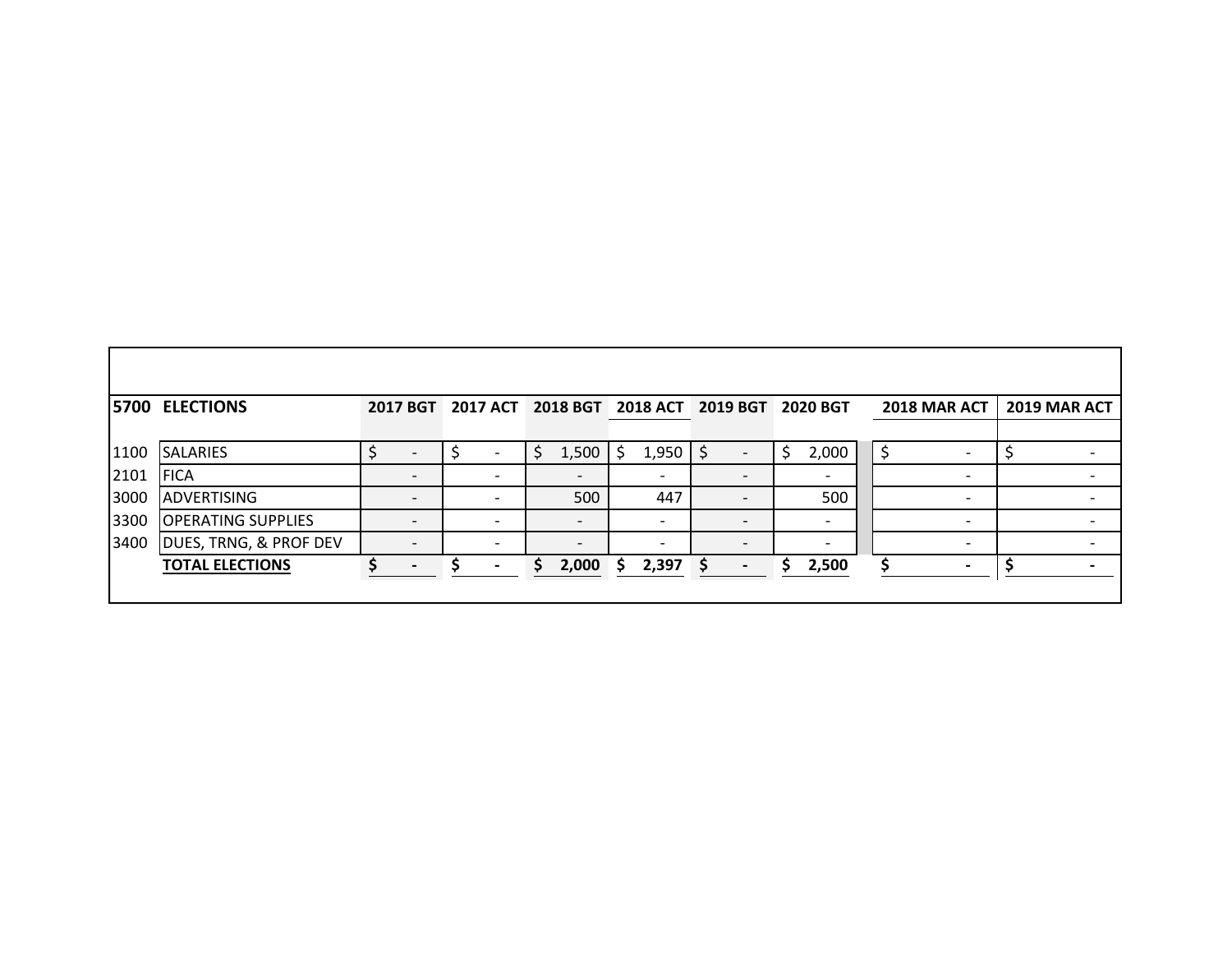| 5800 | <b>ADMINISTRATION</b>         | <b>2017 BGT</b>          | <b>2017 ACT</b>          | <b>2018 BGT</b>          | <b>2018 ACT</b> | <b>2019 BGT</b>          | <b>2020 BGT</b> | 2018 MAR ACT  | <b>2019 MAR ACT</b> |
|------|-------------------------------|--------------------------|--------------------------|--------------------------|-----------------|--------------------------|-----------------|---------------|---------------------|
|      |                               |                          |                          |                          |                 |                          |                 |               |                     |
| 1100 | <b>SALARIES</b>               | \$299,706                | \$301,834                | \$323,831                | \$329,924       | 405,751<br>Ś             | \$428,780       | \$<br>242,340 | Ŝ.<br>304,891       |
| 1104 | <b>OVERTIME</b>               | -                        | 569                      | 1,100                    | 1,435           | 1,400                    | 1,342           | 1,337         | 630                 |
| 2100 | <b>HEALTH INSURANCE</b>       | 27,066                   | 27,282                   | 27,545                   | 31,307          | 69,395                   | 63,765          | 22,194        | 38,891              |
| 2101 | <b>FICA</b>                   | 22,928                   | 22,674                   | 24,857                   | 24,886          | 31,147                   | 32,904          | 18,295        | 22,890              |
| 2102 | <b>RETIREMENT</b>             | 34,502                   | 34,994                   | 43,837                   | 47,937          | 59,012                   | 62,364          | 36,048        | 47,083              |
| 3300 | <b>OPERATING SUPPLIES</b>     | 14,000                   | 8,691                    | 12,000                   | 9,462           | 16,600                   | 20,650          | 4,366         | 10,672              |
| 3400 | DUES, TRNG, & PROF DEV        | 19,455                   | 19,174                   | 16,460                   | 16,299          | 18,770                   | 21,975          | 10,975        | 8,330               |
| 3800 | <b>UTILITIES</b>              | 5,450                    | 5,051                    | 5,560                    | 5,231           | 5,610                    | 6,760           | 2,938         | 3,388               |
| 4000 | <b>CAPITAL</b>                | -                        | $\overline{\phantom{a}}$ | $\overline{\phantom{a}}$ |                 |                          |                 |               |                     |
| 5100 | <b>CONTRACTS</b>              | 4,000                    | 826                      | 15,000                   | 12,473          | 2,400                    | 11,900          | 12,000        | 561                 |
| 6100 | <b>GENERAL INSURANCE</b>      | 10,159                   | 10,159                   | 5,954                    | 6,932           | 6,937                    | 7,977           | 6,932         | 6,937               |
| 6800 | <b>WORKERS COMP INSURANCE</b> | 1,465                    | 3,384                    | 2,960                    | 3,722           | 2,080                    | 2,221           | 3,722         | 2,664               |
| 6900 | IRESERVE-FINANCIAL SOFTWARE   | $\overline{\phantom{a}}$ | -                        | $\overline{\phantom{a}}$ | 54,179          |                          |                 | 45,087        | 89,048              |
| 7850 | <b>DECLARED EMERGENCY</b>     | $\overline{\phantom{a}}$ | -                        | $\overline{\phantom{a}}$ | 35              | $\overline{\phantom{a}}$ | -               | 35            | 1,001               |
|      | <b>TOTAL ADMINISTRATION</b>   | \$438,730                | \$434,638                | \$479,103                | \$543,822       | \$619,102                | \$660,638       | 406,269       | 536,986             |
|      |                               |                          |                          |                          |                 |                          |                 |               |                     |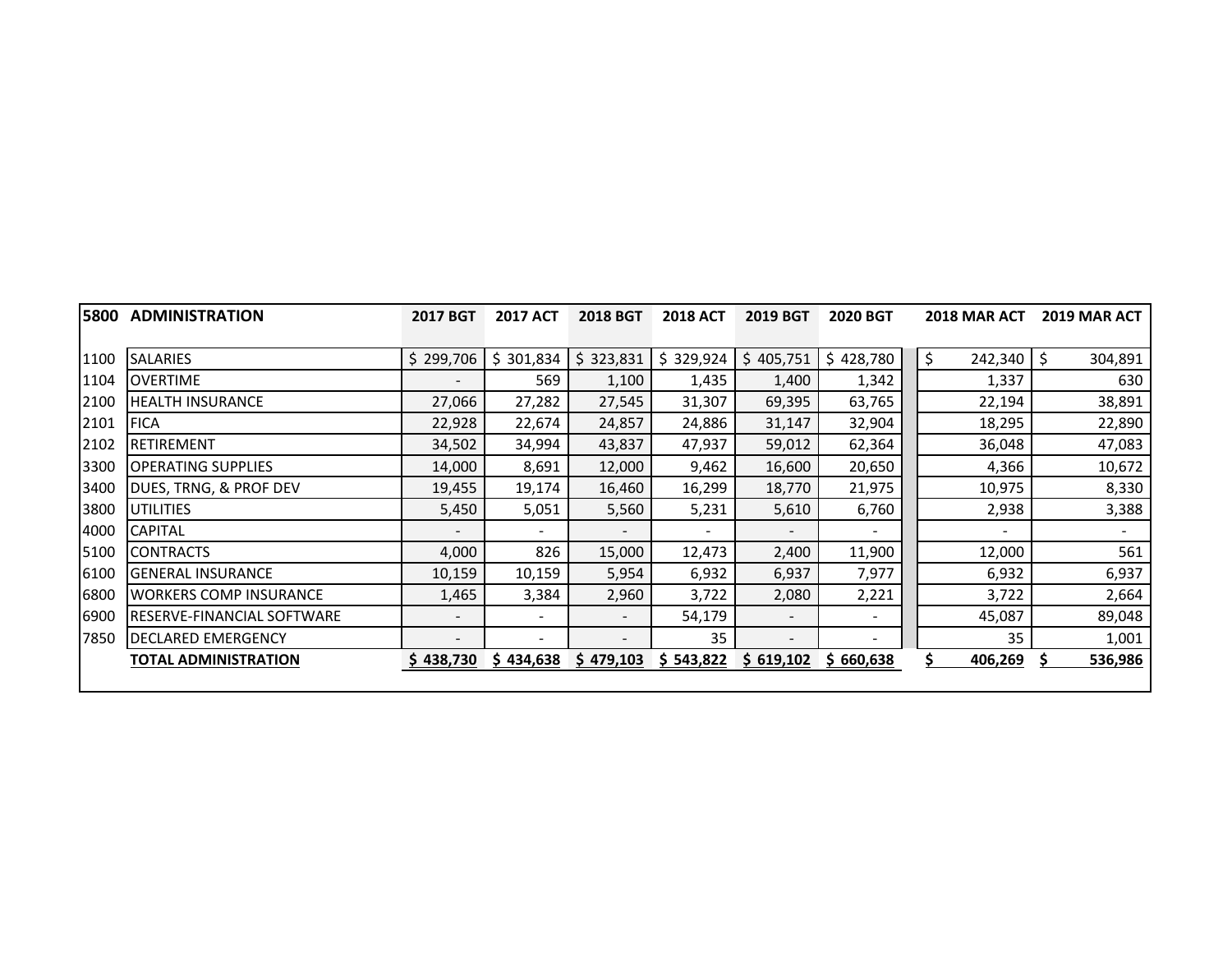#### **OPERATING SUPPLIES**

| DEPT. | <b>DESCRIPTION</b>                                          | <b>FY19 BGT</b> | <b>FY20 BGT</b> |
|-------|-------------------------------------------------------------|-----------------|-----------------|
| 5800  | OFFICE FURNITURE/EQUIPMENT                                  | 1,000           | 2,950           |
|       | <b>GENERAL OFFICE SUPPLIES &amp; PRESENTATION MATERIALS</b> | 4,300           | 4,000           |
|       | <b>PROFESSIONAL SHREDDING</b>                               | 700             | 700             |
|       | <b>PRINTER CARTRIDGES</b>                                   | 1,000           |                 |
|       | <b>VOLUNTEER SUPPLIES</b>                                   | 1,000           | 1,000           |
|       | <b>MUTT-MIT BAGS</b>                                        | 4,600           | 5,000           |
|       | <b>EDUCATION STATIONS</b>                                   |                 | 3,500           |
|       | <b>BUSINESS LICENSE VEHICLE STICKERS</b>                    | 3,500           | 3,500           |
|       |                                                             | 12,600          | 20,650          |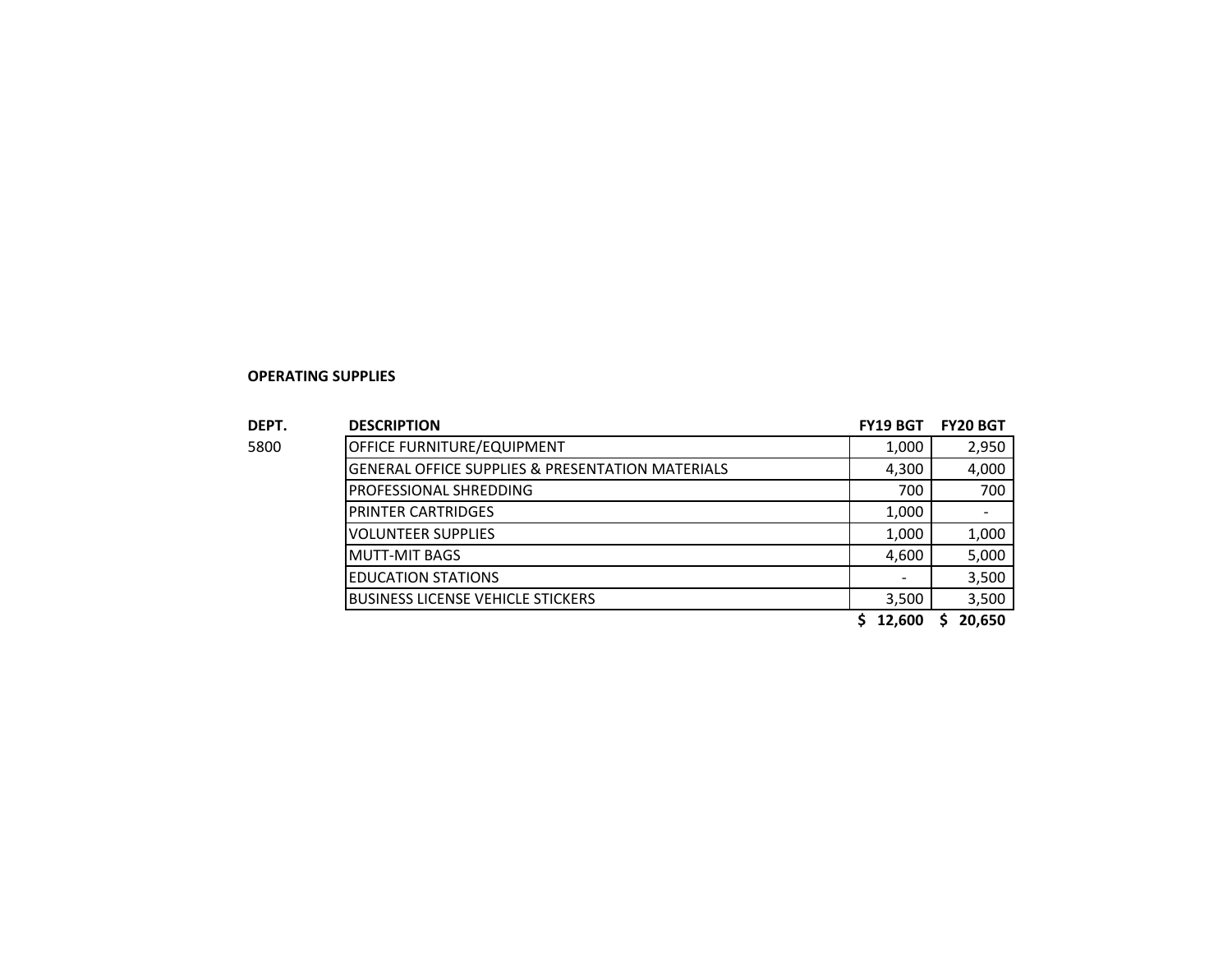|                        | <b>DESCRIPTION</b><br><b>EMPLOYEE</b>               |                 |        |  |
|------------------------|-----------------------------------------------------|-----------------|--------|--|
| <b>KATHRYN BATTEY</b>  | MUNI HUMAN RESOURCES ASSOC (MASC HR) ANNUAL MEETING | 225             | 225    |  |
|                        | SCMIT RISK MGMT SERVICES ANNUAL MEETING             | 200             | 200    |  |
|                        | <b>RISK MANAGEMENT TRAINING CLASS</b>               | 200             | 200    |  |
|                        | <b>SC STATE SHRM ANNUAL CONFERENCE</b>              | 1,300           | 1,300  |  |
|                        | BENEFITS AT WORK SPONSORED BY SC PEBA               | 300             | 300    |  |
|                        | NATIONAL SHRM CONFERENCE                            |                 |        |  |
|                        | <b>SHRM MEMBERSHIP</b>                              | 215             | 215    |  |
|                        | <b>TYLER NATIONAL CONFERENCE</b>                    |                 | 3,000  |  |
| LEE GESSNER            | CPE TRAINING & GFOA CONFERENCE (40 hours)           | 3,000           | 3,000  |  |
|                        | <b>GFOA ANNUAL DUES</b>                             | 160             | 160    |  |
|                        | <b>AICPA ANNUAL DUES</b>                            | 265             | 275    |  |
|                        | <b>CPA LICENSE RENEWAL</b>                          | 80              | 80     |  |
| <b>ROBIN BROOKS</b>    | <b>MASC REGISTRATION</b>                            | 20              | 20     |  |
|                        | MASC/MFOCTA CONFERENCE                              |                 |        |  |
|                        | <b>MASC ONLINE COURSES</b>                          |                 |        |  |
|                        | TYLER TRAINING/NATIONAL CONFERENCE                  | 1,605           | 3,000  |  |
| <b>SPENCER WETMORE</b> | SC BEACH ADVOCATES CONFERENCE                       | 500             | 500    |  |
|                        | MASC MUNICIPAL ATTORNEYS MEET, ETC.                 | 500             | 500    |  |
|                        | SC BAR/CONTINUING ED                                | 1,000           | 1,000  |  |
|                        | CITY MANAGER/ADMINISTRATOR ASSOC. CONFERENCE        | 1,200           | 1,200  |  |
|                        | AMERICAN SHORE AND BEACH PRESERVATION CONFERENCE    | 1,500           | 1,000  |  |
|                        | STAFF PROFESSIONAL MEETINGS & TRAINING              | 500             | 500    |  |
| <b>COLLEEN JOLLEY</b>  | <b>COMMUNITY COORDINATOR TRAINING</b>               | 1,000           | 1,000  |  |
|                        | MASC/MFOCTA CONFERENCE                              | 1,000           |        |  |
| <b>AARON POPE</b>      | APA ANNUAL CONFERENCE                               | 3,000           | 3,000  |  |
|                        | AICP ANNUAL DUES                                    | 350             | 350    |  |
|                        | MATERIALS & FOOD FOR BOARDS & COMM TRNG             | 150             | 150    |  |
|                        | SCCMA ANNUAL MEETING (DEPUTY ADMIN TRNG)            | 500             | 800    |  |
|                        | <b>TOTAL</b>                                        | \$<br>18,770 \$ | 21,975 |  |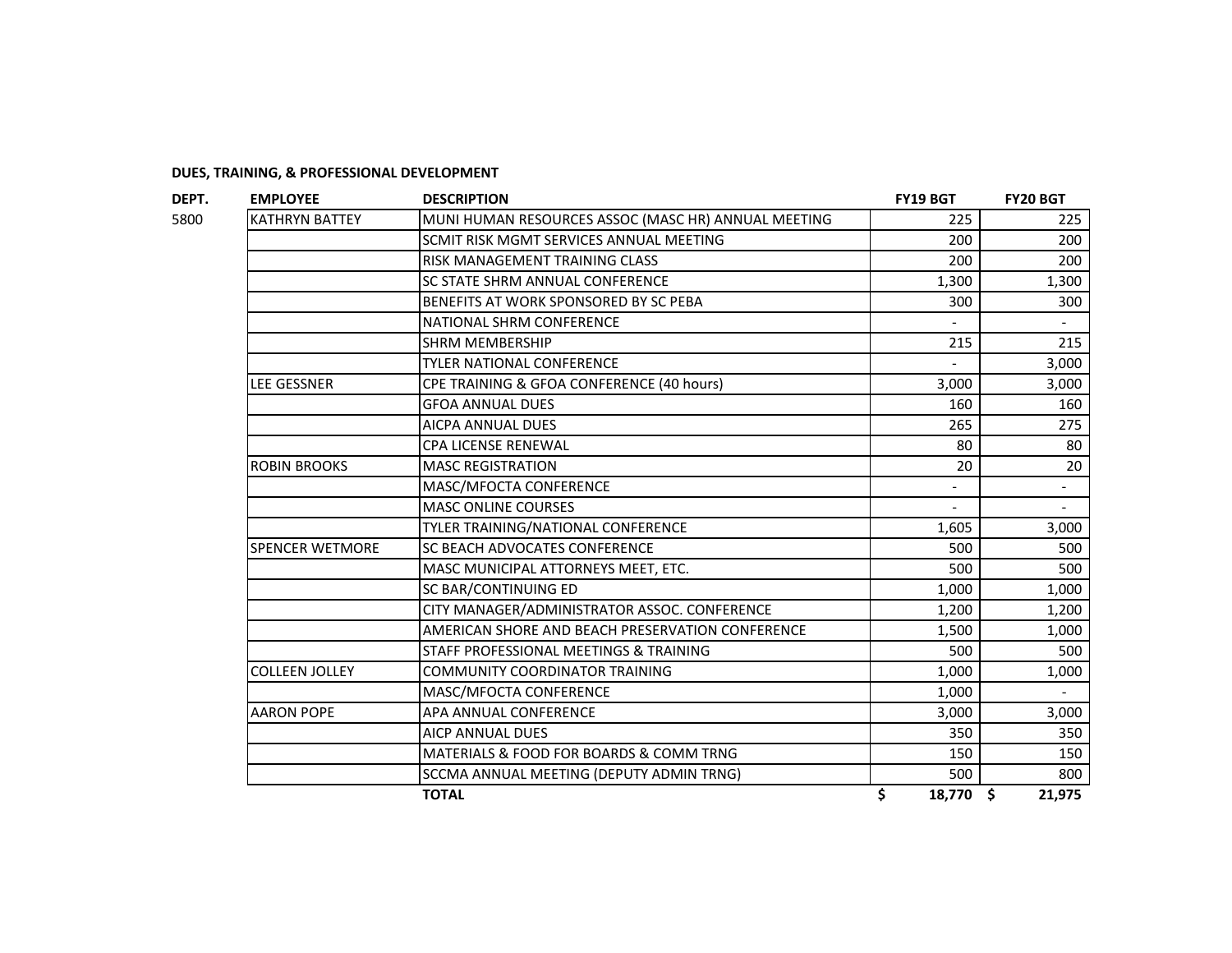#### **CONTRACTS**

| <b>DEPT</b> | <b>VENDOR</b>                 | <b>DESCRIPTION</b>                                     | <b>FY19 BGT</b> | <b>FY20 BGT</b> |
|-------------|-------------------------------|--------------------------------------------------------|-----------------|-----------------|
| 5800        | <b>BCDCOG</b>                 | <b>IMAPPING, CONSULTING, VARIOUS PLANNING SERVICES</b> | 1,000           | 1,000           |
|             | <b>CLARK &amp; ASSOCIATES</b> | <b>ITRANSCRIPTION FOR BZA &amp; BL HEARINGS</b>        | 1,400           | 1,400           |
|             | <b>TBD</b>                    | ITEMPORARY ADMIN ASSISTANCE                            |                 | 3,000           |
|             | <b>IRETHINK FOLLY ROAD</b>    | 10% FOLLY ROAD CORRIDOR STUDY                          |                 | 6,500           |
|             |                               | TOTAL                                                  | 2,400           | 11,900          |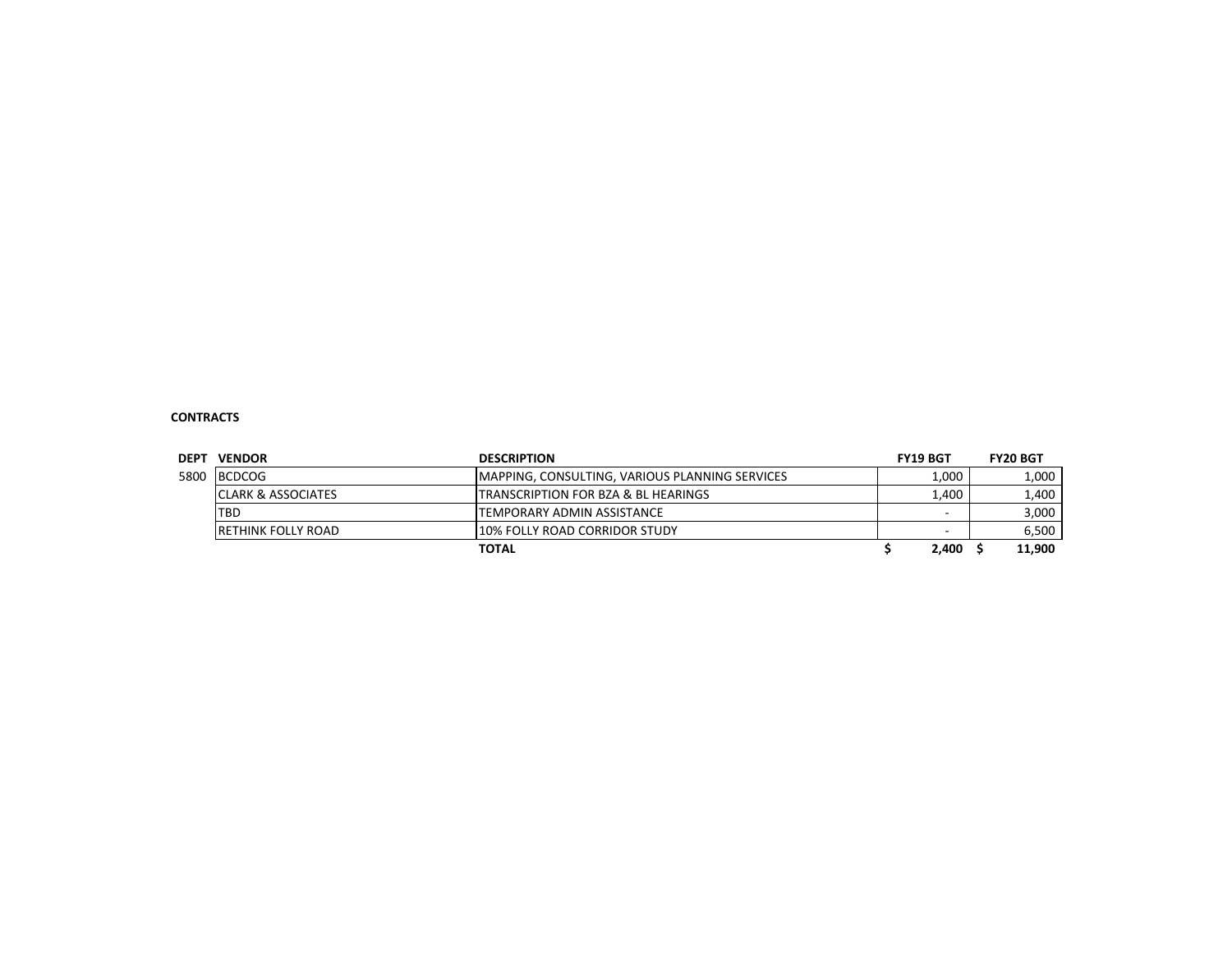|      | <b>6000 FACILITIES</b>               | 2017 BGT                 | <b>2017 ACT</b>          | <b>2018 BGT</b>          | <b>2018 ACT</b>          | 2019 BGT     | 2020 BGT                 | <b>2018 MAR ACT</b> | 2019 MAR ACT             |
|------|--------------------------------------|--------------------------|--------------------------|--------------------------|--------------------------|--------------|--------------------------|---------------------|--------------------------|
| 1100 | <b>SALARIES</b>                      | Ŝ.<br>37,990             | \$<br>39,918             | $\zeta$<br>39,256        | \$<br>40,233             | \$<br>55,074 | Ŝ.<br>57,997             | $\zeta$<br>29,731   | Ś.<br>39,587             |
| 2100 | <b>HEALTH INSURANCE</b>              | 6,356                    | 6,476                    | 6,473                    | 5,025                    | 13,688       | 13,953                   | 4,559               | 8,859                    |
| 2101 | <b>FICA</b>                          | 2,906                    | 2,891                    | 3,003                    | 2,948                    | 4,213        | 4,437                    | 2,181               | 3,930                    |
| 2102 | <b>RETIREMENT</b>                    | 4,363                    | 4,405                    | 5,289                    | 5,701                    | 7,968        | 8,947                    | 4,277               | 6,215                    |
| 3000 | PARKS & REC COMMITTEE (OPERATING)    | 14,000                   |                          | 14,000                   | 23,053                   | 13,150       | 16,150                   | 19,826              | 9,300                    |
| 3300 | <b>OPERATING SUPPLIES</b>            | 3,750                    | 3,603                    | 8,250                    | 8,646                    | 9,200        | 55,650                   | 5,891               | 7,672                    |
| 3400 | DUES, TRNG, & PROF DEV               | 2,000                    | 2,243                    | 2,051                    | 3,064                    | 2,926        | 3,106                    | 1,774               | 1,881                    |
| 3500 | <b>FUEL</b>                          | 3,800                    | 3,663                    | 3,800                    | 4,482                    | 4,000        | 4,500                    | 3,399               | 3,283                    |
| 3550 | <b>VEHICLE REPAIRS</b>               | 2,500                    | 3,469                    | 2,500                    | 3,407                    | 3,000        | 2,000                    | 2,559               | 2,599                    |
| 3800 | <b>UTILITIES</b>                     | 2,040                    | 1,982                    | 2,400                    | 1,560                    | 2,250        | 3,250                    | 1,051               | 1,205                    |
| 4000 | <b>CAPITAL</b>                       | 47,000                   | 9,780                    | 86,000                   | 148,050                  | 204,500      | 80,000                   | 83,250              | 31,507                   |
| 5100 | <b>CONTRACTS</b>                     | 114,006                  | 130,073                  | 127,556                  | 137,765                  | 143,630      | 155,200                  | 101,620             | 109,686                  |
| 6000 | PUBLIC SAFETY FACILITY               | 14,000                   | 21,282                   | 16,500                   | 21,319                   | 20,000       | 21,500                   | 20,589              | 20,743                   |
| 6001 | <b>CITY HALL FACILITY</b>            | 14,000                   | 19,458                   | 15,500                   | 16,986                   | 25,000       | 21,500                   | 14,119              | 37,667                   |
| 6002 | <b>COMMUNITY CENTER FACILITY</b>     | 8,150                    | 12,919                   | 8,500                    | 14,068                   | 9,500        | 10,000                   | 11,602              | 4,936                    |
| 6003 | PUB WORKS & UTILITIES FACILITIES     | 4,000                    | 5,590                    | 6,000                    | 5,463                    | 11,903       | 6,500                    | 390                 | 11,084                   |
| 6004 | PARKS & PLAYGROUNDS R&M              | 25,000                   | 22,166                   | 25,000                   | 28,648                   | 27,500       | 28,000                   | 24,136              | 22,303                   |
| 6005 | <b>BEACH ACCESS MANAGEMENT</b>       | 55,000                   | 56,674                   | 50,000                   | 50.054                   | 52,000       | 55,000                   | 43,398              | 47,552                   |
| 6100 | <b>GENERAL INSURANCE</b>             | 694                      | 694                      | 886                      | 886                      | 893          | 1,638                    | 886                 | 893                      |
| 6900 | <b>RESERVE - PARKS &amp; REC</b>     |                          |                          |                          | 440                      | 3,000        |                          | 440                 |                          |
| 6901 | RESERVE - COMMUNITY CENTER           | $\overline{\phantom{a}}$ |                          |                          | $\overline{\phantom{a}}$ |              | $\overline{\phantom{a}}$ |                     | $\overline{\phantom{a}}$ |
| 6902 | <b>RESERVE - WALKOVERS</b>           |                          | 35,000                   |                          |                          |              | $\overline{\phantom{a}}$ |                     |                          |
| 6903 | <b>RESERVE - HISTORY</b>             |                          |                          |                          | $\sim$                   |              |                          |                     |                          |
| 6904 | <b>RESERVE - FACILITIES VEHICLES</b> |                          |                          | 17,000                   | $\overline{\phantom{a}}$ |              | 6,000                    |                     |                          |
| 6905 | <b>RESERVE - CRS CERTIFICATION</b>   |                          | 8,127                    |                          | 527                      |              |                          |                     |                          |
| 6906 | <b>RESERVE - CITY HALL (BONDS)</b>   |                          | 7,000                    | 15,000                   | 10,000                   | 125,000      | 150,000                  |                     |                          |
| 6907 | <b>RESERVE - TREE PRESERVATION</b>   | $\overline{\phantom{a}}$ | $\overline{\phantom{a}}$ |                          | 800                      |              |                          |                     | 1,520                    |
| 6908 | <b>RESERVE - FOLLY RIVER DOCK</b>    | $\overline{a}$           | $\overline{a}$           |                          | $\overline{a}$           | 60,000       | $\overline{\phantom{a}}$ |                     |                          |
| 6909 | RESERVE - ADA COMPLIANCE             | $\overline{\phantom{a}}$ | 3,355                    | $\overline{\phantom{a}}$ | $\overline{a}$           |              | $\overline{\phantom{a}}$ |                     | $\sim$                   |
| 7850 | <b>DECLARED EMERGENCY</b>            |                          | 29,109                   |                          | 110,758                  |              |                          | 102,858             |                          |
|      | <b>TOTAL FACILITIES</b>              | \$361,555                | S<br>429,877             | 454,964<br>S.            | 643,884<br>S             | 798,395      | 705,327<br>S             | Ś.<br>478,536       | Ś<br>372,423             |

 $\blacksquare$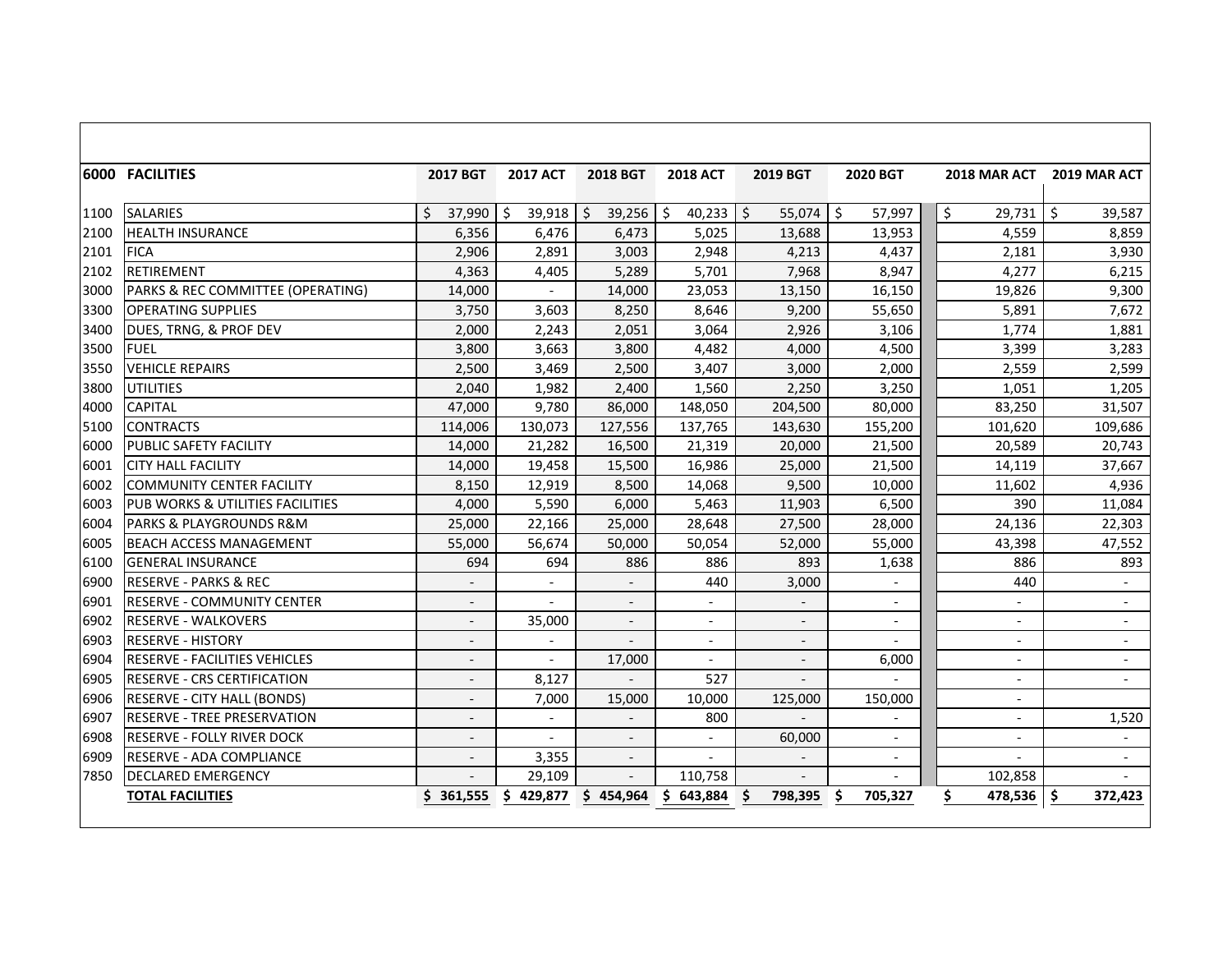#### **OPERATING SUPPLIES**

| DEPT. | <b>DESCRIPTION</b>                                          | FY19 BGT | <b>FY20 BGT</b> |
|-------|-------------------------------------------------------------|----------|-----------------|
| 6000  | OFFICE SUPPLIES & CODE REFERENCE MATERIALS                  | 2,700    | 3,000           |
|       | RADIO USER FEE (50%)                                        |          | 250             |
|       | JANITORIAL SUPPLIES & EXPENDABLES CITY HALL & PUBLIC SAFETY | 5,500    | 6,000           |
|       | NEW CHAIRS FOR COMMUNITY CENTER                             |          | 900             |
|       | SOUND SYSTEM FOR EVENTS                                     |          | 2,000           |
|       | PERMANENT TASK LIGHTING FOR RIVER PARK                      |          | 3,000           |
|       | STORAGE CABINETS & DISPLAYS AT COMMUNITY CENTER             |          | 1,500           |
|       | WATER BOTTLE REFILL STATION REPAIR PARTS                    | 1,000    | 500             |
|       | <b>BAT HOUSES</b>                                           |          | 500             |
|       | NEW OUTDOOR FURNITURE FOR RIVER PARK                        |          | 20,000          |
|       | NEW OUTDOOR FURNITURE FOR PIRATES COVE PARK (HUDSON SIDE)   |          | 8,000           |
|       | BARRICADES FOR CENTER STREET (CHRISTMAS PARADE)             |          | 10,000          |
|       |                                                             | 9,200    | 55,650<br>S     |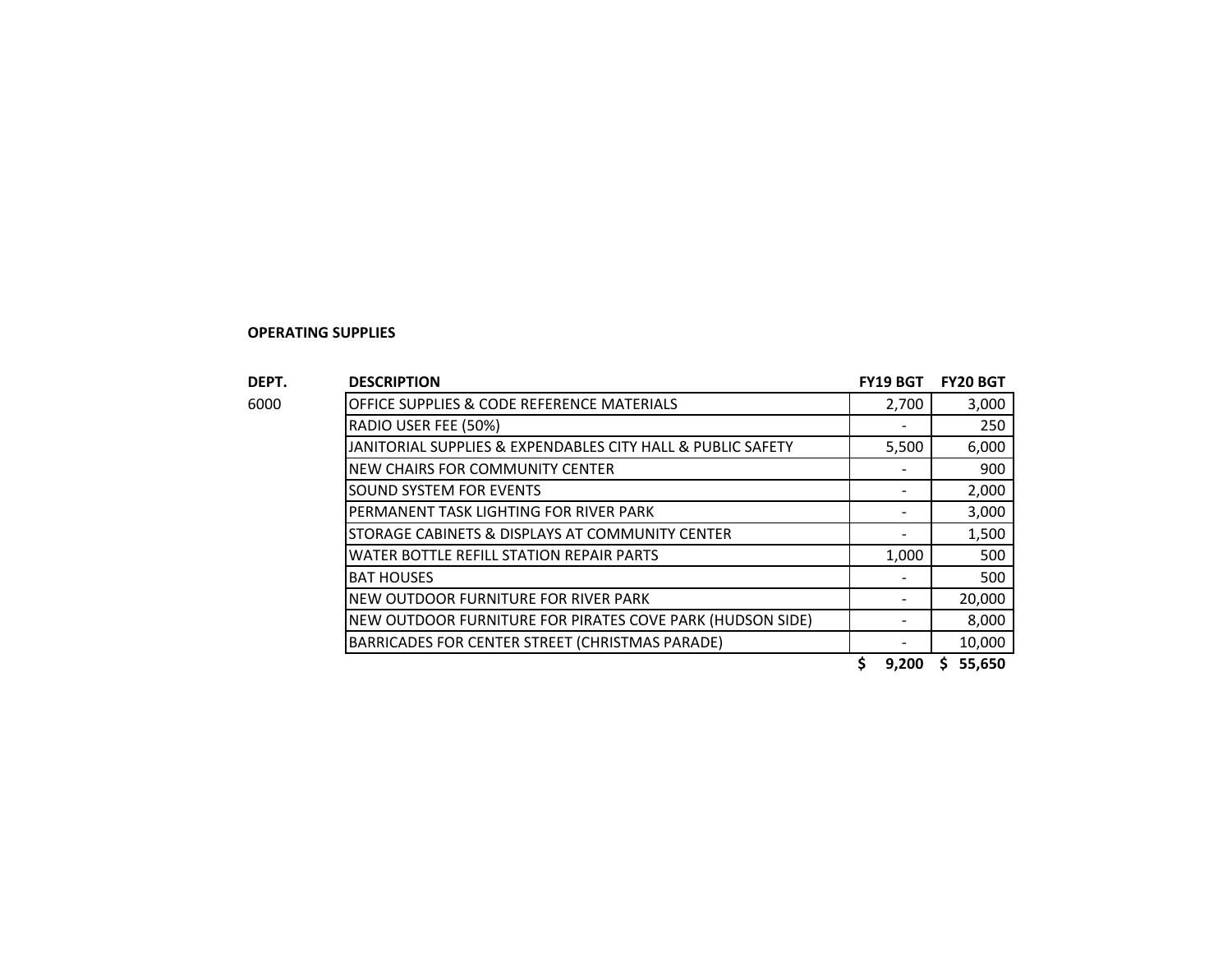| <b>EMPLOYEE</b>          | <b>DESCRIPTION</b>                                  | <b>FY19 BGT</b> | <b>FY20 BGT</b> |       |
|--------------------------|-----------------------------------------------------|-----------------|-----------------|-------|
| <b>ERIC LUTZ</b>         | SHMIT/SMIRF SEMINAR                                 | 51              |                 | 51    |
|                          | <b>MASC GENERAL MEMBERSHIP</b>                      | 75              |                 | 75    |
|                          | <b>MASC-BUILDING OFFICIALS ASSOCIATION</b>          | 195             |                 | 195   |
|                          | SCAHM CONFERENCE & ANNUAL MEMBERSHIP                | 525             |                 | 600   |
|                          | <b>TRI-COUNTY FOP LODGE</b>                         | 50              |                 | 75    |
|                          | <b>BOASC CONFERENCE &amp; ANNUAL MEMBERSHIP</b>     | 575             |                 | 575   |
|                          | <b>ISC SHERIFF'S ASSOCIATION</b>                    | 35              |                 | 35    |
|                          | COASTAL CODE ENFORCEMENT ASSOCIATION OF SC          | 50              |                 | 100   |
|                          | ISC FIRE MARSHALS ASSOCIATION                       | 50              |                 | 50    |
|                          | MASC-BLOA (Business Licensing Laws and Enforcement) | 20              |                 |       |
|                          | IFMA MEMBERSHIP-FACILITIES MANAGEMENT               | 300             |                 | 350   |
| <b>I</b> SCOTT VALENTINE | PERMIT TECH CERT & BUSINESS LIC TRNG                | 1,000           |                 | 1,000 |
|                          | <b>TOTAL</b>                                        | 2,926           |                 | 3,106 |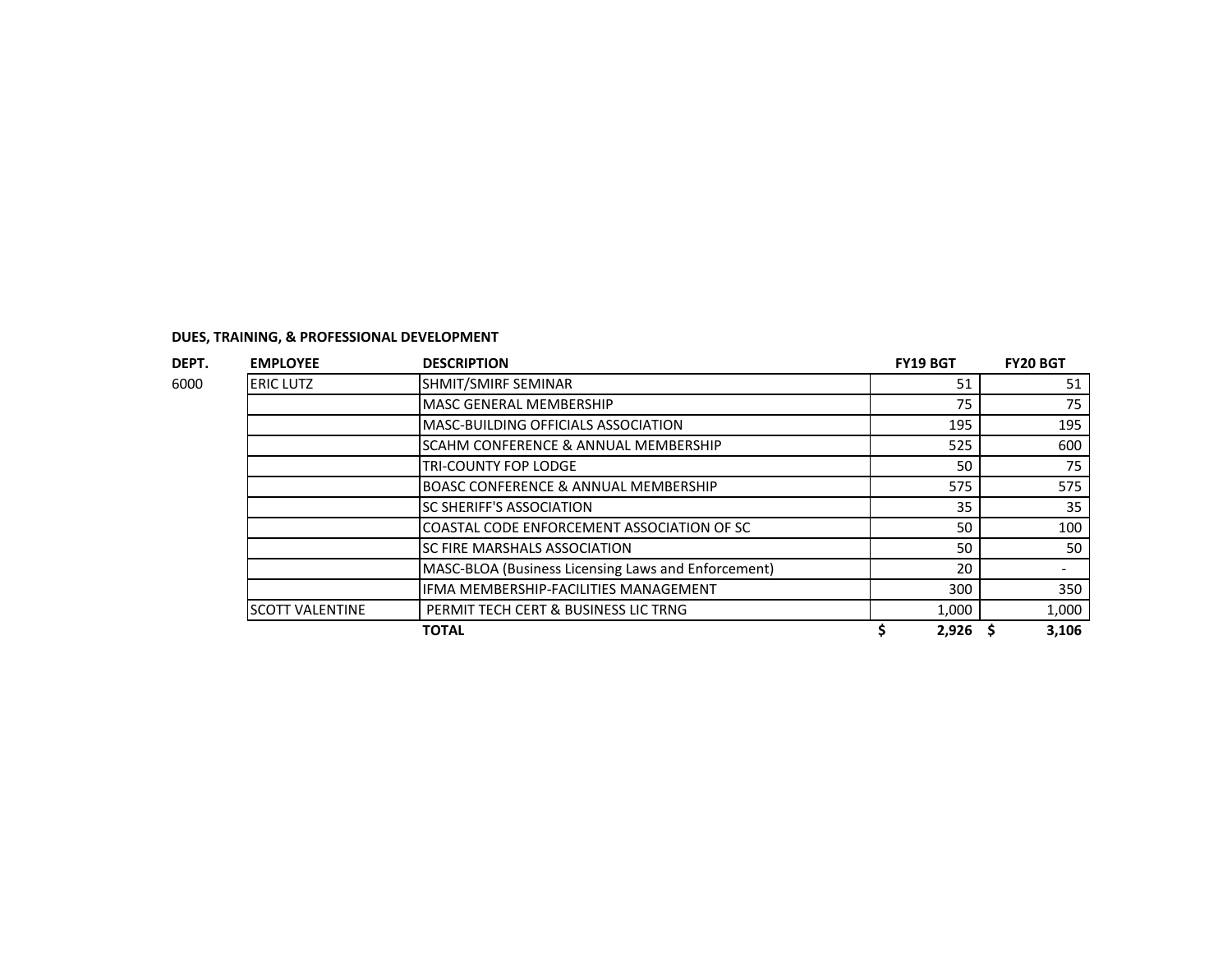#### **CAPITAL**

| <b>DEPT</b> | <b>DESCRIPTION</b>                                            | <b>FY19 BGT</b> | <b>FY20 BGT</b> |
|-------------|---------------------------------------------------------------|-----------------|-----------------|
| 6000        | <b>CITY HALL ARCHITECT PLAN &amp; DESIGN</b>                  | 50,000          | 10,000          |
|             | STUCCO & WINDOW MAINT PER REPORT FROM ABS (REBID)             | 10,000          |                 |
|             | NEW TRASH RECEPTICLES FOR FOLLY RIVER PARK (MATCH CENTER ST.) | 7,000           |                 |
|             | PIRATES COVE BASKETBALL & TENNIS COURT RESURFACING            | 120,000         |                 |
|             | <b>50% PICK UP TRUCK</b>                                      | 17,500          |                 |
|             | PIRATE COVE PLAYGROUND FENCE                                  |                 | 8,000           |
|             | <b>BACKHOE SHELTER AT WATER PLANT</b>                         |                 | 9,500           |
|             | FUEL STORAGE BLADDER & FRAMING FOR PUBLIC SAFETY SHED         |                 | 7,000           |
|             | SHED/COVER FOR GENERATOR & TRACTOR AT WATER PLANT             |                 | 5,500           |
|             | NEW LIGHTS FOR COMMUNITY CENTER PARKING LOT                   |                 | 8,000           |
|             | HVAC UNITS FOR COMMUNITY CENTER X 2                           |                 | 17,000          |
|             | <b>RESTROOM TRAILER FOR 2ND STREET EAST</b>                   |                 | 15,000          |
|             | <b>TOTAL</b>                                                  | 204,500         | 80,000          |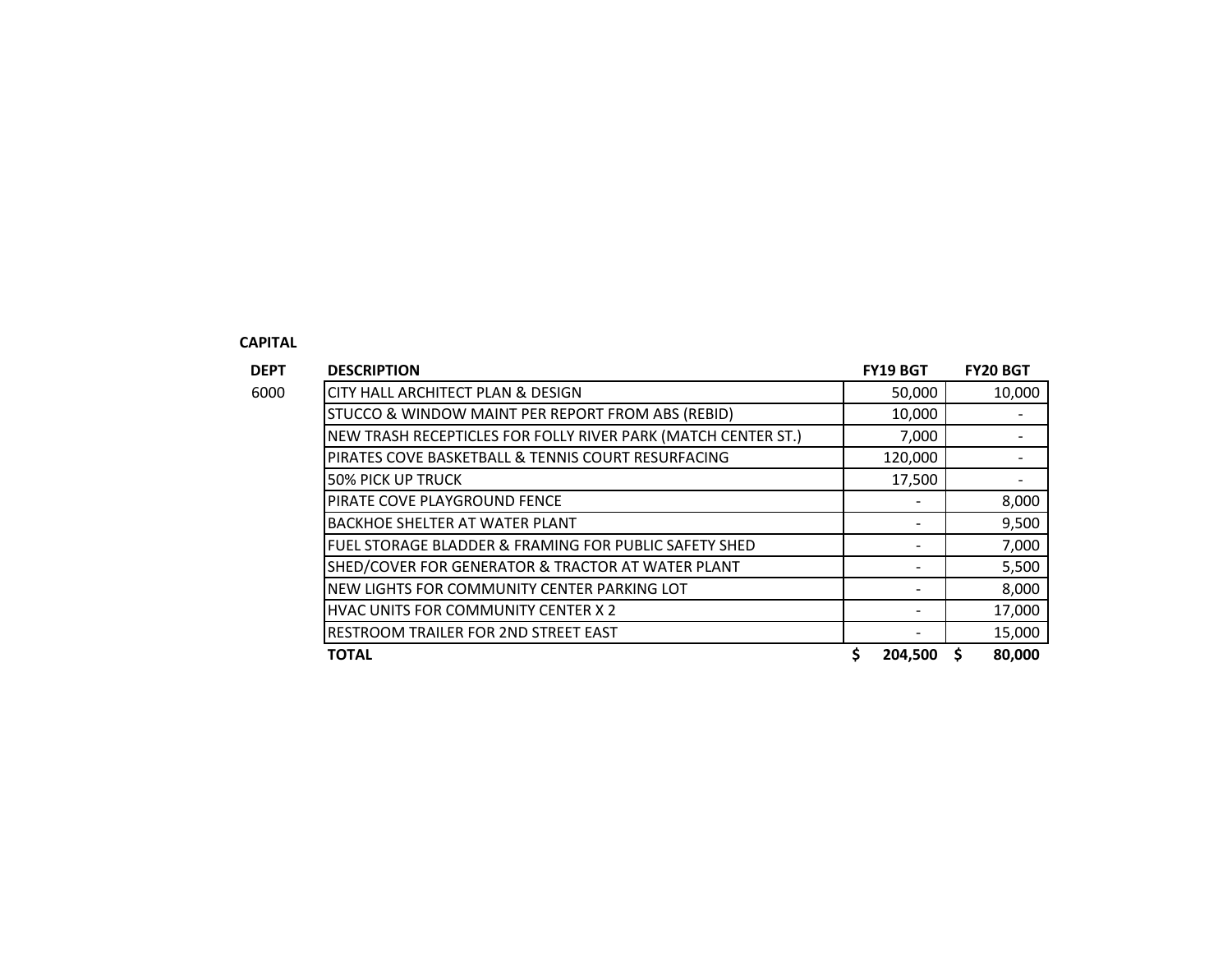#### **CONTRACTS**

| <b>DESCRIPTION</b><br><b>VENDOR</b>       | <b>FY19 BGT</b>                                | <b>FY20 BGT</b> |                |
|-------------------------------------------|------------------------------------------------|-----------------|----------------|
| COASTAL TRAINING & SAFEBUILT, INC<br>6000 | <b>BUILDING INSPECTIONS</b>                    | 45,000          | 50,000         |
| IDUNCAN PARNELL                           | <b>ESHARE PROJECT &amp; PLANROOM BUNDLE</b>    | 2,500           | 2,500          |
| <b>LIBERTY FIRE PROTECTION</b>            | <b>ALARM MONITORING</b>                        | 1,800           | 1,900          |
| <b>LIBERTY FIRE PROTECTION</b>            | ANNUAL FIRE EXTINGUISHER INSPECT & SERVICE     | 2,500           | 2,600          |
| <b>TBD</b>                                | <b>CUSTODIAL CITY HALL &amp; PUBLIC SAFETY</b> | 30,000          | 35,000         |
| PHILLIP J. HEATH (TIDAL PEST)             | PEST CONTROL & RODENT SERVICE                  | 3,830           | 3,900          |
| <b>MORELLI</b>                            | <b>HVAC MAINTANCE</b>                          | 4,950           | 5,000          |
| <b>SCHINDLER</b>                          | <b>ELEVATORS</b>                               | 4,400           | 4,600          |
| <b>TYCO</b>                               | ALL MAINTENANCE CONTRACTS                      | 9,800           | 10,000         |
| <b>FOGEL SERVICES</b>                     | <b>HVAC MAINTANCE</b>                          | 1,650           | 1,900          |
| <b>MAXIMUM POWER</b>                      | <b>GENERATOR MAINTENANCE (X4 GENERATORS)</b>   | 3,100           | 3,250          |
| OVERHEAD DOOR OF CHARLESTON               | OVERHEAD DOOR MAINTENANCE                      | 1,200           | 1,400          |
| <b>NATURES CALLING</b>                    | <b>CHANGING STATION PUMPING</b>                | 9,000           | 9,200          |
| <b>SIMPLEX</b>                            | <b>ALARM MONITORING</b>                        | 900             | 950            |
| <b>CRS AUDIT CONSULTANT</b>               | <b>COMMUNITY FLOOD CERTIFICATION</b>           | 4,500           | 4,500          |
| IN LIVING COLOR                           | CENTER STREET FLOWER POT MAINTENANCE           | 16,000          | 16,000         |
| PRIORITY LANDSCAPING                      | <b>GRASS RESEED FOR FOLLY RIVER PARK</b>       | 2,500           | 2,500          |
|                                           | <b>TOTAL</b>                                   | \$<br>143,630   | \$.<br>155,200 |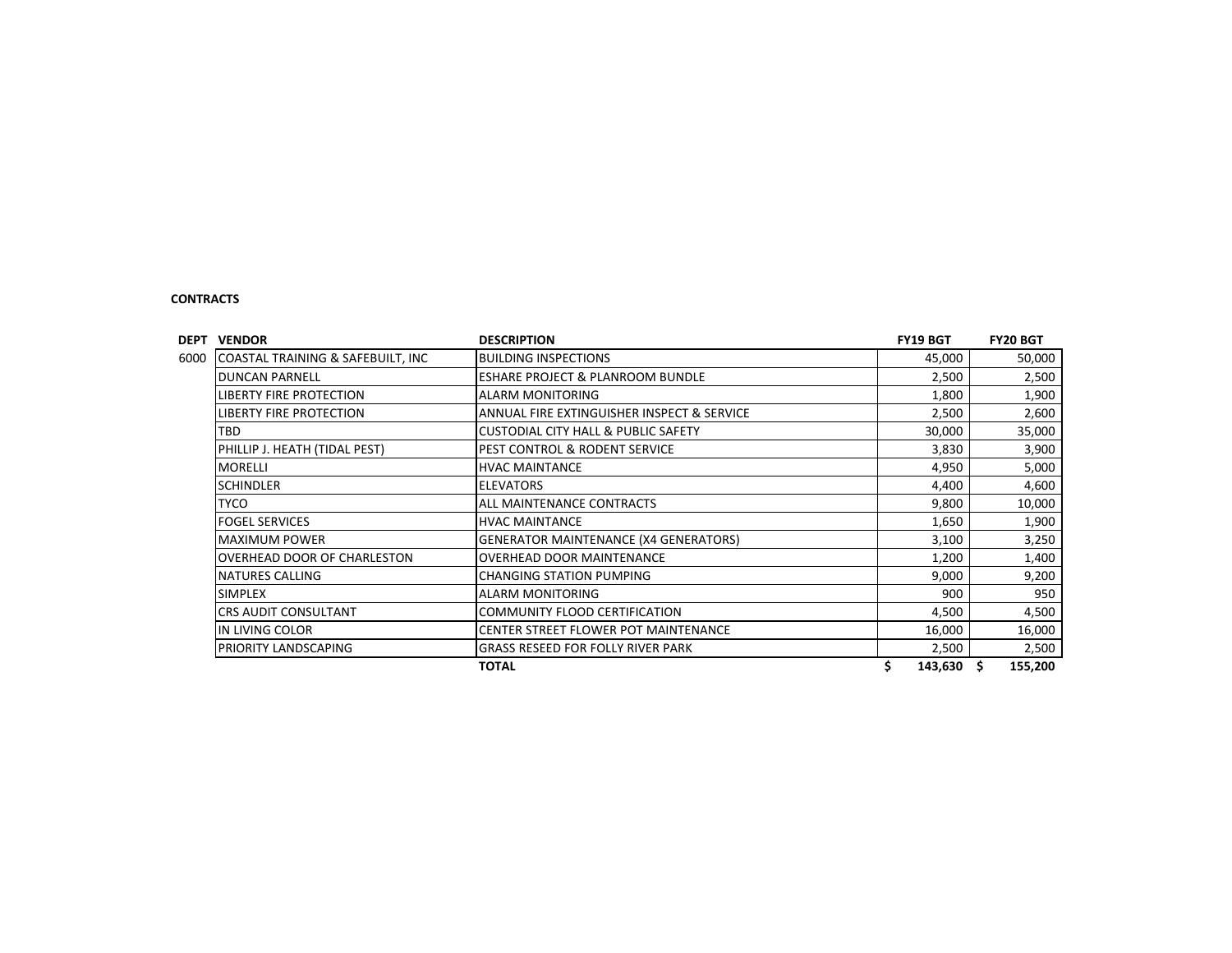| 6100 | <b>INFORMATION TECHNOLOGY</b> | <b>2017 BGT</b> | <b>2017 ACT</b>   | <b>2018 BGT</b> | <b>2018 ACT</b> | <b>2019 BGT</b>   | <b>2020 BGT</b> | <b>2018 MAR ACT</b> | <b>2019 MAR ACT</b> |
|------|-------------------------------|-----------------|-------------------|-----------------|-----------------|-------------------|-----------------|---------------------|---------------------|
| 1100 | <b>SALARIES</b>               | \$<br>56,100    | $\zeta$<br>56,318 | \$<br>58,048    | \$<br>59,920    | $\zeta$<br>60,386 | \$<br>68,050    | \$<br>44,341        | 41,354              |
| 2100 | <b>HEALTH INSURANCE</b>       | 12,712          | 12,825            | 12,947          | 11,255          | 13,688            |                 | 9,555               | 8,110               |
| 2101 | <b>FICA</b>                   | 4,292           | 4,157             | 4,441           | 4,431           | 4,620             | 5,206           | 3,279               | 3,086               |
| 2102 | <b>RETIREMENT</b>             | 6,474           | 6,537             | 7,858           | 8,736           | 8,763             | 10,581          | 6,620               | 6,780               |
| 3200 | REPAIRS/MAINTENANCE           | 3,000           | 2,209             | 3,000           | 3,510           | 3,000             | 5,300           | 884                 | 606                 |
| 3300 | <b>OPERATING SUPPLIES</b>     | 7,700           | 6,788             | 13,500          | 9,914           | 14,171            | 57,500          | 8,811               | 11,227              |
| 3400 | DUES, TRNG, & PROF DEV        | 2,500           | 606               | 1,500           | 1,267           | 1,500             | 3,000           | 1,162               | 847                 |
| 3800 | UTILITIES                     | 38,196          | 34,407            | 39,346          | 38,165          | 53,740            | 58,438          | 27,664              | 32,606              |
| 4000 | <b>CAPITAL</b>                | 16,000          | 48,908            |                 | 518             | 10,000            | 28,000          | 518                 | 8,398               |
| 5100 | <b>CONTRACTS</b>              | 55,820          | 50,338            | 83,070          | 86,319          | 134,260           | 151,595         | 55,546              | 108,193             |
| 7850 | DECLARED EMERGENCY            |                 |                   |                 |                 |                   |                 |                     |                     |
|      | TOTAL INFO TECHNOLOGY         | \$202,793       | \$223,093         | \$223,710       | \$224,037       | \$304,128         | \$387,670       | $158,380$ \$        | 221,206             |

Г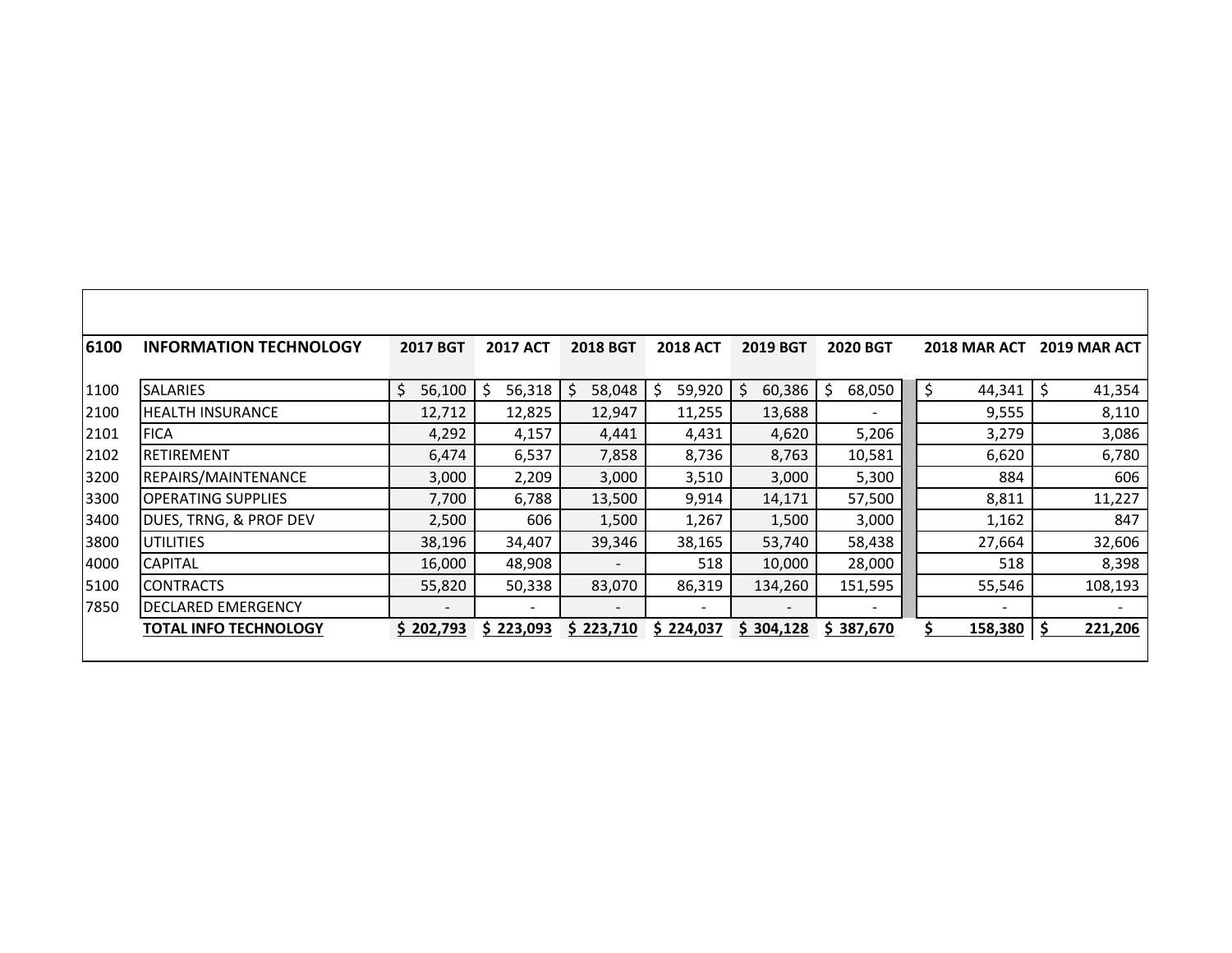#### **REPAIR & MAINTENANCE**

| DEPT. | <b>DESCRIPTION</b>                         | FY19 BGT FY20 BGT        |       |
|-------|--------------------------------------------|--------------------------|-------|
| 6100  | PHONE SYSTEM / VM MAINTENANCE              | 1,000                    |       |
|       | PARTS FOR EXISTING COMPUTER INFRASTRUCTURE | 2,000                    |       |
|       | WORKSTATION UPGRADES, SSD UPGRADE, RAM     |                          | 1,600 |
|       | <b>SERVER MAINTENANCE</b>                  | $\overline{\phantom{0}}$ | 2,500 |
|       | <b>TOOLS AND EQUIPMENT</b>                 |                          | 1,200 |
|       | <b>TOTAL</b>                               | 3,000                    | 5,300 |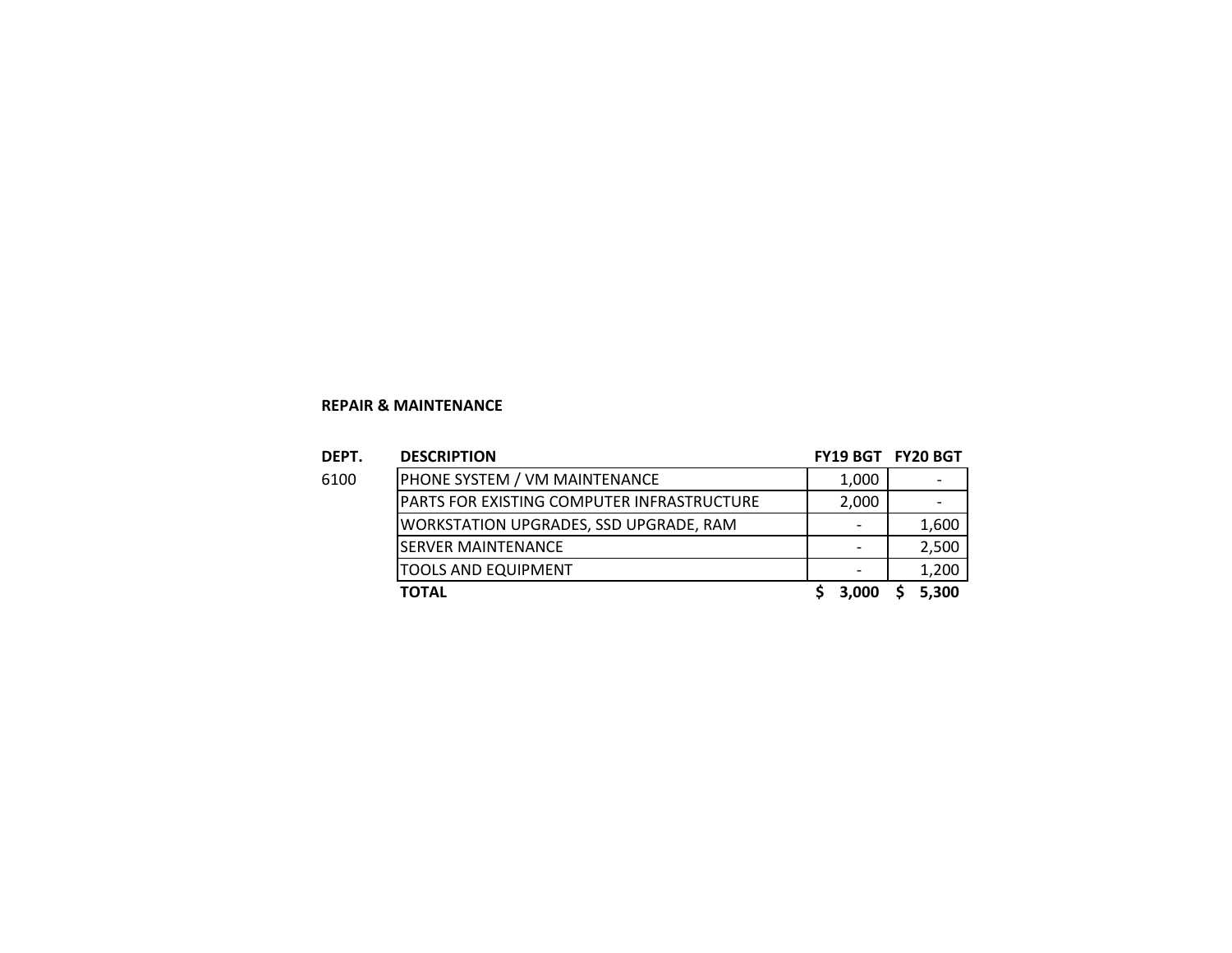#### **OPERATING SUPPLIES**

| DEPT. | <b>DESCRIPTION</b>                                | FY19 BGT | FY20 BGT      |
|-------|---------------------------------------------------|----------|---------------|
| 6100  | COMPUTER UPFITS FOR ADMINISTRATION DEPARTMENT     | 5,271    | 7,000         |
|       | COMPUTER UPFIT FOR IT                             | 1,600    |               |
|       | <b>GENERAL OFFICE SUPPLIES</b>                    | 1,000    | 1,000         |
|       | SERVER REPLACEMENT                                |          | 4,000         |
|       | <b>CITY WIDE PRINTER TONER</b>                    | 3,000    | 3,000         |
|       | FD COMPUTER REFRESH (3 COMPUTERS, 2 TABLETS)      |          | 1,500         |
|       | PD COMPUTER REFRESH (4 LAPTOPS)                   |          |               |
|       | MAYOR COMPUTER REFRESH (1 COMPUTER)               |          |               |
|       | <b>MONITOR REPLACEMENT</b>                        | 800      | 1,200         |
|       | TWO TABLETS w/RUGGEDIZED CASES FOR UTILITIES      | 1,500    | 800           |
|       | <b>FRONT DESK TERMINAL</b>                        | 1,000    |               |
|       | POLICE BODY CAMERAS (GOPRO)                       |          | 17,600        |
|       | PROJECTORS (PS TRAINING ROOM)                     |          | 1,500         |
|       | NETWORK SWITCH UPGRADES                           |          | 4,800         |
|       | <b>NETWORK ROUTER</b>                             |          | 600           |
|       | <b>ACCESS POINTS</b>                              |          | 600           |
|       | EXTERIOR VIDEO CAMERAS FOR CITY HALL & CITY PARKS |          | 7,800         |
|       | FD DRONE FOR INSPECTION, POLICE FOR S&R           |          | 2,500         |
|       | DISPATCH WORKSTATION UPGRADES & MONITORS          |          | 3,300         |
|       | <b>DOCUMENT SCANNERS</b>                          |          | 300           |
|       | <b>TOTAL</b>                                      | \$14,171 | 57,500<br>\$. |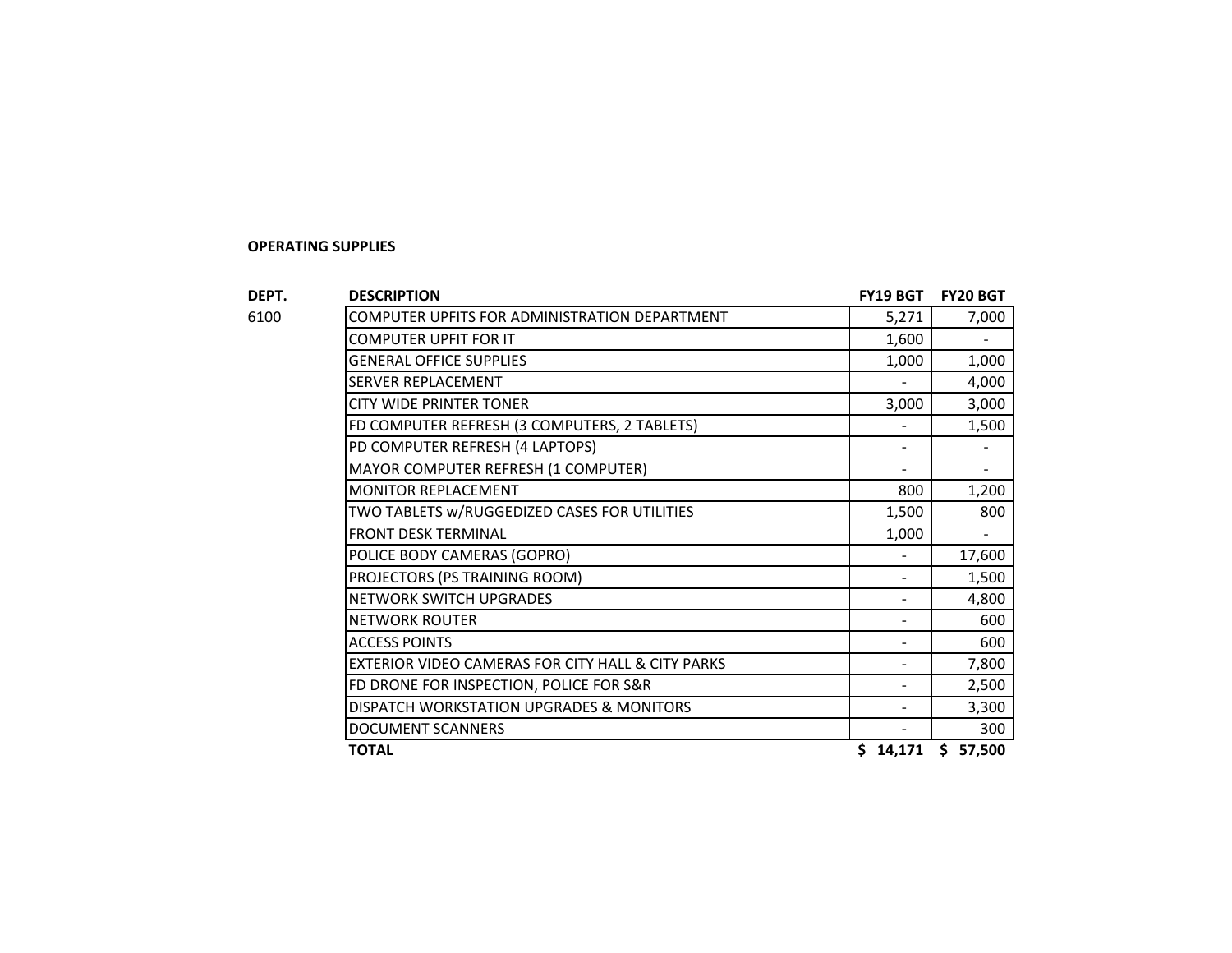| DEPT. | <b>EMPLOYEE</b>        | <b>DESCRIPTION</b>                      | <b>FY19 BGT</b>          | <b>FY20 BGT</b> |
|-------|------------------------|-----------------------------------------|--------------------------|-----------------|
| 6100  | <b>JAARON STRANSKY</b> | <b>MTASC MEMBERSHIP/MEETINGS/TRAVEL</b> | $\frac{1}{200}$          | 1,500           |
|       |                        | LMTC MEETINGS/TRAVEL                    | 300                      | 500             |
|       |                        | IT TRAINING                             | $\overline{\phantom{0}}$ | 1,000           |
|       |                        | <b>TOTAL</b>                            | 1,500                    | 3,000           |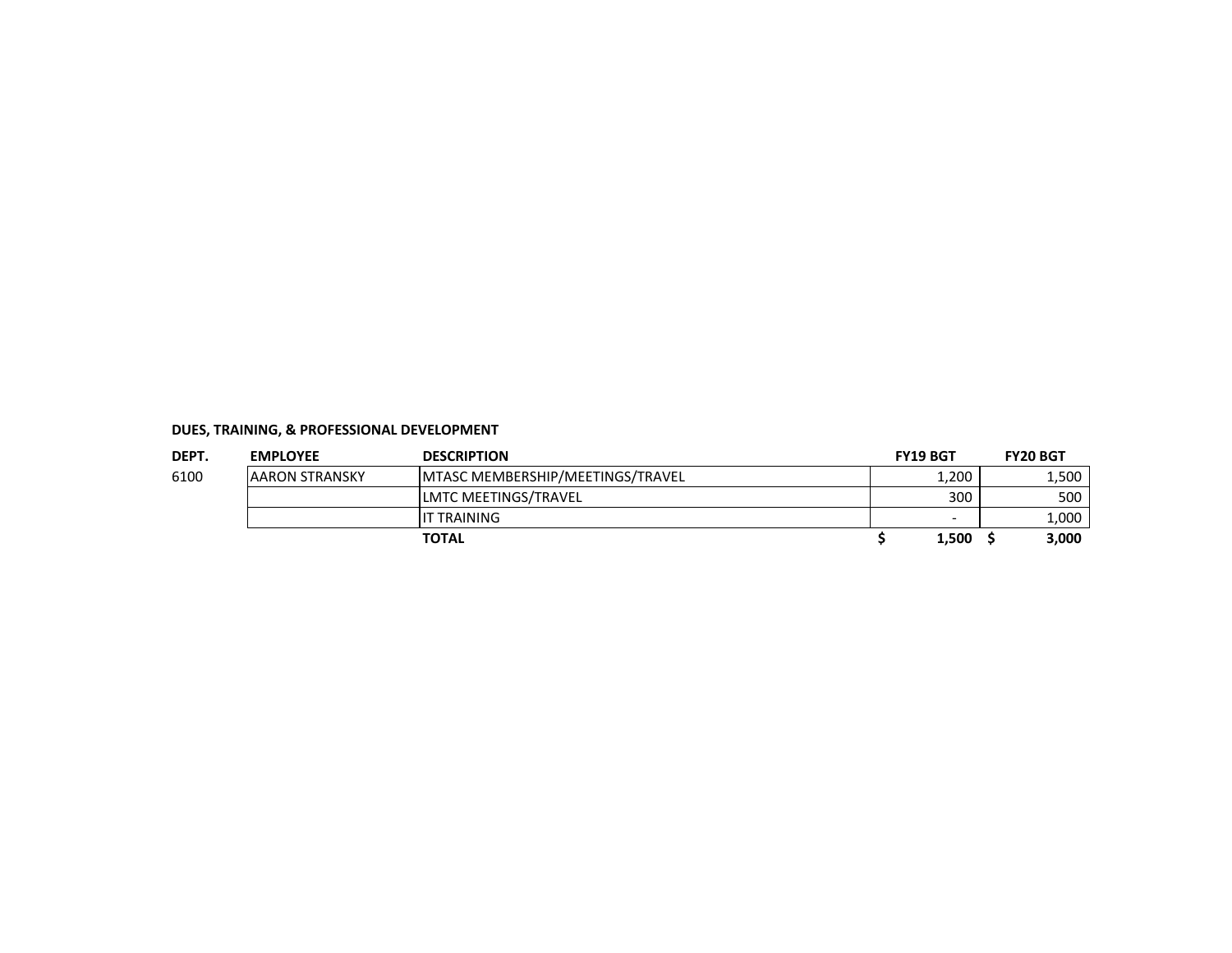#### **CAPITAL**

| <b>DEPT</b> | <b>DESCRIPTION</b>     | <b>FY19 BGT</b>          | <b>FY20 BGT</b>          |
|-------------|------------------------|--------------------------|--------------------------|
| 6100        | XG FIREWALL/WEB FILTER | 10,000                   | $\overline{\phantom{a}}$ |
|             | <b>IPHONE SYSTEM</b>   | $\overline{\phantom{a}}$ | 28,000                   |
|             | <b>TOTAL</b>           | 10.000                   | 28,000                   |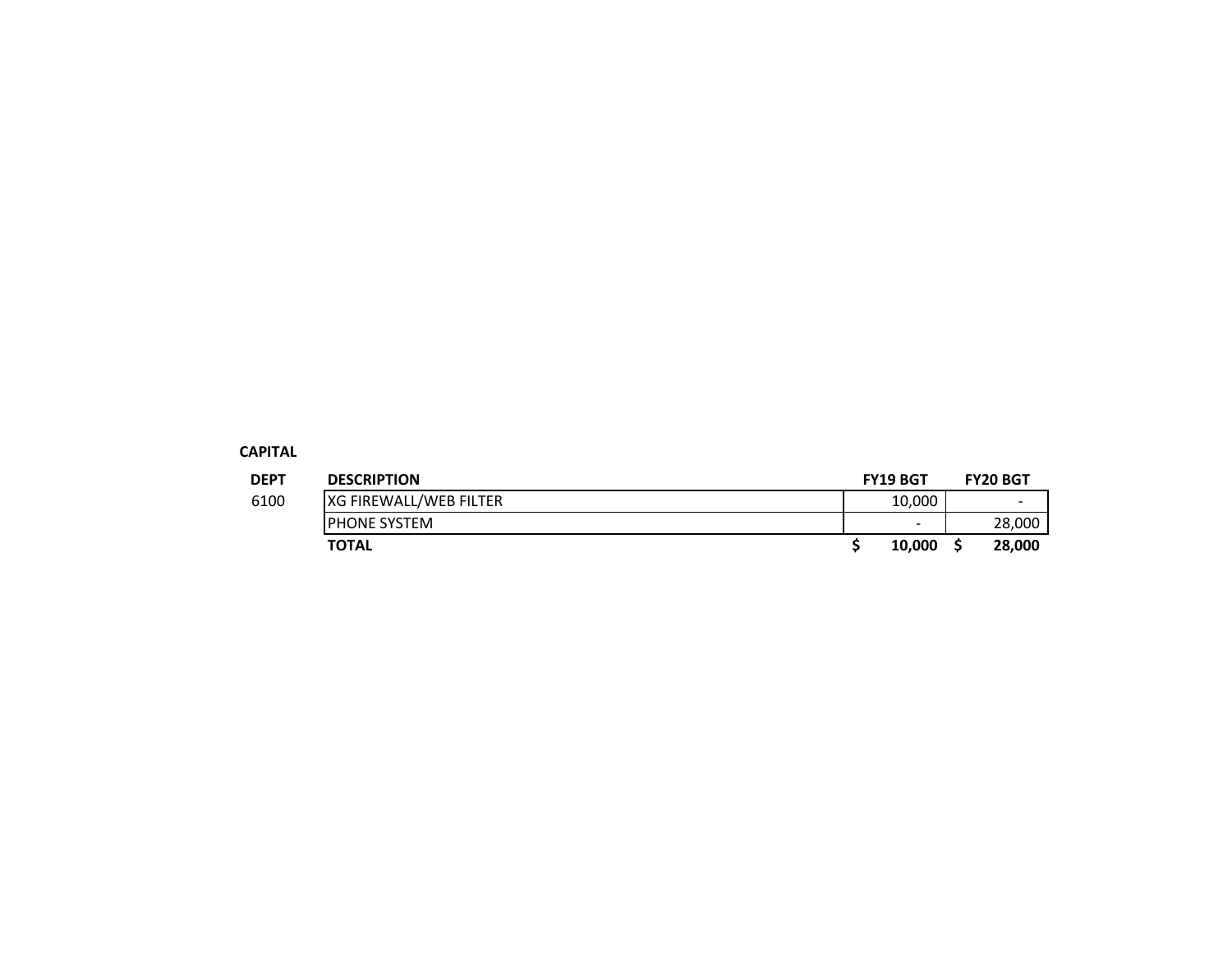#### **CONTRACTS**

| <b>DEPT VENDOR</b>             | <b>DESCRIPTION</b>                                     | FY19 BGT                 | FY20 BGT       |
|--------------------------------|--------------------------------------------------------|--------------------------|----------------|
| 6100 MICROSOFT                 | <b>EMAIL LICENSES/OFFICE SOFTWARE</b>                  | 7,500                    | 8,000          |
| <b>HARRIS SERVICES</b>         | G/L, A/P, C/R, P/R SOFTWARE MAIN.                      | 11,000                   |                |
| <b>WOWZA</b>                   | WEB STREAM SERVICE FOR COUNCIL MEETINGS                | 600                      | 600            |
| <b>BARRACUDA</b>               | <b>SYSTEMS BACKUP (2016 - 2019)</b>                    | 2,700                    | 2,700          |
| <b>VIEO DESIGN LLC</b>         | <b>WEBSITE HOSTING</b>                                 | 2,000                    | 2,000          |
| SYMANTEC END POINT PROTECTION  | <b>ANTI-VIRUS LICENSE</b>                              | 250                      |                |
| <b>CITRIX</b>                  | REMOTE ACCESS & ASSIST                                 | 1,300                    | 1,300          |
| DATAMAXX APPLIED TECHNOLOGIES  | <b>NCIC ACCESS SOFTWARE MAINTENANCE</b>                | 1.600                    | 1,600          |
| <b>BUDGET AND CONTROL</b>      | <b>NCIC ROUTER MAINT/MGT</b>                           | 2.200                    | 2,200          |
| ZAPIER                         | ADMINISTRATIVE SOFTWARE - RESIDENTIAL REPORT           | 500                      | 500            |
| XEROX CORP (WAS ACS FIREHOUSE) | <b>FIRE SOFTWARE MAINTENANCE</b>                       | 3,250                    | 4,085          |
| <b>TYLER TECHONOLOGIES</b>     | <b>FINANCE &amp; COURT SOFTWARE MAINTENANCE</b>        | 44,200                   | 35,000         |
| IBIS SMS PERMITTING SOFTWARE   | <b>ANNUAL MAINTENANCE</b>                              | 1,200                    | 1,200          |
| ADOBE PRO                      | CREATIVE CLOUD PDF SOFTWARE                            | 1,500                    | 1,550          |
| ALEN                           | POLICE DISPATCH & RMS SOFTWARE                         | 14,400                   | 14,400         |
| <b>ESRI</b>                    | <b>GIS ONLINE LICENSING</b>                            | 1,200                    | 1,200          |
| <b>ECIVIS</b>                  | <b>GRANT SEARCH (1 LICENSE)</b>                        | 1,900                    |                |
| <b>RICOH</b>                   | 3 COPIER LEASE (City Hall & PS)                        | 10,000                   | 17,000         |
| UATTEND.COM                    | TIME CLOCK PROCESSING - WATER PLANT                    | 360                      | 360            |
| SEE CLICK FIX                  | <b>MUNICIPAL MOBILE APP</b>                            | 4,000                    | 4,000          |
| NDI RECOGNITION SYSTEMS        | <b>LPR CAMERA</b>                                      | 3,200                    | 3,200          |
| SOPHOS (SIMILAR)               | <b>ANTI-VIRUS PROTECTION</b>                           | 1,800                    | 1,800          |
| <b>LEADS ONLINE</b>            | PD INVESTIGATION SOFTWARE                              | 2,500                    | 2,500          |
| <b>CLEAR SOFTWARE</b>          | PD INVESTIGATION SOFTWARE                              | 2,500                    | 2,500          |
| EDISPATCHES.COM                | <b>EMERGENCY STAFF CALLBACK SYSTEM</b>                 | 2,000                    | 2,000          |
| <b>AWEBER</b>                  | <b>RESIDENT EMAIL COMMUNICATION</b>                    | 600                      |                |
| <b>STR HELPER</b>              | <b>RENTAL REGISTRATION SOFTWARE</b>                    | 10,000                   | 22,000         |
| TBD                            | UPFIT EOC, AV EQUIP, COMPUTER, CABLING                 | $\overline{a}$           | $\blacksquare$ |
| TBD                            | EOC BACKUP TELEPHONE SERVICE                           | $\blacksquare$           | $\sim$         |
| TBD                            | IT SECURITY AUDIT                                      | $\overline{\phantom{a}}$ | 2,500          |
| <b>POWER DMS</b>               | DOCUMENT MANAGEMENT (3yr Contract - FY21 Next Renewal) | $\blacksquare$           |                |
| <b>TBD</b>                     | <b>IT NETWORK SUPPORT</b>                              | $\blacksquare$           | 3,000          |
| TBD                            | NETWORK WIRING INSTALLATION                            | $\blacksquare$           | 4,000          |
| <b>WEB DOMAIN SERVICE</b>      | <b>GOV DOMAIN</b>                                      | $\overline{a}$           | 400            |
| <b>TBD</b>                     | PUBLIC SAFETY AND COURT SOFTWARE INTEGRATION           | $\overline{a}$           | 10,000         |
|                                | <b>TOTAL</b>                                           | \$<br>134,260 \$         | 151,595        |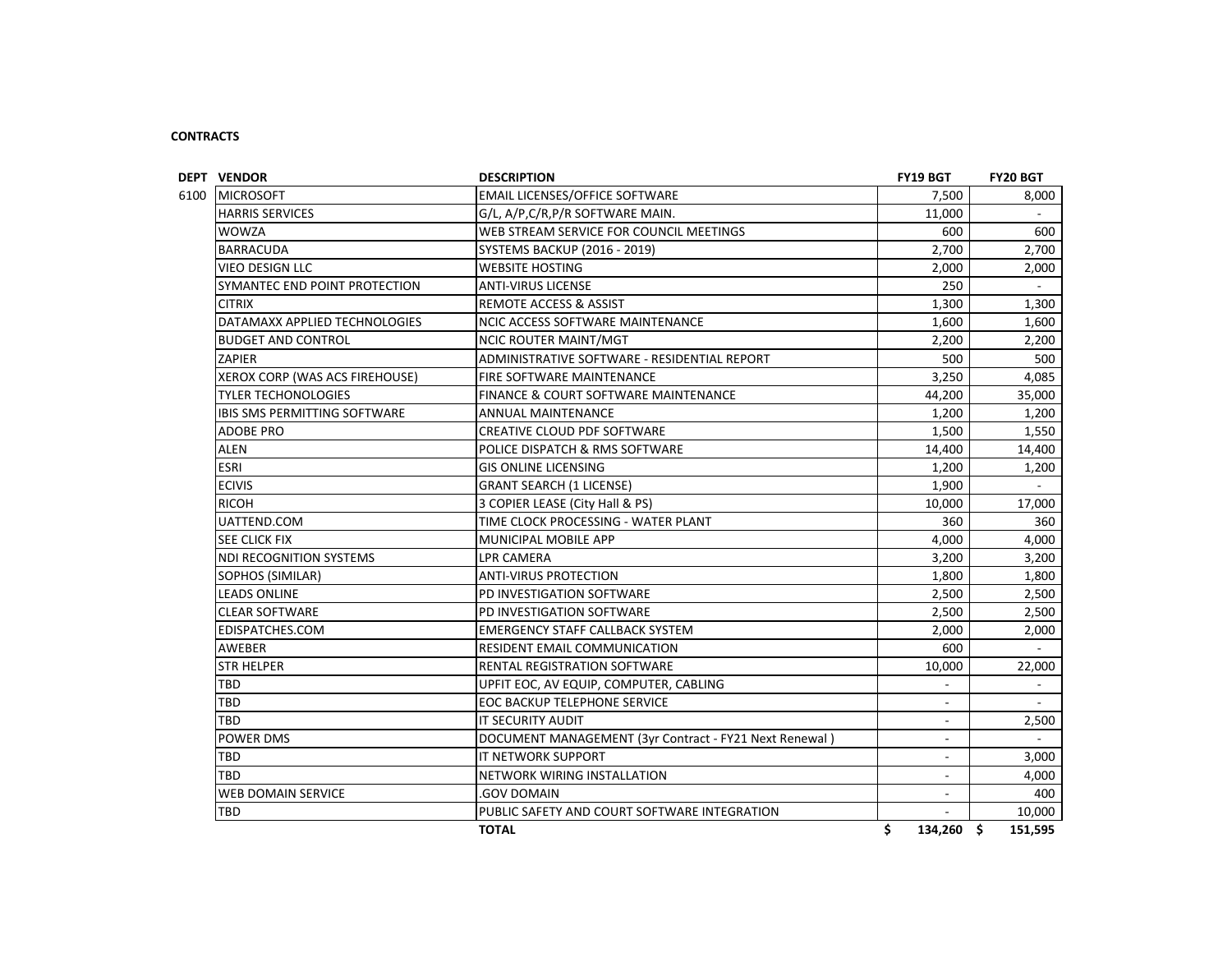| FY2020 HEALTH PREMIUMS (07/01/19 - 12/31/19) |                                   |                                   |                                   |                                                        |                                |                      |
|----------------------------------------------|-----------------------------------|-----------------------------------|-----------------------------------|--------------------------------------------------------|--------------------------------|----------------------|
|                                              |                                   |                                   |                                   |                                                        |                                |                      |
| <b>STANDARD PLAN</b>                         | <b>EMPLOYEE</b><br><b>MONTHLY</b> | <b>FMPLOYFF PFR</b><br><b>PAY</b> | <b>FMPLOYFR</b><br><b>MONTHLY</b> | <b>EMPLOYER PER</b><br><b>PAY</b>                      | <b>TOTAL</b><br><b>MONTHLY</b> | <b>TOTAL PER PAY</b> |
| <b>EMPLOYEE ONLY</b>                         | \$0.00                            | \$0.00                            | \$500.38                          | \$230.94                                               | \$500.38                       | \$230.94             |
| <b>EMPLOYEE &amp; SPOUSE</b>                 | \$119.71                          | \$55.25                           | \$931.33                          | \$429.85                                               | \$1,051.04                     | \$485.10             |
| <b>EMPLOYEE &amp; CHILD</b>                  | \$54.77                           | \$25.28                           | \$707.15                          | \$326.38                                               | \$761.92                       | \$351.66             |
| <b>FULL FAMILY</b>                           | \$173.59                          | \$80.12                           | \$1,131.69                        | \$522.32                                               | \$1,305.28                     | \$602.44             |
|                                              |                                   |                                   |                                   |                                                        |                                |                      |
|                                              |                                   |                                   |                                   |                                                        |                                |                      |
|                                              |                                   |                                   |                                   | FY2020 HEALTH PREMIUMS (01/01/20 - 06/30/20)           |                                |                      |
|                                              |                                   |                                   |                                   | 1.8% - 0% (Experience Rating) = $+1.8$ % Rate Increase |                                |                      |
| <b>STANDARD PLAN</b>                         | <b>EMPLOYEE</b><br><b>MONTHLY</b> | <b>EMPLOYEE PER</b><br><b>PAY</b> | <b>EMPLOYER</b><br><b>MONTHLY</b> | <b>EMPLOYER PER</b><br>PAY                             | <b>TOTAL</b><br><b>MONTHLY</b> | <b>TOTAL PER PAY</b> |
| <b>EMPLOYEE ONLY</b>                         | \$0.00                            | \$0.00                            | \$509.39                          | \$235.10                                               | \$509.39                       | \$235.10             |
| <b>EMPLOYEE &amp; SPOUSE</b>                 | \$119.71                          | \$55.25                           | \$950.25                          | \$438.58                                               | \$1.069.96                     | \$493.83             |
| <b>EMPLOYEE &amp; CHILD</b>                  | \$54.77                           | \$25.28                           | \$720.86                          | \$332.70                                               | \$775.63                       | \$357.98             |
| <b>FULL FAMILY</b>                           | \$173.59                          | \$80.12                           | \$1,155.19                        | \$533.16                                               | \$1,328.78                     | \$613.28             |

|                        | <b>EMPLOYER FY20</b> |
|------------------------|----------------------|
|                        | <b>ANNUALIZED</b>    |
| <b>IEMPLOYEE ONLY</b>  | \$6,058.62           |
| <b>EMPLOYEE SPOUSE</b> | \$11,289.50          |
| <b>EMPLOYEE CHILD</b>  | \$8,568.02           |
| <b>FULL FAMILY</b>     | \$13,721.24          |

# **FY20 ADDITIONAL EMPLOYER PAID BENEFITS (07/01/19 - 12/31/19)**

**STATE DENTAL PLAN STATE HEALTH PLAN ADMIN FEE BASIC LIFE INSURANCE BASIC LONG TERM DISABILITY** 

| <b>EMPLOYER PER</b> |
|---------------------|
|                     |
| PAY                 |
| \$6.22              |
| \$1.50              |
| \$0.13              |
| \$1.49              |

# **FY20 ADDITIONAL EMPLOYER PAID BENEFITS (01/01/20 - 06/30/20)**

|                                     | <b>EMPLOYER PER</b> |
|-------------------------------------|---------------------|
|                                     | <b>PAY</b>          |
| <b>ISTATE DENTAL PLAN</b>           | \$6.74              |
| <b>ISTATE HEALTH PLAN ADMIN FEE</b> | \$1.50              |
| <b>IBASIC LIFE INSURANCE</b>        | \$0.16              |
| <b>BASIC LONG TERM DISABILITY</b>   | \$1.61              |

| <b>EMPLOYER FY20</b> |
|----------------------|
| ANNUALIZED           |
| \$155.54             |
| \$36.00              |
| \$3.48               |
| \$37.20              |
| \$232.22             |

**TOTAL FOR EACH EMPLOYEE** 

| <b>FY20 GRAND TOTAL HEALTH INSURANCE EMPLOYER COST</b> |
|--------------------------------------------------------|
|--------------------------------------------------------|

| <b>EMPLOYEE ONLY</b>   | \$6,290.84  |
|------------------------|-------------|
| <b>EMPLOYEE SPOUSE</b> | \$11,521.72 |
| <b>EMPLOYEE CHILD</b>  | \$8,800.24  |
| <b>FULL FAMILY</b>     | \$13,953.46 |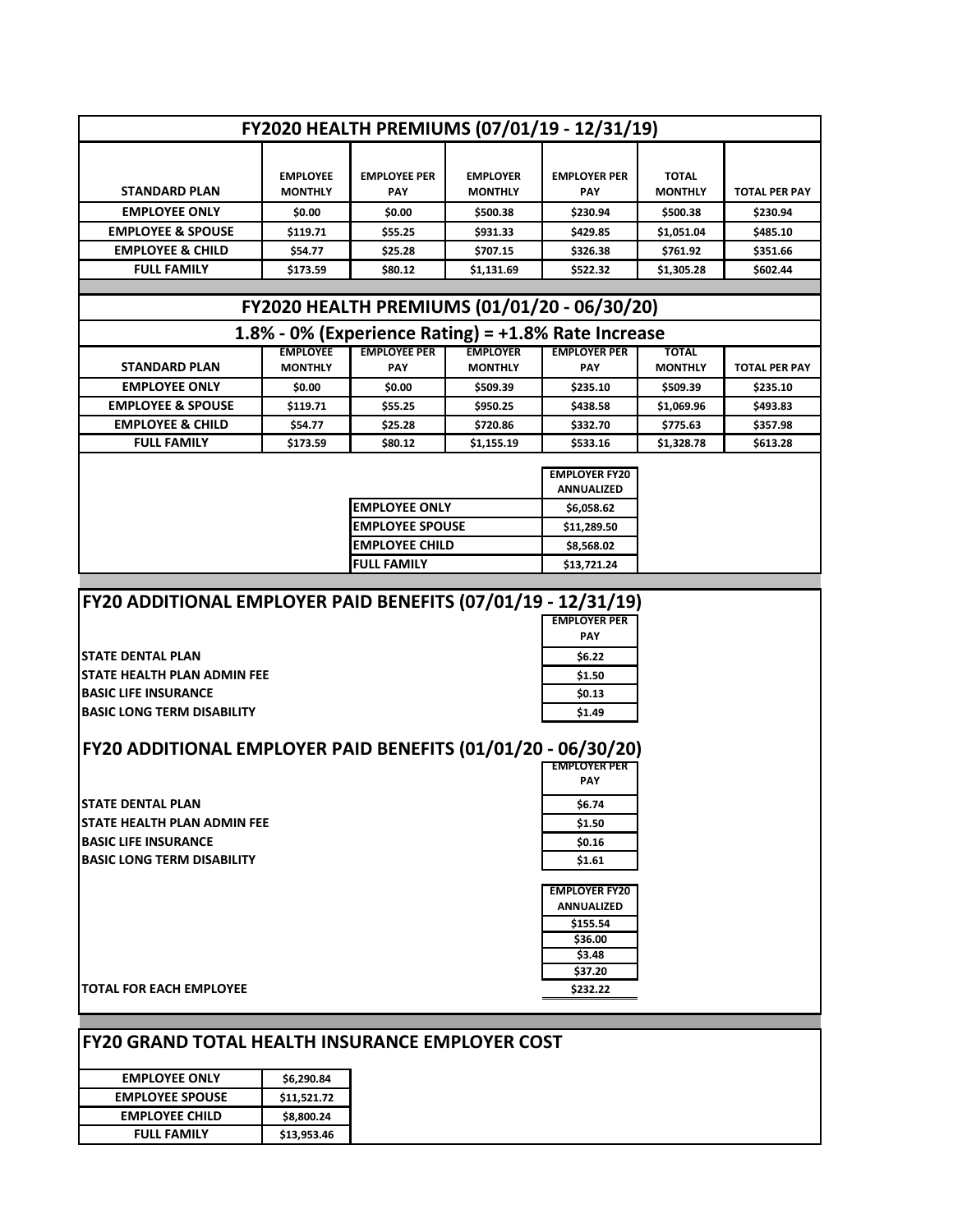| <b>Verizon Equipment Replace</b> | <b>Devices</b> | <b>FY19 BGT</b>                | <b>FY20 BGT</b> |
|----------------------------------|----------------|--------------------------------|-----------------|
| 5200 - Police                    |                |                                |                 |
| Phones                           | 5              | 1,200                          | 1,250           |
| Wifi Pack for Crusiers           | 17             | 150                            | 600             |
| Sierra Wireless Modem/Booster    | 1              |                                | 100             |
|                                  |                | \$<br>1,350                    | \$<br>1,950     |
| 5220 - Fire                      |                |                                |                 |
| Phones                           | $\mathbf{1}$   |                                | 250             |
|                                  |                | \$<br>$\overline{\phantom{a}}$ | \$              |
| 5230 - Dispatch                  |                |                                |                 |
| <b>Emergency Line</b>            | 1              | \$<br>$\overline{\phantom{a}}$ | \$<br>250       |
|                                  |                |                                |                 |
| 5300 - Public Works              |                |                                |                 |
| Phones                           | $\mathbf{1}$   | 300                            | 200             |
|                                  |                | \$<br>300                      | \$<br>200       |
| 5400 - Mayor                     |                |                                |                 |
| Phones                           | $\mathbf{1}$   | 400                            | 250             |
| <b>Chambers Jet Pack</b>         | 1              | 50                             | 50              |
|                                  |                | \$<br>450                      | \$<br>300       |
| 5500 - Council                   | 3              | 1,200                          |                 |
| Phones<br><b>Tablets</b>         |                | 1,200                          | 750             |
|                                  |                | \$<br>2,400                    | \$<br>750       |
| 5800 - Administration            |                |                                |                 |
| Phones                           | 6              | 800                            | 1,500           |
| Jet Pack                         | 1              | 50                             | 50              |
|                                  |                | \$<br>850                      | \$<br>1,550     |
| 6000 - Facilities                |                |                                |                 |
| Phones                           | $\mathbf{1}$   | 400                            | 400             |
| Jet Pack                         | 1              | 50                             | 50              |
| Ipad                             | $\mathbf{1}$   |                                | 600             |
|                                  |                | \$<br>450                      | \$<br>1,050     |
| 6100 - Info Technology           |                |                                |                 |
| Phones                           | 1              | 400<br>\$                      | 250<br>\$       |
|                                  |                | 400                            | 250             |
|                                  |                |                                |                 |
| <b>Mobile Equipment Total</b>    | 41             | \$<br>6,200                    | \$<br>6,550     |
|                                  |                |                                |                 |
| <b>Verizon Service Charges</b>   | <b>Devices</b> | FY19 BGT                       | <b>FY20 BGT</b> |
| <b>5200 - Police</b>             |                |                                |                 |
| Phones                           | 6              | 10,680                         | 4,236           |
| Wifi Pack for Crusiers           | 17             | 6,864                          | 8,160           |
| Sierra Wireless Modem/Booster    | $\mathbf{1}$   | 500                            | 680             |
|                                  |                | \$<br>18,044                   | \$<br>13,076    |
|                                  |                |                                |                 |
| 5220 - Fire                      |                |                                |                 |
| Phones                           | 1              | 660                            | 660             |
|                                  |                | \$<br>660                      | \$<br>660       |
| 5230 - Dispatch                  |                |                                |                 |
| <b>Emergency Line</b>            | 1              |                                | 360             |
|                                  |                | \$                             | \$<br>360       |
|                                  |                |                                |                 |
| 5300 - Public Works              |                |                                |                 |
| Phones                           | 1              | 780                            | 780             |
|                                  |                | \$<br>780                      | \$<br>780       |
| 5400 - Mayor                     |                |                                |                 |

# **UTILITIES FY2020**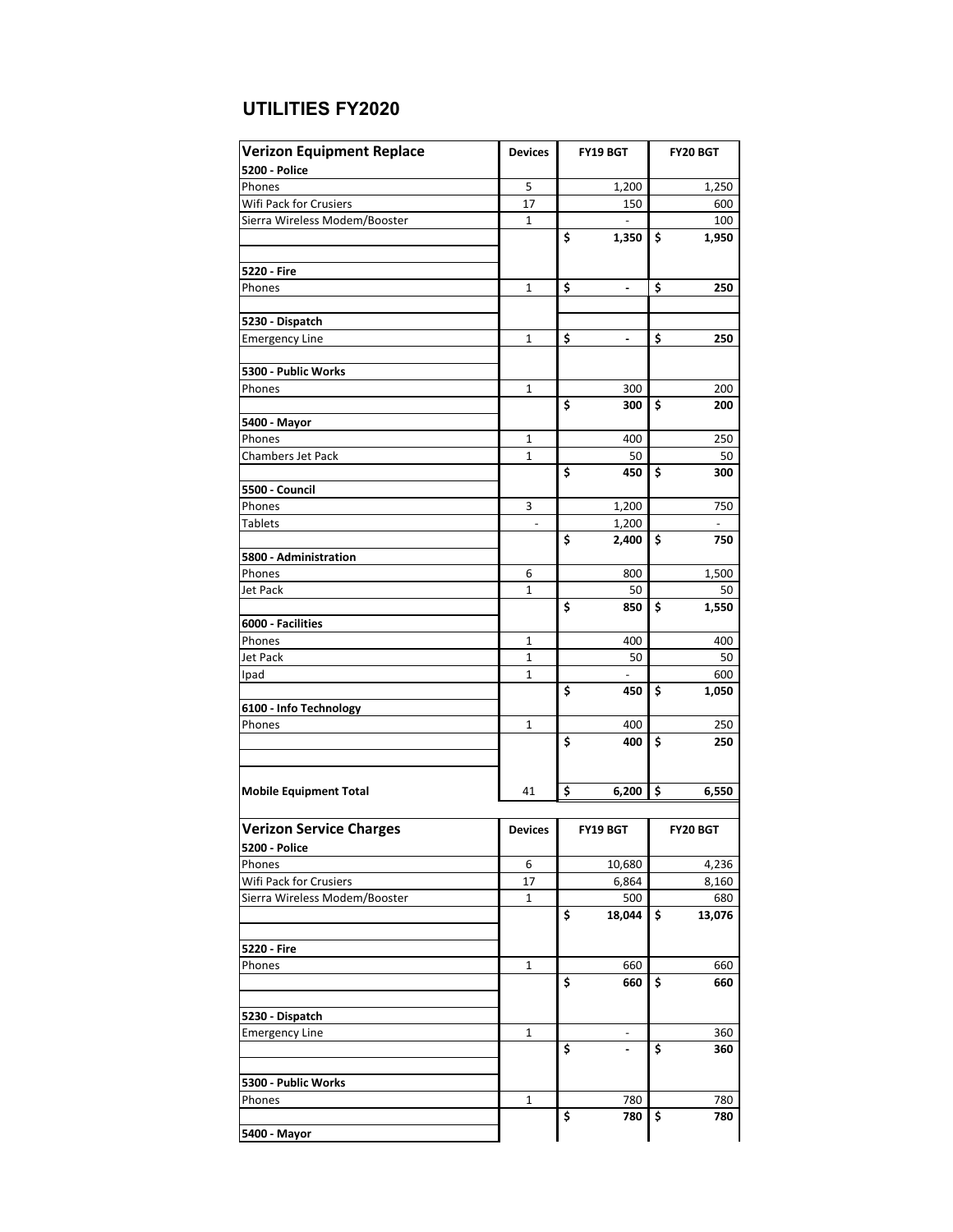| Phones                                              | 1                        | 750             | 700           |
|-----------------------------------------------------|--------------------------|-----------------|---------------|
| Jet Pack                                            | 1                        | 500             | 500           |
|                                                     |                          | \$<br>1,250     | \$<br>1,200   |
| 5500 - Council                                      |                          |                 |               |
| Phones                                              | 7                        | 5,000           | 4,740         |
| <b>Tablets</b>                                      | $\overline{\phantom{a}}$ | 2,745           |               |
|                                                     |                          | \$<br>7,745     | \$<br>4,740   |
| 5800 - Administration                               |                          |                 |               |
| Phones                                              | $\overline{7}$           | 3,200           | 4,710         |
| Jet Pack                                            | 1                        | 500             | 500           |
|                                                     |                          | \$<br>3,700     | \$<br>5,210   |
| 6000 - Facilities                                   |                          |                 |               |
| Phones                                              | 1                        | 1,300           | 1,200         |
| Jet Pack                                            | $\mathbf{1}$             | 500             | 500           |
| Ipad                                                | $\mathbf{1}$             | ÷,              | 500           |
|                                                     |                          | \$              | \$<br>2,200   |
|                                                     |                          | 1,800           |               |
| 6100 - Info Technology                              |                          |                 |               |
| Phones                                              | 1                        | 710             | 780           |
| <b>MEOC Phones</b>                                  | 8                        | 2,160           | 2,160         |
| <b>LPR Camera Service</b>                           | $\mathbf{1}$             | 1,000           |               |
|                                                     |                          | \$<br>3,870     | \$<br>2,940   |
|                                                     |                          |                 |               |
| <b>Mobile Service Charges Total</b>                 | 47                       | \$<br>37,849    | \$<br>31,166  |
|                                                     |                          |                 |               |
|                                                     |                          |                 |               |
| OTHER UTILITY COSTS FY2020                          |                          |                 |               |
|                                                     |                          |                 |               |
|                                                     | Dept.                    | <b>FY19 BGT</b> | FY20 BGT      |
| <b>SPIRIT COMMUNICATIONS</b>                        |                          |                 |               |
| <b>Admin Phones</b>                                 | 6100                     | 8,000           | 9,600         |
| <b>PS Phones</b>                                    | 6100                     | 9,400           | 9,600         |
|                                                     |                          |                 |               |
| City Internet                                       | 6100                     | 13,000          | 13,000        |
|                                                     |                          | \$<br>30,400    | \$            |
| <b>COMCAST</b>                                      |                          |                 | 32,200        |
|                                                     |                          |                 |               |
| City Cable<br>PS Cable                              | 6100<br>6100             | 500<br>420      | 5,000<br>420  |
|                                                     |                          |                 |               |
| SCDOT 511 Bridge Cameras/City Wecome Sign           | 6100                     | 3,250           | 1,620         |
|                                                     |                          | \$<br>4,170     | \$<br>7,040   |
| AT&T                                                |                          |                 |               |
| Park Sign & Community Ctr & Hot Spot                | 6100                     | 3,600           | 4,600         |
| <b>SLED Line</b>                                    | 6100                     | 5,600           | 5,600         |
| Playground Camera & PW Time Clock                   | 6100                     | 900             | 1,008         |
|                                                     |                          | \$<br>10,100    | \$<br>11,208  |
|                                                     |                          |                 |               |
| SKYLINE TECHNOLOGY SOLUTIONS                        | 6100                     | \$<br>4,800     | \$<br>4,800   |
|                                                     |                          |                 |               |
| <b>FOLLY BEACH WATER DEPARTMENT</b>                 |                          |                 |               |
| City Facilities, Public Bathrooms, Bottle Stations, |                          |                 |               |
| etc.                                                | 5100                     | \$<br>13,500    | \$<br>13,500  |
|                                                     |                          |                 |               |
| <b>Dominion Energy</b>                              |                          |                 |               |
| Facilities, Street Lights, etc.                     | 5100                     | \$<br>117,500   | \$<br>117,500 |
|                                                     |                          |                 |               |
| <b>Public Safety Building</b>                       | 5200                     | 6,000           | 6,000         |
|                                                     | 5220                     | 6,000           | 6,000         |
|                                                     | 5230                     | 1,000           | 1,000         |
|                                                     |                          | \$<br>13,000    | \$<br>13,000  |
| <b>CHARLESTON COUNTY</b>                            |                          |                 |               |
| Property Tax - Storm Water                          | 5100                     | \$<br>1,426     | \$<br>3,000   |
|                                                     |                          |                 |               |
| <b>GRAND TOTAL</b>                                  |                          | \$<br>238,945   | \$<br>239,964 |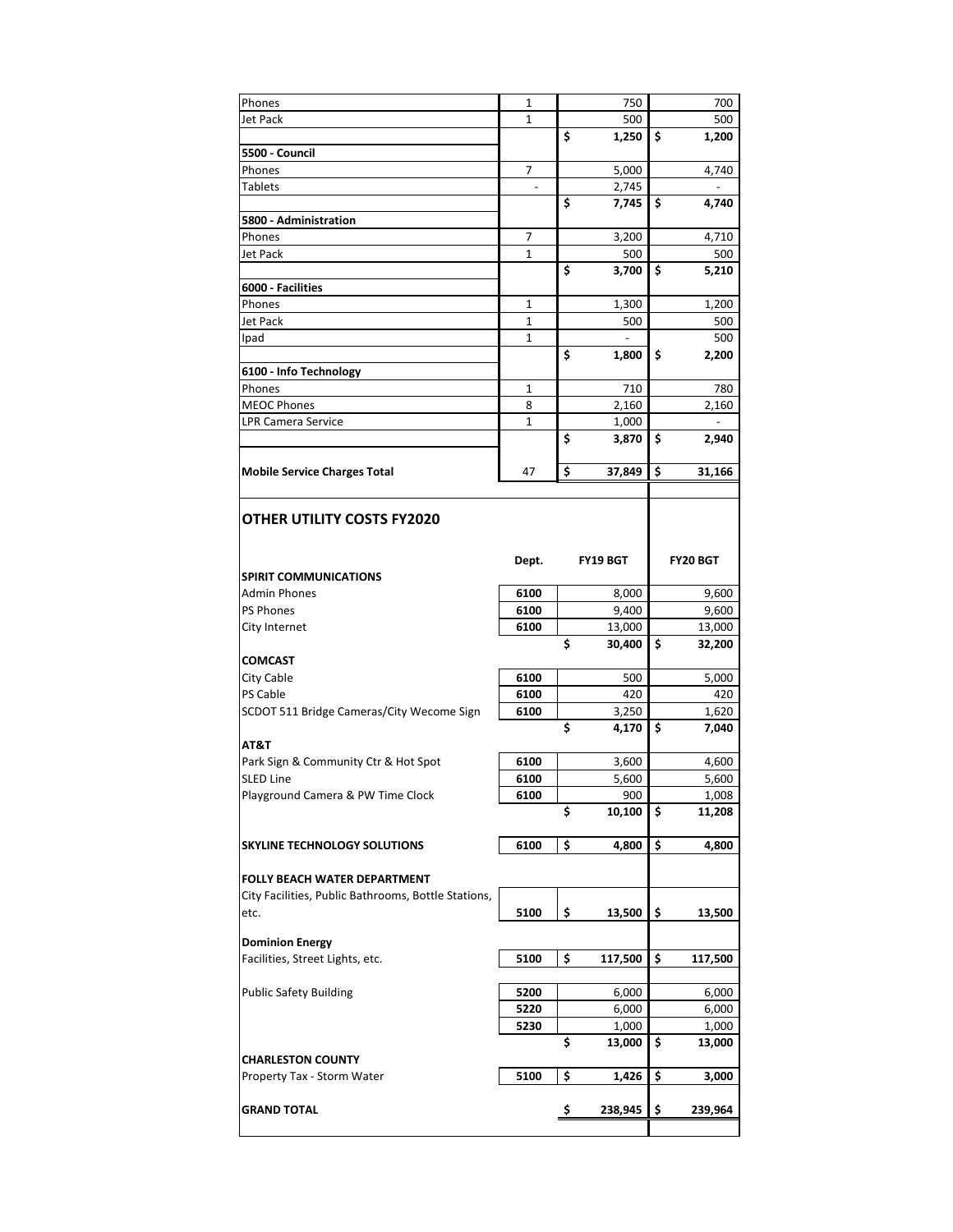|                               | Gen Gov't | <b>Police</b> | <b>Fire</b> | <b>PW</b> | Council | Admin   | <b>P&amp;Z</b> | <b>Facilities</b> | <b>Utilities Funds</b> |              |
|-------------------------------|-----------|---------------|-------------|-----------|---------|---------|----------------|-------------------|------------------------|--------------|
| <b>POLICY</b>                 | 5100      | 5200          | 5220        | 5300      | 5500    | 5800    | 5900           | 6000              | 30 & 89                | <b>TOTAL</b> |
| <b>JAUTO COMP.&amp; COLL.</b> |           | \$2,806       | \$2,806     | \$2,431   |         |         |                | \$193             | \$277                  | \$8,513      |
| <b>IDATA PROCESSING</b>       | 62        | 221           | 221         | 32        |         |         | 32             | 32                | 32                     | 631          |
| <b>BLDGS &amp; PROPERTY</b>   | 13,884    | 4,107         | 4,107       | 441       |         |         |                |                   | 6,345                  | 28,884       |
| <b>AUTO LIABILITY</b>         |           | 7,605         | 7,605       | 5,265     |         |         |                | 1,170             | 1,755                  | 23,400       |
| <b>IINLAND MARINE</b>         | 1,572     | 2,002         | 2,002       | 247       |         |         |                | 243               | 164                    | 6,229        |
| <b>TORT LIABILITY</b>         | 8,500     | 13,017        | 13,017      | 4,866     | 7,774   | 6,847   | 1,098          |                   |                        | 55,118       |
| <b>TOTAL</b>                  | \$24,017  | \$29,757      | \$29,757    | \$13,282  | \$7,774 | \$6,847 | <u>\$1,130</u> | \$1,638           | \$8,573                | \$122,774    |

# **GENERAL INSURANCE FY2020**

IRF Rate Increases of: 10% Auto Comp & Collision, 12% Data Process, 12% Bldgs & Property, 15% Inland Marine, 15% Tort Liability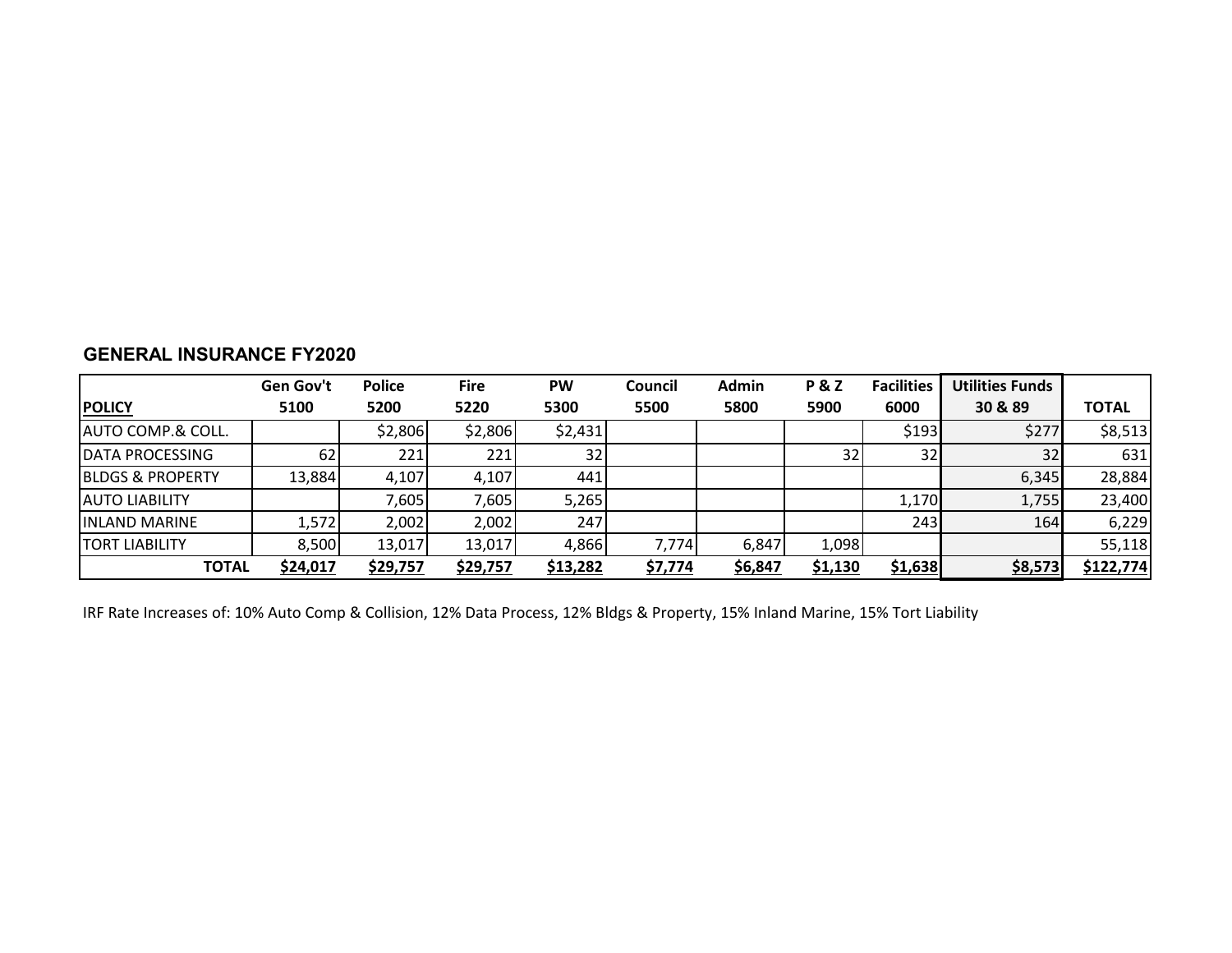### **WORKERS COMPENSATION FY 2020**

South Carolina Municipal Insurance Trust

Workers' Compensation Program

Invoice - Estimated Annual Contribution Report

Member: City of Folly Beach

Member ID: 1127

Coverage Contract No: P-SCMIT-1127-2019-01

Coverage Period: 01/01/2019 to 01/01/2020

|                        |                                                    | Anticipated |            |                          | Adjusted                 |                   |             |        |
|------------------------|----------------------------------------------------|-------------|------------|--------------------------|--------------------------|-------------------|-------------|--------|
| <b>Code</b>            | <b>Classification</b>                              | Payroll     | Rate       | <b>Contribution</b>      | <b>Contribution</b>      | Dept.             |             |        |
| 7704                   | Firefighters                                       | \$400,000   | 0.042560   | \$17,024                 | \$6,656                  | 5200              |             |        |
| 7720                   | <b>Police Officers</b>                             | 980,383     | 0.053675   | 52,622                   | 20,574                   | 5200              |             |        |
| 7720 с                 | <b>Police Officers</b>                             |             | 0.065300   | 2,286                    | 894                      | 5200              |             |        |
| 8810                   | <b>Clerical Office Employees</b>                   |             | 0.002500   | 1,175                    | 459                      | 5800              |             |        |
| 8810c                  | <b>Clerical Office Employees</b>                   | 3,000       | 0.002500   | 8                        | 3                        |                   | 5800 (5820) |        |
| 9015 p                 | Buildings/Maintenance & Custodial                  |             | 0.062500   | $\overline{\phantom{a}}$ | $\overline{\phantom{a}}$ | 5800              |             |        |
| 9102 c                 | Parks/Recreation-Including Drivers                 | 2,994       | 0.022700   | 68                       | 27                       | 5800              |             |        |
| 9403                   | Garbage/Refuse Collection-Including Drivers        | 325,000     | 0.065400   | 21,255                   | 8,310                    | 5300              |             |        |
| 9410                   | Municipal Employees-NOC                            | 450,000     | 0.015200   | 6,840                    | 2,674                    | 5800              |             |        |
| 9410 с                 | Municipal Employees-NOC                            | 22,162      | 0.036700   | 813                      | 318                      | 5800              |             |        |
| 9996                   | <b>Other Volunteers</b>                            | 21,000      | 0.026800   | 563                      | 220                      | 5500              |             |        |
| 9999                   | Volunteer Firemen                                  | 12,000      | 0.033680   | 404                      | 158                      | 5200              |             |        |
|                        | <b>Policy Totals:</b>                              | \$2,721,539 |            | \$103,057                | \$40,293                 |                   |             |        |
|                        | Multiply by Experience Modifier                    | 0.590462    |            | \$60,851                 |                          | <b>Department</b> | % Total     |        |
|                        | <b>Risk Management Guideline Adjustment</b>        | (3,042.57)  |            | 57,809                   |                          | 5200 Police       | 27%         | 21,467 |
|                        | Deductible Credit for electing \$25,000 deductible | 17,516.00   |            | 40,293                   |                          | <b>5220 Fire</b>  | 8%          | 6,814  |
|                        | Motorcycle Surcharge                               |             |            |                          |                          | 5300 Public Works | 21%         | 8,310  |
| <b>Member Discount</b> |                                                    |             |            |                          |                          | 5800 Admin        | $6\%$ \$    | 2,221  |
|                        | <b>Total Audited Annual Contribution</b>           |             |            | \$40,293                 |                          | <b>Water</b>      | 2%          | 740    |
|                        |                                                    |             |            |                          |                          | <b>Sewer</b>      | 2%          | 740    |
| p= part-time           |                                                    |             | Adj Factor | 0.390975261              |                          |                   |             | 40,293 |
| Ic= contractor         |                                                    |             |            |                          |                          |                   |             |        |
|                        |                                                    |             |            |                          |                          |                   |             |        |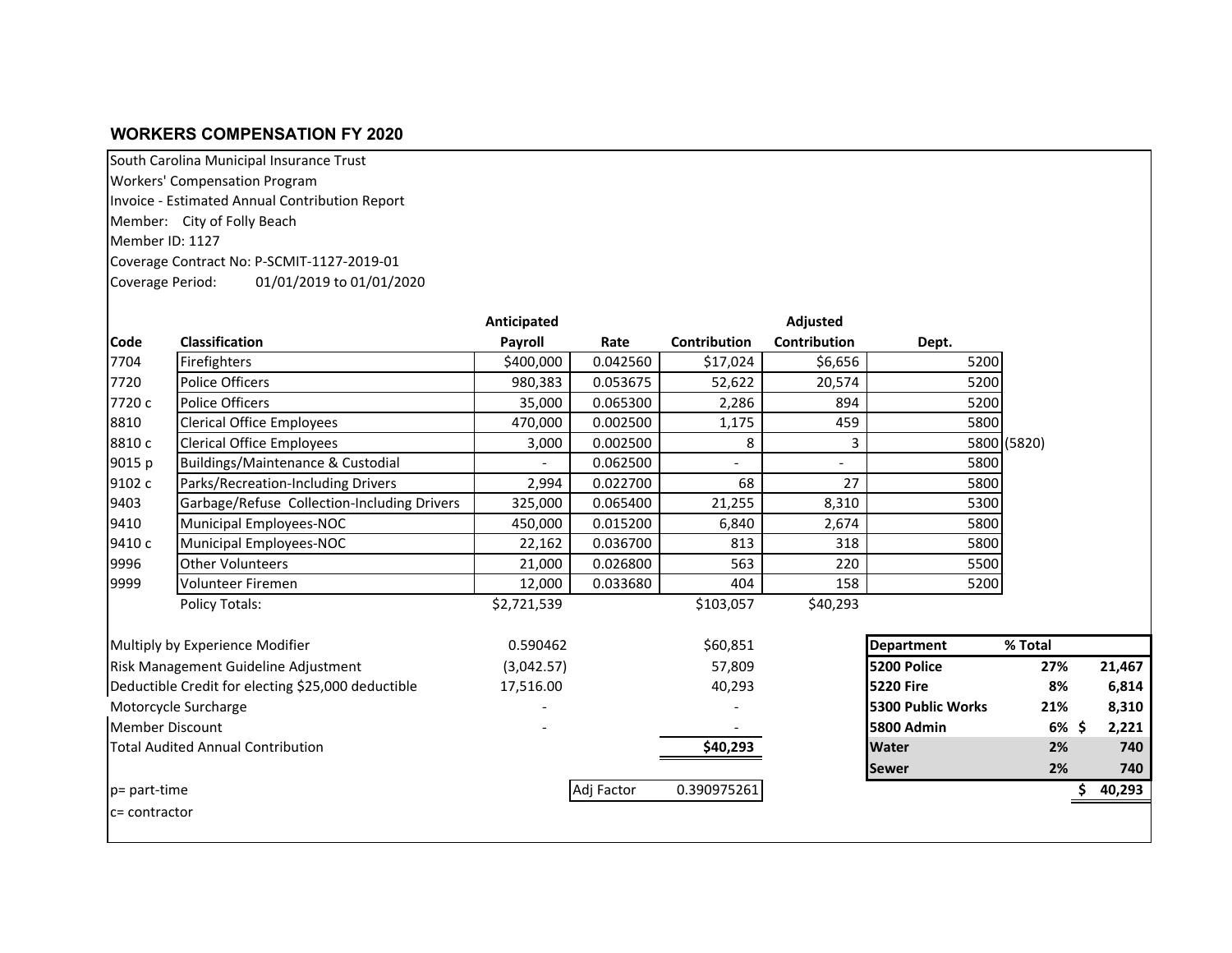# Public Safety Vehicle Replacement Schedule

| Year | Vehicle              | Notes:                                              | FY18 Mileage             | FY19 Mileage | 1YR Mileage | Camera Type    | Replacement Year |
|------|----------------------|-----------------------------------------------------|--------------------------|--------------|-------------|----------------|------------------|
| 2005 | Ford F250 #051       | over on years of service / major rust issues        | 64,720                   | 75,300       | 10,580      | N/A            | <b>FY20</b>      |
| 2012 | Impala #122          |                                                     | 63,902                   | 85,000       | 21,098      | L <sub>3</sub> | <b>FY20</b>      |
| 2012 | Charger #123         |                                                     | 72,377                   | 86,637       | 14,260      | Watchguard     | <b>FY20</b>      |
| 2011 | Crown Vic #111       | over years of service - only used as Jail transport | 91,384                   | 94,135       | 2,751       | L <sub>3</sub> | <b>FY20</b>      |
| 2014 | Charger #143         |                                                     | 42,997                   | 65,858       | 22,861      | Watchguard     | <b>FY21</b>      |
| 2014 | Charger #142         |                                                     | 60,867                   | 75,493       | 14,626      | Watchguard     | <b>FY21</b>      |
| 2014 | Charger #141         |                                                     | 57,141                   | 67,358       | 10,217      | Watchguard     | <b>FY21</b>      |
| 2014 | Interceptor #144     |                                                     | 62,447                   | 81,122       | 18,675      | N/A            | <b>FY22</b>      |
| 2014 | Charger #145         |                                                     | 42,837                   | 60,358       | 17,521      | Martel         | <b>FY22</b>      |
| 2010 | Tahoe #101           | over on years of service but in great shape         | Purchased FY19           | 115,555      | <b>UNK</b>  | Martel         | <b>FY22</b>      |
| 2016 | F150#162             |                                                     | 13,131                   | 20,247       | 7,116       | N/A            | <b>FY23</b>      |
| 2016 | F150#161             |                                                     | 39,197                   | 60,152       | 20,955      | N/A            | <b>FY23</b>      |
| 2015 | Interceptor SUV #152 |                                                     | 32,156                   | 51,406       | 19,250      | Martel         | <b>FY23</b>      |
| 2017 | Interceptor SUV #171 |                                                     | 43,321                   | 69,485       | 26,164      | Watchguard     | <b>FY24</b>      |
| 2017 | Interceptor SUV #172 |                                                     | 7,238                    | 15,733       | 8,495       | Martel         | <b>FY24</b>      |
| 2015 | Silverado #151       | Ocean Rescue / Medical QRV                          | 11,686                   | 20,000       | 8,314       | N/A            | <b>FY24</b>      |
| 2017 | Interceptor SUV #175 |                                                     | 24,277                   | 46,008       | 21,731      | Martel         | <b>FY25</b>      |
| 2017 | Charger #173         |                                                     | 4,469                    | 21,894       | 17,425      | Martel         | <b>FY25</b>      |
| 2018 | Interceptor #181     |                                                     |                          | 15,157       | 15,157      | Martel         | <b>FY25</b>      |
| 2018 | Interceptor #182     |                                                     | $\overline{\phantom{a}}$ | 12,915       | 12,915      | Martel         | <b>FY26</b>      |
| 2018 | Interceptor #183     |                                                     |                          | 9,435        | 9,435       | Martel         | <b>FY26</b>      |
| 2018 | Interceptor SUV #184 |                                                     |                          | 6,562        | 6,562       | Martel         | <b>FY26</b>      |

Total 1YR Mileage 306,108